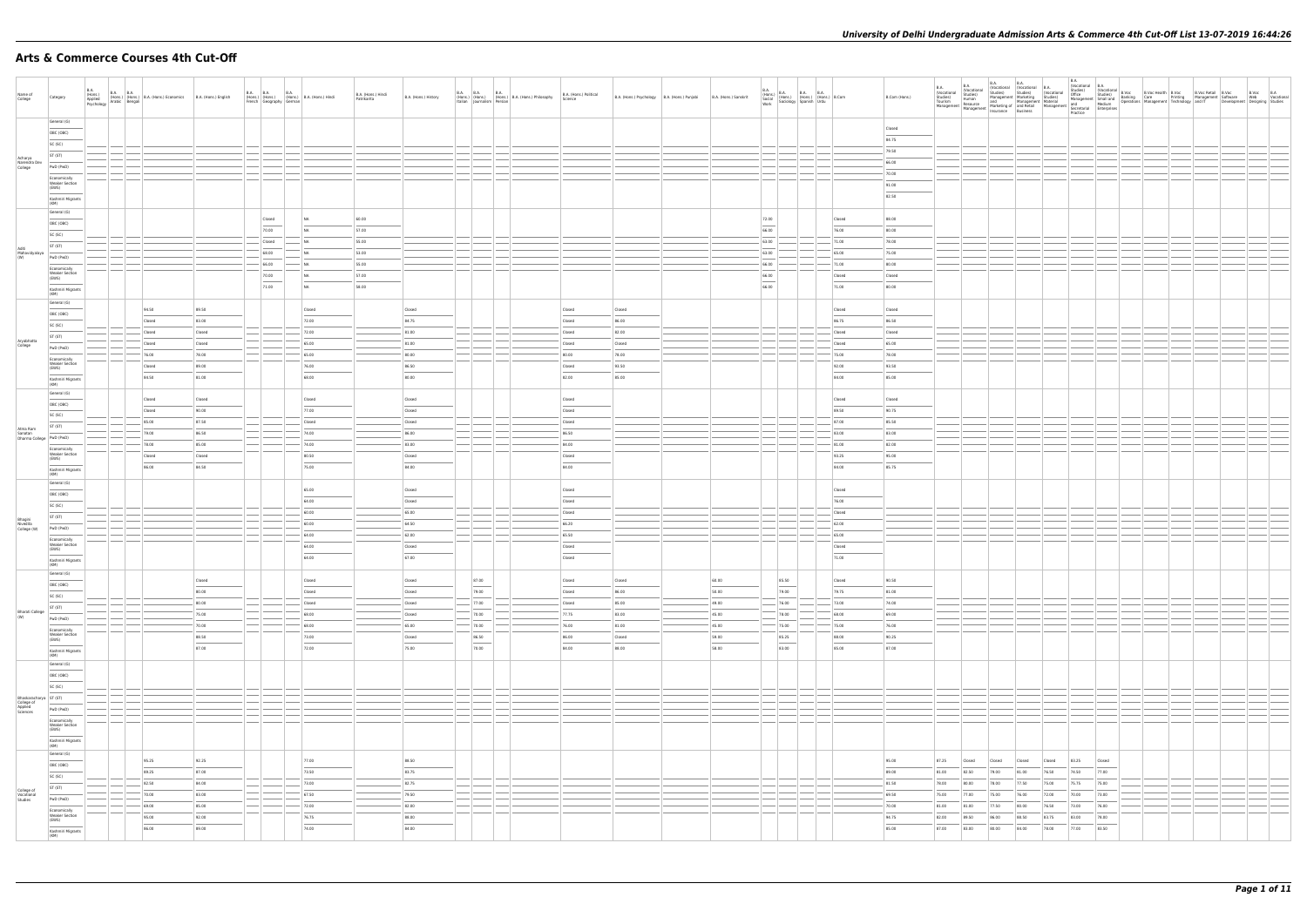|                                     |                                                | B.A.                                                                                                                                                                                                                                                                                                                                                                                                                                                                                |                                                             |                |       |                                      |                                                           |                                   |                      |                                                                                                                                                                                                                                                                                                                                                                                                                                                                                     |                                           |                                                 |                                   |                                              |       |                       |                                   |                                                                                                                  |                 | <b>B.A.</b> | <b>B.A.</b> | B.A. (Vocational B.A. (Vocational B.A. Studies) Studies) (Vocational B.A. |  | B.A.<br>(Vocational B.A. |  |  |                                                                                                                                                                                                                                |  |
|-------------------------------------|------------------------------------------------|-------------------------------------------------------------------------------------------------------------------------------------------------------------------------------------------------------------------------------------------------------------------------------------------------------------------------------------------------------------------------------------------------------------------------------------------------------------------------------------|-------------------------------------------------------------|----------------|-------|--------------------------------------|-----------------------------------------------------------|-----------------------------------|----------------------|-------------------------------------------------------------------------------------------------------------------------------------------------------------------------------------------------------------------------------------------------------------------------------------------------------------------------------------------------------------------------------------------------------------------------------------------------------------------------------------|-------------------------------------------|-------------------------------------------------|-----------------------------------|----------------------------------------------|-------|-----------------------|-----------------------------------|------------------------------------------------------------------------------------------------------------------|-----------------|-------------|-------------|---------------------------------------------------------------------------|--|--------------------------|--|--|--------------------------------------------------------------------------------------------------------------------------------------------------------------------------------------------------------------------------------|--|
| Name of<br>College                  | Category                                       | <b>B.A. B.A.</b><br>(Hons.)<br>Applied (Hons.)<br>Psychology Arabic Bengali                                                                                                                                                                                                                                                                                                                                                                                                         | (Hons.) (Hons.) B.A. (Hons.) Economics B.A. (Hons.) English |                |       | B.A. B.A.<br>French Geography German | <b>B.A.</b><br>(Hons.) (Hons.) (Hons.) B.A. (Hons.) Hindi | B.A. (Hons.) Hindi<br>Patrikarita | B.A. (Hons.) History | B.A. B.A.                                                                                                                                                                                                                                                                                                                                                                                                                                                                           | <b>B.A.</b><br>Italian Journalism Persian | (Hons.) (Hons.) (Hons.) B.A. (Hons.) Philosophy | B.A. (Hons.) Political<br>Science | B.A. (Hons.) Psychology B.A. (Hons.) Punjabi |       | B.A. (Hons.) Sanskrit |                                   | B.A. (Hons.) B.A. B.A. B.A. (Hons.) B.Com<br>Social (Hons.) (Hons.) (Hons.) B.Com<br>Work Sociology Spanish Urdu | B.Com (Hons.)   |             |             |                                                                           |  | Practice                 |  |  | B.A. Uncertained Studies) (Vocational B.A. Uncertained Studies) (Vocational Studies) (Washington Studies) (Washington Studies) (Washington Studies) (Washington Studies) (Washington Studies) (Washington Studies) (Washington |  |
|                                     | General (G)                                    |                                                                                                                                                                                                                                                                                                                                                                                                                                                                                     | 95.75                                                       | Closed         |       |                                      | 83.00                                                     |                                   | Closed               |                                                                                                                                                                                                                                                                                                                                                                                                                                                                                     |                                           | Closed                                          | 95.00                             | Closed                                       |       | Closed                |                                   | Closed                                                                                                           | 96.00           |             |             |                                                                           |  |                          |  |  |                                                                                                                                                                                                                                |  |
|                                     | OBC (OBC)                                      |                                                                                                                                                                                                                                                                                                                                                                                                                                                                                     | 93.00                                                       | 91.00          |       |                                      | 78.00                                                     |                                   | 90.50                |                                                                                                                                                                                                                                                                                                                                                                                                                                                                                     |                                           | Closed                                          | Closed                            | Closed                                       |       | 54.00                 |                                   | Closed                                                                                                           | Closed          |             |             |                                                                           |  |                          |  |  |                                                                                                                                                                                                                                |  |
|                                     | SC (SC)                                        |                                                                                                                                                                                                                                                                                                                                                                                                                                                                                     | 86.50                                                       | 88.00          |       |                                      | Closed                                                    |                                   | 89.50                |                                                                                                                                                                                                                                                                                                                                                                                                                                                                                     |                                           | 80.00                                           | Closed                            | 90.50                                        |       | Closed                |                                   | Closed                                                                                                           | 84.00           |             |             |                                                                           |  |                          |  |  |                                                                                                                                                                                                                                |  |
| Daulat Ram<br>College (W)           | ST (ST)                                        |                                                                                                                                                                                                                                                                                                                                                                                                                                                                                     | 83.00                                                       | 85.00          |       |                                      | 72.00                                                     |                                   | 89.00                |                                                                                                                                                                                                                                                                                                                                                                                                                                                                                     |                                           | Closed                                          | 90.00                             | 89.50                                        |       | 53.00                 |                                   | Closed                                                                                                           | 76.00           |             |             |                                                                           |  |                          |  |  |                                                                                                                                                                                                                                |  |
|                                     | PwD (PwD)                                      |                                                                                                                                                                                                                                                                                                                                                                                                                                                                                     | 86.50                                                       | 87.00          |       |                                      | 77.50                                                     |                                   | 88.00                |                                                                                                                                                                                                                                                                                                                                                                                                                                                                                     |                                           | 78.00                                           | 85.00                             | 88.00                                        |       | 54.00                 |                                   | 82.00                                                                                                            | 85.00           |             |             |                                                                           |  |                          |  |  |                                                                                                                                                                                                                                |  |
|                                     | Economically<br><b>Weaker Section</b><br>(EWS) |                                                                                                                                                                                                                                                                                                                                                                                                                                                                                     | 95.00                                                       | 93.75          |       |                                      | 80.50                                                     |                                   | Closed               |                                                                                                                                                                                                                                                                                                                                                                                                                                                                                     |                                           | Closed                                          | 93.75                             | 95.50                                        |       | 61.00                 |                                   | 95.00                                                                                                            | 95.50           |             |             |                                                                           |  |                          |  |  |                                                                                                                                                                                                                                |  |
|                                     |                                                |                                                                                                                                                                                                                                                                                                                                                                                                                                                                                     | NA                                                          | <b>NA</b>      |       |                                      | NA                                                        |                                   | N <sub>A</sub>       |                                                                                                                                                                                                                                                                                                                                                                                                                                                                                     |                                           | NA                                              | NA                                | NA                                           |       | NA                    |                                   | NA                                                                                                               | NA              |             |             |                                                                           |  |                          |  |  |                                                                                                                                                                                                                                |  |
|                                     | Kashmiri Migrants<br>(KM)                      |                                                                                                                                                                                                                                                                                                                                                                                                                                                                                     |                                                             |                |       |                                      |                                                           |                                   |                      |                                                                                                                                                                                                                                                                                                                                                                                                                                                                                     |                                           |                                                 |                                   |                                              |       |                       |                                   |                                                                                                                  |                 |             |             |                                                                           |  |                          |  |  |                                                                                                                                                                                                                                |  |
|                                     | General (G)                                    |                                                                                                                                                                                                                                                                                                                                                                                                                                                                                     |                                                             | Closed         |       |                                      |                                                           |                                   |                      |                                                                                                                                                                                                                                                                                                                                                                                                                                                                                     |                                           |                                                 |                                   |                                              |       |                       |                                   |                                                                                                                  | Closed          |             |             |                                                                           |  |                          |  |  |                                                                                                                                                                                                                                |  |
|                                     | OBC (OBC)                                      |                                                                                                                                                                                                                                                                                                                                                                                                                                                                                     |                                                             | 87.00          |       |                                      |                                                           |                                   |                      |                                                                                                                                                                                                                                                                                                                                                                                                                                                                                     |                                           |                                                 |                                   |                                              |       |                       |                                   |                                                                                                                  | Closed          |             |             |                                                                           |  |                          |  |  |                                                                                                                                                                                                                                |  |
|                                     | SC (SC)                                        |                                                                                                                                                                                                                                                                                                                                                                                                                                                                                     |                                                             | 84.00          |       |                                      |                                                           |                                   |                      |                                                                                                                                                                                                                                                                                                                                                                                                                                                                                     |                                           |                                                 |                                   |                                              |       |                       |                                   |                                                                                                                  | Closed          |             |             |                                                                           |  |                          |  |  |                                                                                                                                                                                                                                |  |
| Deen Dayal<br>Upadhyaya<br>College  | ST (ST)                                        |                                                                                                                                                                                                                                                                                                                                                                                                                                                                                     |                                                             | Closed         |       |                                      |                                                           |                                   |                      |                                                                                                                                                                                                                                                                                                                                                                                                                                                                                     |                                           |                                                 |                                   |                                              |       |                       |                                   |                                                                                                                  | Closed          |             |             |                                                                           |  |                          |  |  |                                                                                                                                                                                                                                |  |
|                                     | PwD (PwD)                                      |                                                                                                                                                                                                                                                                                                                                                                                                                                                                                     |                                                             | 70.00          |       |                                      |                                                           |                                   |                      |                                                                                                                                                                                                                                                                                                                                                                                                                                                                                     |                                           |                                                 |                                   |                                              |       |                       |                                   |                                                                                                                  | 62.00           |             |             |                                                                           |  |                          |  |  |                                                                                                                                                                                                                                |  |
|                                     | Economically<br><b>Weaker Section</b>          |                                                                                                                                                                                                                                                                                                                                                                                                                                                                                     |                                                             | Closed         |       |                                      |                                                           |                                   |                      |                                                                                                                                                                                                                                                                                                                                                                                                                                                                                     |                                           |                                                 |                                   |                                              |       |                       |                                   |                                                                                                                  | 93.00           |             |             |                                                                           |  |                          |  |  |                                                                                                                                                                                                                                |  |
|                                     | (EWS)                                          |                                                                                                                                                                                                                                                                                                                                                                                                                                                                                     |                                                             | 83.00          |       |                                      |                                                           |                                   |                      |                                                                                                                                                                                                                                                                                                                                                                                                                                                                                     |                                           |                                                 |                                   |                                              |       |                       |                                   |                                                                                                                  | 85.00           |             |             |                                                                           |  |                          |  |  |                                                                                                                                                                                                                                |  |
|                                     | Kashmiri Migrants<br>(KM)                      |                                                                                                                                                                                                                                                                                                                                                                                                                                                                                     |                                                             |                |       |                                      |                                                           |                                   |                      |                                                                                                                                                                                                                                                                                                                                                                                                                                                                                     |                                           |                                                 |                                   |                                              |       |                       |                                   |                                                                                                                  |                 |             |             |                                                                           |  |                          |  |  |                                                                                                                                                                                                                                |  |
|                                     | General (G)                                    |                                                                                                                                                                                                                                                                                                                                                                                                                                                                                     | 96.00                                                       | 95.00          |       |                                      |                                                           |                                   | Closed               |                                                                                                                                                                                                                                                                                                                                                                                                                                                                                     | 96.00                                     |                                                 | 95.25                             |                                              |       |                       |                                   | 95.25                                                                                                            | 96.25           |             |             |                                                                           |  |                          |  |  |                                                                                                                                                                                                                                |  |
|                                     | OBC (OBC)                                      |                                                                                                                                                                                                                                                                                                                                                                                                                                                                                     | 92.75                                                       | 91.75          |       |                                      |                                                           |                                   | 91.00                |                                                                                                                                                                                                                                                                                                                                                                                                                                                                                     | 94.00                                     |                                                 | 92.75                             |                                              |       |                       |                                   | 92.50                                                                                                            | 93.50           |             |             |                                                                           |  |                          |  |  |                                                                                                                                                                                                                                |  |
|                                     | SC (SC)                                        |                                                                                                                                                                                                                                                                                                                                                                                                                                                                                     |                                                             |                |       |                                      |                                                           |                                   |                      |                                                                                                                                                                                                                                                                                                                                                                                                                                                                                     |                                           |                                                 |                                   |                                              |       |                       |                                   |                                                                                                                  |                 |             |             |                                                                           |  |                          |  |  |                                                                                                                                                                                                                                |  |
| Delhi College of ST (ST)            |                                                |                                                                                                                                                                                                                                                                                                                                                                                                                                                                                     | 86.50                                                       | 86.00          |       |                                      |                                                           |                                   | 86.00                |                                                                                                                                                                                                                                                                                                                                                                                                                                                                                     | 89.50                                     |                                                 | 90.00                             |                                              |       |                       |                                   | 87.50                                                                                                            | 88.00           |             |             |                                                                           |  |                          |  |  |                                                                                                                                                                                                                                |  |
| Arts and<br>Commerce                | PwD (PwD)                                      |                                                                                                                                                                                                                                                                                                                                                                                                                                                                                     | 85.50                                                       | 86.00          |       |                                      |                                                           |                                   | Closed               |                                                                                                                                                                                                                                                                                                                                                                                                                                                                                     | 89.50                                     |                                                 | Closed                            |                                              |       |                       |                                   | 87.00                                                                                                            | 87.25           |             |             |                                                                           |  |                          |  |  |                                                                                                                                                                                                                                |  |
|                                     | Economically<br><b>Weaker Section</b>          |                                                                                                                                                                                                                                                                                                                                                                                                                                                                                     | 85.00                                                       | 85.00          |       |                                      |                                                           |                                   | 84.50                |                                                                                                                                                                                                                                                                                                                                                                                                                                                                                     | 88.00                                     |                                                 | Closed                            |                                              |       |                       |                                   | 86.75<br>94.75                                                                                                   | 87.00           |             |             |                                                                           |  |                          |  |  |                                                                                                                                                                                                                                |  |
|                                     | (EWS)                                          |                                                                                                                                                                                                                                                                                                                                                                                                                                                                                     | Closed<br>85.00                                             | 94.50<br>85.00 |       |                                      |                                                           |                                   | Closed<br>84.50      |                                                                                                                                                                                                                                                                                                                                                                                                                                                                                     | 95.75<br>88.50                            |                                                 | Closed<br>85.00                   |                                              |       |                       |                                   | 86.75                                                                                                            | Closed<br>87.00 |             |             |                                                                           |  |                          |  |  |                                                                                                                                                                                                                                |  |
|                                     | Kashmiri Migrants<br>(KM)                      |                                                                                                                                                                                                                                                                                                                                                                                                                                                                                     |                                                             |                |       |                                      |                                                           |                                   |                      |                                                                                                                                                                                                                                                                                                                                                                                                                                                                                     |                                           |                                                 |                                   |                                              |       |                       |                                   |                                                                                                                  |                 |             |             |                                                                           |  |                          |  |  |                                                                                                                                                                                                                                |  |
|                                     | General (G)                                    |                                                                                                                                                                                                                                                                                                                                                                                                                                                                                     |                                                             |                | 85.50 |                                      | Closed                                                    |                                   |                      | Closed                                                                                                                                                                                                                                                                                                                                                                                                                                                                              |                                           |                                                 |                                   |                                              |       |                       |                                   | Closed                                                                                                           |                 |             |             |                                                                           |  |                          |  |  |                                                                                                                                                                                                                                |  |
|                                     | OBC (OBC)                                      |                                                                                                                                                                                                                                                                                                                                                                                                                                                                                     |                                                             |                | 81.00 |                                      | 81.00                                                     |                                   |                      | $\frac{1}{2} \left( \frac{1}{2} \right) \left( \frac{1}{2} \right) \left( \frac{1}{2} \right) \left( \frac{1}{2} \right) \left( \frac{1}{2} \right) \left( \frac{1}{2} \right) \left( \frac{1}{2} \right) \left( \frac{1}{2} \right) \left( \frac{1}{2} \right) \left( \frac{1}{2} \right) \left( \frac{1}{2} \right) \left( \frac{1}{2} \right) \left( \frac{1}{2} \right) \left( \frac{1}{2} \right) \left( \frac{1}{2} \right) \left( \frac{1}{2} \right) \left( \frac$<br>78.50 |                                           |                                                 |                                   |                                              |       |                       |                                   | 79.00                                                                                                            |                 |             |             |                                                                           |  |                          |  |  |                                                                                                                                                                                                                                |  |
|                                     | SC (SC)                                        |                                                                                                                                                                                                                                                                                                                                                                                                                                                                                     |                                                             |                | 77.50 |                                      | 77.50                                                     |                                   |                      | 77.00                                                                                                                                                                                                                                                                                                                                                                                                                                                                               |                                           |                                                 |                                   |                                              |       |                       |                                   | 77.00                                                                                                            |                 |             |             |                                                                           |  |                          |  |  |                                                                                                                                                                                                                                |  |
| Department of ST (ST)               |                                                |                                                                                                                                                                                                                                                                                                                                                                                                                                                                                     |                                                             |                | 77.00 |                                      | 77.00                                                     |                                   |                      | 76.00                                                                                                                                                                                                                                                                                                                                                                                                                                                                               |                                           |                                                 |                                   |                                              |       |                       |                                   | 76.00                                                                                                            |                 |             |             |                                                                           |  |                          |  |  |                                                                                                                                                                                                                                |  |
| Germanic and<br>Romance<br>Studies  | PwD (PwD)                                      |                                                                                                                                                                                                                                                                                                                                                                                                                                                                                     |                                                             |                | 78.00 |                                      | 78.00                                                     |                                   |                      | 77.00                                                                                                                                                                                                                                                                                                                                                                                                                                                                               |                                           |                                                 |                                   |                                              |       |                       |                                   | 77.00                                                                                                            |                 |             |             |                                                                           |  |                          |  |  |                                                                                                                                                                                                                                |  |
|                                     | Economically<br><b>Weaker Section</b>          |                                                                                                                                                                                                                                                                                                                                                                                                                                                                                     |                                                             |                | 81.50 |                                      | 81.50                                                     |                                   |                      | 79.50                                                                                                                                                                                                                                                                                                                                                                                                                                                                               |                                           |                                                 |                                   |                                              |       |                       |                                   | 79.50                                                                                                            |                 |             |             |                                                                           |  |                          |  |  |                                                                                                                                                                                                                                |  |
|                                     | (EWS)                                          |                                                                                                                                                                                                                                                                                                                                                                                                                                                                                     |                                                             |                | 81.00 |                                      | 81.00                                                     |                                   |                      | 80.00                                                                                                                                                                                                                                                                                                                                                                                                                                                                               |                                           |                                                 |                                   |                                              |       |                       |                                   | 80.00                                                                                                            |                 |             |             |                                                                           |  |                          |  |  |                                                                                                                                                                                                                                |  |
|                                     | Kashmiri Migrants<br>(KM)                      |                                                                                                                                                                                                                                                                                                                                                                                                                                                                                     |                                                             |                |       |                                      |                                                           |                                   |                      |                                                                                                                                                                                                                                                                                                                                                                                                                                                                                     |                                           |                                                 |                                   |                                              |       |                       |                                   |                                                                                                                  |                 |             |             |                                                                           |  |                          |  |  |                                                                                                                                                                                                                                |  |
|                                     | General (G)                                    |                                                                                                                                                                                                                                                                                                                                                                                                                                                                                     | 94.25                                                       | 90.00          |       |                                      | 76.75                                                     |                                   | 86.50                |                                                                                                                                                                                                                                                                                                                                                                                                                                                                                     |                                           |                                                 | 89.00                             |                                              |       | 56.50                 |                                   |                                                                                                                  | 93.50           |             |             |                                                                           |  |                          |  |  |                                                                                                                                                                                                                                |  |
|                                     | OBC (OBC)                                      |                                                                                                                                                                                                                                                                                                                                                                                                                                                                                     | 88.00                                                       | 86.00          |       |                                      | Closed                                                    |                                   | 82.25                |                                                                                                                                                                                                                                                                                                                                                                                                                                                                                     |                                           |                                                 | 83.50                             |                                              |       | 55.00                 |                                   |                                                                                                                  | 87.00           |             |             |                                                                           |  |                          |  |  |                                                                                                                                                                                                                                |  |
|                                     | SC (SC)                                        |                                                                                                                                                                                                                                                                                                                                                                                                                                                                                     | 79.00                                                       | Closed         |       |                                      | 71.50                                                     |                                   | Closed               |                                                                                                                                                                                                                                                                                                                                                                                                                                                                                     |                                           |                                                 | Closed                            |                                              |       | 48.00                 |                                   |                                                                                                                  | Closed          |             |             |                                                                           |  |                          |  |  |                                                                                                                                                                                                                                |  |
| Deshbandhu                          | ST (ST)                                        |                                                                                                                                                                                                                                                                                                                                                                                                                                                                                     | 73.00                                                       | Closed         |       |                                      | 62.00                                                     |                                   | Closed               |                                                                                                                                                                                                                                                                                                                                                                                                                                                                                     |                                           |                                                 | Closed                            |                                              |       | 45.00                 |                                   |                                                                                                                  | 65.00           |             |             |                                                                           |  |                          |  |  |                                                                                                                                                                                                                                |  |
| College                             | PwD (PwD)                                      |                                                                                                                                                                                                                                                                                                                                                                                                                                                                                     | 75.00                                                       | 76.50          |       |                                      | 63.75                                                     |                                   | 72.00                |                                                                                                                                                                                                                                                                                                                                                                                                                                                                                     |                                           |                                                 | 72.00                             |                                              |       | 45.00                 |                                   |                                                                                                                  | 80.00           |             |             |                                                                           |  |                          |  |  |                                                                                                                                                                                                                                |  |
|                                     | Economically<br><b>Weaker Section</b>          |                                                                                                                                                                                                                                                                                                                                                                                                                                                                                     | 94.00                                                       | 89.75          |       |                                      | 75.75                                                     |                                   | 86.00                |                                                                                                                                                                                                                                                                                                                                                                                                                                                                                     |                                           |                                                 | 88.00                             |                                              |       | 56.00                 |                                   |                                                                                                                  | 93.25           |             |             |                                                                           |  |                          |  |  |                                                                                                                                                                                                                                |  |
|                                     | (EWS)                                          |                                                                                                                                                                                                                                                                                                                                                                                                                                                                                     | 76.00                                                       | 83.00          |       |                                      | 65.00                                                     |                                   | 72.00                |                                                                                                                                                                                                                                                                                                                                                                                                                                                                                     |                                           |                                                 | 72.00                             |                                              |       | 45.00                 |                                   |                                                                                                                  | 80.00           |             |             |                                                                           |  |                          |  |  |                                                                                                                                                                                                                                |  |
|                                     | Kashmiri Migrants<br>(KM)                      |                                                                                                                                                                                                                                                                                                                                                                                                                                                                                     |                                                             |                |       |                                      |                                                           |                                   |                      |                                                                                                                                                                                                                                                                                                                                                                                                                                                                                     |                                           |                                                 |                                   |                                              |       |                       |                                   |                                                                                                                  |                 |             |             |                                                                           |  |                          |  |  |                                                                                                                                                                                                                                |  |
|                                     | General (G)                                    | Closed                                                                                                                                                                                                                                                                                                                                                                                                                                                                              | Closed                                                      |                |       | 89.00                                | 80.00                                                     | 81.00                             | Closed               |                                                                                                                                                                                                                                                                                                                                                                                                                                                                                     |                                           |                                                 |                                   |                                              |       |                       | 81.50                             | 90.00                                                                                                            | 91.50           |             |             |                                                                           |  |                          |  |  |                                                                                                                                                                                                                                |  |
|                                     | OBC (OBC)                                      | $\frac{1}{2} \left( \frac{1}{2} \right) \left( \frac{1}{2} \right) \left( \frac{1}{2} \right) \left( \frac{1}{2} \right) \left( \frac{1}{2} \right) \left( \frac{1}{2} \right) \left( \frac{1}{2} \right) \left( \frac{1}{2} \right) \left( \frac{1}{2} \right) \left( \frac{1}{2} \right) \left( \frac{1}{2} \right) \left( \frac{1}{2} \right) \left( \frac{1}{2} \right) \left( \frac{1}{2} \right) \left( \frac{1}{2} \right) \left( \frac{1}{2} \right) \left( \frac$<br>83.00 | 83.00                                                       |                |       | Closed                               | 73.00                                                     | 73.00                             | Closed               |                                                                                                                                                                                                                                                                                                                                                                                                                                                                                     |                                           |                                                 |                                   |                                              |       |                       | $\overline{\phantom{a}}$<br>74.00 | 82.50                                                                                                            | 84.00           |             |             |                                                                           |  |                          |  |  |                                                                                                                                                                                                                                |  |
|                                     | SC (SC)                                        | 79.00                                                                                                                                                                                                                                                                                                                                                                                                                                                                               | 77.00                                                       |                |       | Closed                               | Closed                                                    | 69.00                             | Closed               |                                                                                                                                                                                                                                                                                                                                                                                                                                                                                     |                                           |                                                 |                                   |                                              |       |                       | 71.00                             | 78.00                                                                                                            | 78.50           |             |             |                                                                           |  |                          |  |  |                                                                                                                                                                                                                                |  |
| Dr. Bhim Rao<br>Ambedkar<br>College | ST (ST)                                        | 74.00                                                                                                                                                                                                                                                                                                                                                                                                                                                                               | 68.00                                                       |                |       | Closed                               | 56.00                                                     | 52.00                             | Closed               |                                                                                                                                                                                                                                                                                                                                                                                                                                                                                     |                                           |                                                 |                                   |                                              |       |                       | Closed                            | 65.00                                                                                                            | 67.00           |             |             |                                                                           |  |                          |  |  |                                                                                                                                                                                                                                |  |
|                                     | PwD (PwD)                                      | Closed                                                                                                                                                                                                                                                                                                                                                                                                                                                                              | 55.00                                                       |                |       | 55.00                                | 57.00                                                     | 45.00                             | Closed               | $\sim$                                                                                                                                                                                                                                                                                                                                                                                                                                                                              |                                           |                                                 |                                   |                                              |       |                       | 55.00                             | 59.00                                                                                                            | 61.00           |             |             |                                                                           |  |                          |  |  |                                                                                                                                                                                                                                |  |
|                                     | Economically<br><b>Weaker Section</b><br>(EWS) | Closed                                                                                                                                                                                                                                                                                                                                                                                                                                                                              | 92.00                                                       |                |       | 86.00                                | 79.00                                                     | 80.00                             | Closed               |                                                                                                                                                                                                                                                                                                                                                                                                                                                                                     |                                           |                                                 |                                   |                                              |       |                       | 81.00                             | 89.50                                                                                                            | 91.00           |             |             |                                                                           |  |                          |  |  |                                                                                                                                                                                                                                |  |
|                                     |                                                | 81.00                                                                                                                                                                                                                                                                                                                                                                                                                                                                               | 83.00                                                       |                |       | 79.00                                | 70.00                                                     | 71.00                             | 76.75                |                                                                                                                                                                                                                                                                                                                                                                                                                                                                                     |                                           |                                                 |                                   |                                              |       |                       | 71.50                             | 80.00                                                                                                            | 81.50           |             |             |                                                                           |  |                          |  |  |                                                                                                                                                                                                                                |  |
|                                     | Kashmiri Migrants<br>(KM)                      |                                                                                                                                                                                                                                                                                                                                                                                                                                                                                     |                                                             |                |       |                                      |                                                           |                                   |                      |                                                                                                                                                                                                                                                                                                                                                                                                                                                                                     |                                           |                                                 |                                   |                                              |       |                       |                                   |                                                                                                                  |                 |             |             |                                                                           |  |                          |  |  |                                                                                                                                                                                                                                |  |
|                                     | General (G)<br>OBC (OBC)                       |                                                                                                                                                                                                                                                                                                                                                                                                                                                                                     | Closed                                                      | Closed         |       | Closed                               | Closed                                                    |                                   | Closed               |                                                                                                                                                                                                                                                                                                                                                                                                                                                                                     |                                           | 85.00                                           | Closed                            |                                              | 50.00 | Closed                |                                   | Closed Closed                                                                                                    | Closed          |             |             |                                                                           |  |                          |  |  |                                                                                                                                                                                                                                |  |
|                                     | SC (SC)                                        |                                                                                                                                                                                                                                                                                                                                                                                                                                                                                     | $\frac{1}{2}$<br>Closed                                     | Closed         |       | $\sim$<br>89.50                      | $\frac{1}{2}$<br>Closed                                   |                                   | $\sim$<br>Closed     |                                                                                                                                                                                                                                                                                                                                                                                                                                                                                     |                                           | 78.00                                           | Closed                            |                                              | 48.00 | 59.50                 |                                   | 54.00 88.00                                                                                                      | 88.50           |             |             |                                                                           |  |                          |  |  |                                                                                                                                                                                                                                |  |
|                                     | ST (ST)                                        |                                                                                                                                                                                                                                                                                                                                                                                                                                                                                     | Closed                                                      | Closed         |       | Closed                               | Closed                                                    |                                   | Closed               |                                                                                                                                                                                                                                                                                                                                                                                                                                                                                     |                                           | 75.00                                           | Closed                            |                                              | 45.00 | 56.50                 |                                   | 45.00 81.00                                                                                                      | 80.00           |             |             |                                                                           |  |                          |  |  |                                                                                                                                                                                                                                |  |
| Dyal Singh<br>College               |                                                |                                                                                                                                                                                                                                                                                                                                                                                                                                                                                     | 76.50                                                       | Closed         |       | Closed                               | 64.50                                                     |                                   | Closed               |                                                                                                                                                                                                                                                                                                                                                                                                                                                                                     |                                           | Closed                                          | Closed                            |                                              | 45.00 | 53.00                 |                                   | 45.00 Closed                                                                                                     | 69.00           |             |             |                                                                           |  |                          |  |  |                                                                                                                                                                                                                                |  |
|                                     | PwD (PwD)                                      |                                                                                                                                                                                                                                                                                                                                                                                                                                                                                     | 55.00                                                       | Closed         |       | Closed                               | Closed                                                    |                                   | Closed               | $\sim$                                                                                                                                                                                                                                                                                                                                                                                                                                                                              |                                           | 45.00                                           | Closed                            |                                              | 45.00 | 45.00                 |                                   | 45.00 60.00                                                                                                      | 60.00           |             |             |                                                                           |  |                          |  |  |                                                                                                                                                                                                                                |  |
|                                     | Economically<br><b>Weaker Section</b><br>(EWS) |                                                                                                                                                                                                                                                                                                                                                                                                                                                                                     | Closed                                                      | 89.50          |       | Closed                               | 75.50                                                     |                                   | 88.00                |                                                                                                                                                                                                                                                                                                                                                                                                                                                                                     |                                           | Closed                                          | Closed                            |                                              | 50.00 | Closed                |                                   | 58.00 93.00                                                                                                      | 94.50           |             |             |                                                                           |  |                          |  |  |                                                                                                                                                                                                                                |  |
|                                     | Kashmiri Migrants                              |                                                                                                                                                                                                                                                                                                                                                                                                                                                                                     | 85.00                                                       | 82.00          |       | 82.00                                | 67.50                                                     |                                   | 80.50                |                                                                                                                                                                                                                                                                                                                                                                                                                                                                                     |                                           | 75.00                                           | 83.00                             |                                              | 45.00 | 53.00                 |                                   | 53.00 83.50                                                                                                      | 85.00           |             |             |                                                                           |  |                          |  |  |                                                                                                                                                                                                                                |  |
|                                     | (KM)<br>General (G)                            |                                                                                                                                                                                                                                                                                                                                                                                                                                                                                     |                                                             |                |       |                                      |                                                           |                                   |                      |                                                                                                                                                                                                                                                                                                                                                                                                                                                                                     |                                           |                                                 |                                   |                                              |       |                       |                                   |                                                                                                                  |                 |             |             |                                                                           |  |                          |  |  |                                                                                                                                                                                                                                |  |
|                                     |                                                |                                                                                                                                                                                                                                                                                                                                                                                                                                                                                     |                                                             | 88.00          |       |                                      |                                                           |                                   |                      |                                                                                                                                                                                                                                                                                                                                                                                                                                                                                     |                                           |                                                 | 89.50                             |                                              |       |                       |                                   | 91.00                                                                                                            | Closed          |             |             |                                                                           |  |                          |  |  |                                                                                                                                                                                                                                |  |
|                                     | OBC (OBC)<br>SC (SC)                           |                                                                                                                                                                                                                                                                                                                                                                                                                                                                                     |                                                             | 80.00          |       |                                      |                                                           |                                   |                      |                                                                                                                                                                                                                                                                                                                                                                                                                                                                                     |                                           |                                                 | $\overline{\phantom{a}}$<br>87.00 |                                              |       |                       |                                   | 83.00                                                                                                            | 84.00           |             |             |                                                                           |  |                          |  |  |                                                                                                                                                                                                                                |  |
|                                     |                                                |                                                                                                                                                                                                                                                                                                                                                                                                                                                                                     |                                                             | 77.00          |       |                                      |                                                           |                                   |                      |                                                                                                                                                                                                                                                                                                                                                                                                                                                                                     |                                           |                                                 | 86.00                             |                                              |       |                       |                                   | 80.00                                                                                                            | 80.50           |             |             |                                                                           |  |                          |  |  |                                                                                                                                                                                                                                |  |
| Dyal Singh<br>College<br>(Evening)  | ST (ST)                                        |                                                                                                                                                                                                                                                                                                                                                                                                                                                                                     |                                                             | 77.00          |       |                                      |                                                           |                                   |                      |                                                                                                                                                                                                                                                                                                                                                                                                                                                                                     |                                           |                                                 | 86.00                             |                                              |       |                       |                                   | 77.00                                                                                                            | 77.50           |             |             |                                                                           |  |                          |  |  |                                                                                                                                                                                                                                |  |
|                                     | PwD (PwD)                                      |                                                                                                                                                                                                                                                                                                                                                                                                                                                                                     |                                                             | 60.00          |       |                                      |                                                           |                                   |                      |                                                                                                                                                                                                                                                                                                                                                                                                                                                                                     |                                           |                                                 | 60.00                             |                                              |       |                       |                                   | 63.00                                                                                                            | 63.00           |             |             |                                                                           |  |                          |  |  |                                                                                                                                                                                                                                |  |
|                                     | Economically<br><b>Weaker Section</b><br>(EWS) |                                                                                                                                                                                                                                                                                                                                                                                                                                                                                     |                                                             | 87.00          |       |                                      |                                                           |                                   |                      |                                                                                                                                                                                                                                                                                                                                                                                                                                                                                     |                                           |                                                 | 89.00                             |                                              |       |                       |                                   | 90.50                                                                                                            | 91.50           |             |             |                                                                           |  |                          |  |  |                                                                                                                                                                                                                                |  |
|                                     |                                                |                                                                                                                                                                                                                                                                                                                                                                                                                                                                                     |                                                             | 79.00          |       |                                      |                                                           |                                   |                      |                                                                                                                                                                                                                                                                                                                                                                                                                                                                                     |                                           |                                                 | 77.00                             |                                              |       |                       |                                   | 82.00                                                                                                            | 83.00           |             |             |                                                                           |  |                          |  |  |                                                                                                                                                                                                                                |  |
|                                     | Kashmiri Migrants<br>(KM)                      |                                                                                                                                                                                                                                                                                                                                                                                                                                                                                     |                                                             |                |       |                                      |                                                           |                                   |                      |                                                                                                                                                                                                                                                                                                                                                                                                                                                                                     |                                           |                                                 |                                   |                                              |       |                       |                                   |                                                                                                                  |                 |             |             |                                                                           |  |                          |  |  |                                                                                                                                                                                                                                |  |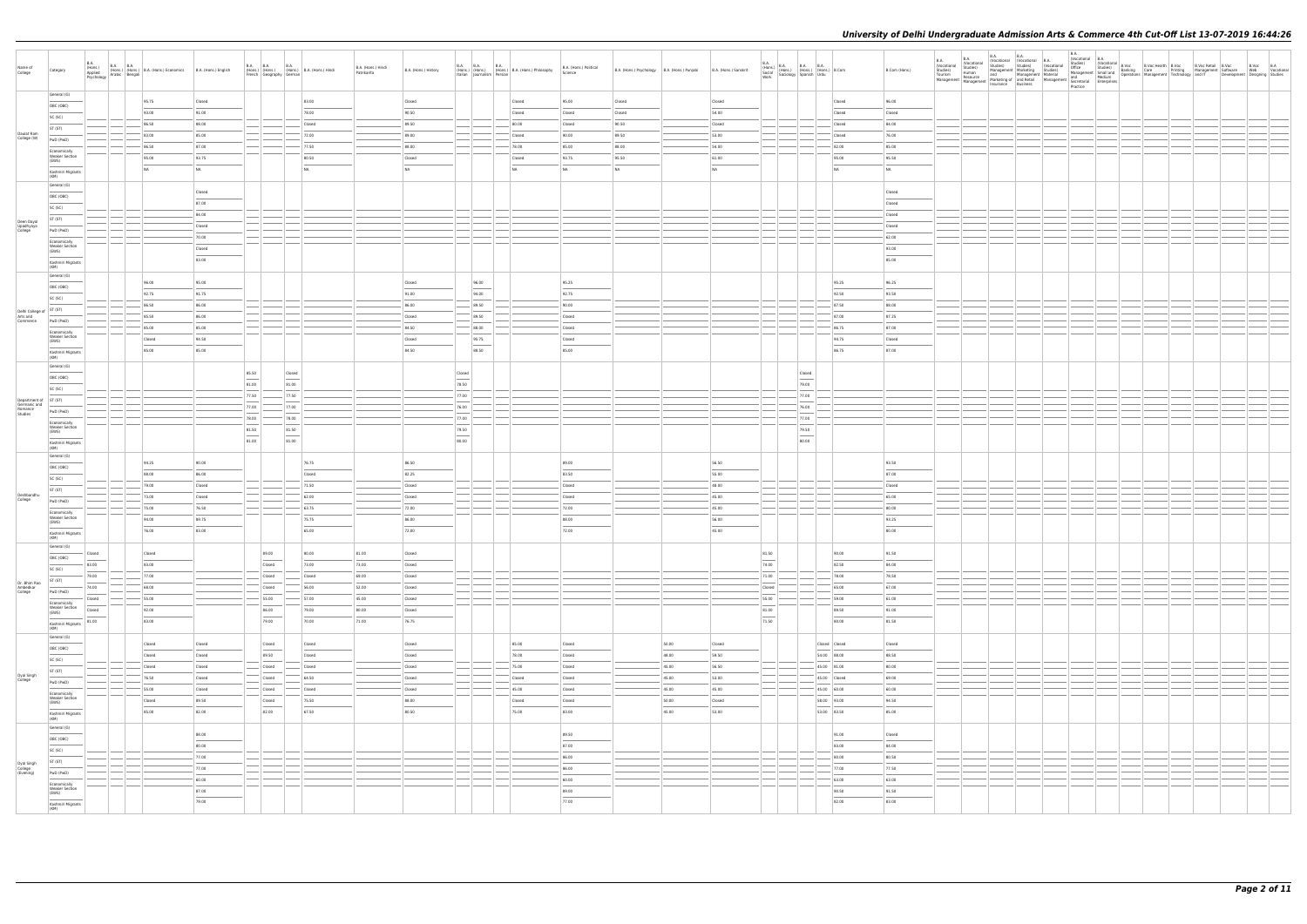| Name of<br>College                              | Category                                       | <b>B.A.</b> | (11015.)<br>Applied (Hons.) (Hons.) B.A. (Hons.) Economics B.A. (Hons.) English<br>Psychology Arabic Bengali |        | <b>B.A. B.A.</b><br><b>B.A.</b><br>(Hons.) (Hons.) (Hons.) B.A. (Hons.) Hindi<br>French Geography German |           | B.A. (Hons.) Hindi<br>Patrikarita | B.A. (Hons.) History | B.A. B.A.<br><b>B.A.</b><br>Italian Journalism Persian | (Hons.) (Hons.) (Hons.) B.A. (Hons.) Philosophy | B.A. (Hons.) Political<br>Science | B.A. (Hons.) Psychology   B.A. (Hons.) Punjabi | B.A. (Hons.) Sanskrit |        | $\begin{array}{ll} \text{B.A.} \\ \text{(Hons.)} \\ \text{Social} \\ \text{Social} \\ \text{Work} \\ \end{array} \hspace{1mm} \begin{array}{ll} \text{B.A.} \\ \text{(Hons.)} \\ \text{(Hons.)} \\ \text{(Hons.)} \\ \text{Spanish} \\ \end{array} \hspace{1mm} \begin{array}{ll} \text{B.A.} \\ \text{B.A.} \\ \text{(Hons.)} \\ \text{Urdu} \\ \end{array} \hspace{1mm} \begin{array}{ll} \text{B.A.} \\ \text{B. Comm.} \\ \text{B. Comm.} \\ \end{array}$ | B.Com (Hons.)  |  |  |  |                                                                                                                                                                                                                                                                                                                                                                                                                                                                                     |                        |  |
|-------------------------------------------------|------------------------------------------------|-------------|--------------------------------------------------------------------------------------------------------------|--------|----------------------------------------------------------------------------------------------------------|-----------|-----------------------------------|----------------------|--------------------------------------------------------|-------------------------------------------------|-----------------------------------|------------------------------------------------|-----------------------|--------|---------------------------------------------------------------------------------------------------------------------------------------------------------------------------------------------------------------------------------------------------------------------------------------------------------------------------------------------------------------------------------------------------------------------------------------------------------------|----------------|--|--|--|-------------------------------------------------------------------------------------------------------------------------------------------------------------------------------------------------------------------------------------------------------------------------------------------------------------------------------------------------------------------------------------------------------------------------------------------------------------------------------------|------------------------|--|
|                                                 | General (G)                                    |             |                                                                                                              |        |                                                                                                          |           |                                   |                      |                                                        |                                                 |                                   |                                                |                       |        |                                                                                                                                                                                                                                                                                                                                                                                                                                                               |                |  |  |  |                                                                                                                                                                                                                                                                                                                                                                                                                                                                                     |                        |  |
|                                                 | OBC (OBC)                                      | Closed      | Closed                                                                                                       | Closed |                                                                                                          | Closed    | Closed                            |                      |                                                        | Closed                                          | Closed                            |                                                | Closed                |        | 94.75                                                                                                                                                                                                                                                                                                                                                                                                                                                         | 96.00          |  |  |  |                                                                                                                                                                                                                                                                                                                                                                                                                                                                                     |                        |  |
|                                                 | SC (SC)                                        | 92.50       | 93.00                                                                                                        | Closed |                                                                                                          | Closed    | 89.75                             |                      |                                                        | Closed                                          | Closed                            |                                                | Closed                |        | Closed                                                                                                                                                                                                                                                                                                                                                                                                                                                        | 91.50          |  |  |  |                                                                                                                                                                                                                                                                                                                                                                                                                                                                                     |                        |  |
|                                                 | ST (ST)                                        | Closed      | 86.00                                                                                                        | Closed |                                                                                                          | Closed    | Closed                            |                      |                                                        | 81.00                                           | Closed                            |                                                | Closed                |        | Closed                                                                                                                                                                                                                                                                                                                                                                                                                                                        | 84.75          |  |  |  |                                                                                                                                                                                                                                                                                                                                                                                                                                                                                     |                        |  |
| Gargi College<br>(W)                            | PwD (PwD)                                      | 90.50       | Closed                                                                                                       | 86.00  |                                                                                                          | 69.00     | Closed                            |                      |                                                        | 81.50                                           | Closed                            |                                                | 45.00                 |        | 79.00                                                                                                                                                                                                                                                                                                                                                                                                                                                         | 76.00          |  |  |  |                                                                                                                                                                                                                                                                                                                                                                                                                                                                                     |                        |  |
|                                                 |                                                | 91.00       | 88.00                                                                                                        | Closed |                                                                                                          | 70.00     | Closed                            |                      |                                                        | 82.00                                           | Closed                            |                                                | 45.00                 |        | 80.00                                                                                                                                                                                                                                                                                                                                                                                                                                                         | 83.00          |  |  |  |                                                                                                                                                                                                                                                                                                                                                                                                                                                                                     |                        |  |
|                                                 | Economically<br><b>Weaker Section</b>          | 95.50       | Closed                                                                                                       | Closed |                                                                                                          | 77.50     | Closed                            |                      |                                                        | Closed                                          | 94.75                             |                                                | Closed                |        | 94.25                                                                                                                                                                                                                                                                                                                                                                                                                                                         | 95.50          |  |  |  |                                                                                                                                                                                                                                                                                                                                                                                                                                                                                     |                        |  |
|                                                 | (EWS)                                          | Closed      | 90.00                                                                                                        | 95.50  |                                                                                                          | 70.00     | 87.50                             |                      |                                                        | 89.00                                           | 86.00                             |                                                | 45.00                 |        | 88.00                                                                                                                                                                                                                                                                                                                                                                                                                                                         | 90.00          |  |  |  |                                                                                                                                                                                                                                                                                                                                                                                                                                                                                     |                        |  |
|                                                 | Kashmiri Migrants<br>(KM)                      |             |                                                                                                              |        |                                                                                                          |           |                                   |                      |                                                        |                                                 |                                   |                                                |                       |        |                                                                                                                                                                                                                                                                                                                                                                                                                                                               |                |  |  |  |                                                                                                                                                                                                                                                                                                                                                                                                                                                                                     |                        |  |
|                                                 | General (G)                                    |             |                                                                                                              |        |                                                                                                          |           |                                   |                      |                                                        |                                                 |                                   |                                                |                       |        |                                                                                                                                                                                                                                                                                                                                                                                                                                                               |                |  |  |  |                                                                                                                                                                                                                                                                                                                                                                                                                                                                                     |                        |  |
|                                                 | OBC (OBC)                                      |             | 97.25                                                                                                        | Closed |                                                                                                          | Closed    | Closed                            |                      |                                                        |                                                 |                                   |                                                | Closed                |        |                                                                                                                                                                                                                                                                                                                                                                                                                                                               | Closed         |  |  |  |                                                                                                                                                                                                                                                                                                                                                                                                                                                                                     |                        |  |
|                                                 | SC (SC)                                        |             | 94.50                                                                                                        | 93.75  |                                                                                                          | Closed    | 94.00                             |                      |                                                        |                                                 |                                   |                                                | Closed                |        |                                                                                                                                                                                                                                                                                                                                                                                                                                                               | 94.50          |  |  |  |                                                                                                                                                                                                                                                                                                                                                                                                                                                                                     |                        |  |
|                                                 | ST (ST)                                        |             | 91.00                                                                                                        | Closed |                                                                                                          | Closed    | 93.00                             |                      |                                                        |                                                 |                                   |                                                | Closed                |        |                                                                                                                                                                                                                                                                                                                                                                                                                                                               | 90.00          |  |  |  |                                                                                                                                                                                                                                                                                                                                                                                                                                                                                     |                        |  |
| Hans Raj<br>College                             |                                                |             | 89.00                                                                                                        | Closed |                                                                                                          | 79.00     | 93.00                             |                      |                                                        |                                                 |                                   |                                                | 60.00                 |        |                                                                                                                                                                                                                                                                                                                                                                                                                                                               | 83.00          |  |  |  |                                                                                                                                                                                                                                                                                                                                                                                                                                                                                     |                        |  |
|                                                 | PwD (PwD)                                      |             | 88.00                                                                                                        | 92.75  |                                                                                                          | Closed    | $-93.00$                          |                      |                                                        |                                                 |                                   |                                                | 60.00                 |        |                                                                                                                                                                                                                                                                                                                                                                                                                                                               | 86.00          |  |  |  |                                                                                                                                                                                                                                                                                                                                                                                                                                                                                     |                        |  |
|                                                 | Economically<br><b>Weaker Section</b>          |             | 96.75                                                                                                        | 95.75  |                                                                                                          | Closed    | Closed                            |                      |                                                        |                                                 |                                   |                                                | Closed                |        |                                                                                                                                                                                                                                                                                                                                                                                                                                                               | Closed         |  |  |  |                                                                                                                                                                                                                                                                                                                                                                                                                                                                                     |                        |  |
|                                                 | (EWS)                                          |             |                                                                                                              |        |                                                                                                          |           |                                   |                      |                                                        |                                                 |                                   |                                                |                       |        |                                                                                                                                                                                                                                                                                                                                                                                                                                                               |                |  |  |  |                                                                                                                                                                                                                                                                                                                                                                                                                                                                                     |                        |  |
|                                                 | Kashmiri Migrants<br>(KM)                      |             | 90.00                                                                                                        | 91.00  |                                                                                                          | 80.00     | 93.50                             |                      |                                                        |                                                 |                                   |                                                | 62.00                 |        |                                                                                                                                                                                                                                                                                                                                                                                                                                                               | 87.25          |  |  |  |                                                                                                                                                                                                                                                                                                                                                                                                                                                                                     |                        |  |
|                                                 | General (G)                                    |             |                                                                                                              |        |                                                                                                          |           |                                   |                      |                                                        |                                                 |                                   |                                                |                       |        |                                                                                                                                                                                                                                                                                                                                                                                                                                                               |                |  |  |  |                                                                                                                                                                                                                                                                                                                                                                                                                                                                                     |                        |  |
|                                                 | OBC (OBC)                                      |             | 97.75                                                                                                        | Closed |                                                                                                          | Closed    | Closed                            |                      |                                                        | Closed                                          | Closed                            |                                                | Closed                | 96.75  |                                                                                                                                                                                                                                                                                                                                                                                                                                                               | 97.50          |  |  |  |                                                                                                                                                                                                                                                                                                                                                                                                                                                                                     |                        |  |
|                                                 | SC (SC)                                        |             | 95.50                                                                                                        | 95.25  |                                                                                                          | Closed    | Closed                            |                      |                                                        | Closed                                          | Closed                            |                                                | Closed                | 93.50  |                                                                                                                                                                                                                                                                                                                                                                                                                                                               | 95.00          |  |  |  |                                                                                                                                                                                                                                                                                                                                                                                                                                                                                     |                        |  |
|                                                 | ST (ST)                                        |             | 92.50                                                                                                        | Closed |                                                                                                          | Closed    | Closed                            |                      |                                                        | Closed                                          | Closed                            |                                                | Closed                | Closed |                                                                                                                                                                                                                                                                                                                                                                                                                                                               | 91.50          |  |  |  |                                                                                                                                                                                                                                                                                                                                                                                                                                                                                     |                        |  |
| Hindu College                                   |                                                |             | 91.50                                                                                                        | Closed |                                                                                                          | Closed    | 94.75                             |                      |                                                        | Closed                                          | Closed                            |                                                | 67.00                 | Closed |                                                                                                                                                                                                                                                                                                                                                                                                                                                               | 86.00          |  |  |  |                                                                                                                                                                                                                                                                                                                                                                                                                                                                                     |                        |  |
|                                                 | PwD (PwD)                                      |             | 90.75                                                                                                        | Closed |                                                                                                          | 87.00     | Closed                            |                      |                                                        | 81.75                                           | Closed                            |                                                | Closed                | 89.50  |                                                                                                                                                                                                                                                                                                                                                                                                                                                               | 87.00          |  |  |  |                                                                                                                                                                                                                                                                                                                                                                                                                                                                                     |                        |  |
|                                                 | Economically<br><b>Weaker Section</b>          |             | 97.00                                                                                                        | 96.00  |                                                                                                          | Closed    | 96.75                             |                      |                                                        | Closed                                          | Closed                            |                                                | 73.00                 | 95.50  |                                                                                                                                                                                                                                                                                                                                                                                                                                                               | Closed         |  |  |  |                                                                                                                                                                                                                                                                                                                                                                                                                                                                                     |                        |  |
|                                                 | (EWS)                                          |             | 91.75                                                                                                        | 93.00  |                                                                                                          | 87.00     | 94.25                             |                      |                                                        | 85.75                                           | Closed                            |                                                | 67.50                 | 92.50  |                                                                                                                                                                                                                                                                                                                                                                                                                                                               | 87.50          |  |  |  |                                                                                                                                                                                                                                                                                                                                                                                                                                                                                     |                        |  |
|                                                 | Kashmiri Migrants<br>(KM)                      |             |                                                                                                              |        |                                                                                                          |           |                                   |                      |                                                        |                                                 |                                   |                                                |                       |        |                                                                                                                                                                                                                                                                                                                                                                                                                                                               |                |  |  |  |                                                                                                                                                                                                                                                                                                                                                                                                                                                                                     |                        |  |
|                                                 | General (G)                                    |             |                                                                                                              |        |                                                                                                          |           |                                   |                      |                                                        |                                                 |                                   |                                                |                       |        |                                                                                                                                                                                                                                                                                                                                                                                                                                                               |                |  |  |  |                                                                                                                                                                                                                                                                                                                                                                                                                                                                                     |                        |  |
|                                                 | OBC (OBC)                                      |             | 96.00                                                                                                        | 95.25  | 95.00                                                                                                    | Closed    | 94.50                             |                      |                                                        | Closed                                          | 96.00                             | Closed                                         | Closed                | Closed |                                                                                                                                                                                                                                                                                                                                                                                                                                                               | 95.50          |  |  |  |                                                                                                                                                                                                                                                                                                                                                                                                                                                                                     |                        |  |
|                                                 | SC (SC)                                        |             | 91.00                                                                                                        | 90.50  | 92.00                                                                                                    | 78.50     | 90.50                             |                      |                                                        | 81.00                                           | 91.00                             | 91.50                                          | 49.50                 | 89.00  |                                                                                                                                                                                                                                                                                                                                                                                                                                                               | 92.00          |  |  |  |                                                                                                                                                                                                                                                                                                                                                                                                                                                                                     |                        |  |
|                                                 | ST (ST)                                        |             | 85.00                                                                                                        | 87.75  | 89.00                                                                                                    | 72.50     | Closed                            |                      |                                                        | 82.50                                           | 90.00                             | Closed                                         | 45.00                 | 87.00  |                                                                                                                                                                                                                                                                                                                                                                                                                                                               | 82.00          |  |  |  |                                                                                                                                                                                                                                                                                                                                                                                                                                                                                     |                        |  |
| Indraprastha<br>College for<br>Women (W)        |                                                |             | 82.00                                                                                                        | 90.00  | 90.50                                                                                                    | 72.50     | Closed                            |                      |                                                        | 84.00                                           | 91.00                             | Closed                                         | 45.00                 | 88.25  |                                                                                                                                                                                                                                                                                                                                                                                                                                                               | 75.00          |  |  |  |                                                                                                                                                                                                                                                                                                                                                                                                                                                                                     |                        |  |
|                                                 | PwD (PwD)                                      |             | 87.00                                                                                                        | 90.50  | 92.00                                                                                                    | 82.75     | 90.00                             |                      |                                                        | 85.00                                           | 90.00                             | 88.25                                          | 52.00                 | 94.25  |                                                                                                                                                                                                                                                                                                                                                                                                                                                               | 86.00          |  |  |  |                                                                                                                                                                                                                                                                                                                                                                                                                                                                                     |                        |  |
|                                                 | Economically<br><b>Weaker Section</b>          |             | 95.00                                                                                                        | 94.50  | 94.50                                                                                                    | 82.75     | 94.25                             |                      |                                                        | 88.00                                           | 94.00                             | 96.00                                          | 52.00                 | 94.00  |                                                                                                                                                                                                                                                                                                                                                                                                                                                               | 95.00          |  |  |  |                                                                                                                                                                                                                                                                                                                                                                                                                                                                                     |                        |  |
|                                                 | (EWS)                                          |             |                                                                                                              | 94.50  | 94.50                                                                                                    |           |                                   |                      |                                                        | 88.00                                           |                                   |                                                | 52.00                 | 94.25  |                                                                                                                                                                                                                                                                                                                                                                                                                                                               | 87.00          |  |  |  |                                                                                                                                                                                                                                                                                                                                                                                                                                                                                     |                        |  |
|                                                 | Kashmiri Migrants<br>(KM)                      |             | 95.00                                                                                                        |        |                                                                                                          | 82.75     | 94.25                             |                      |                                                        |                                                 | 94.00                             | 96.00                                          |                       |        |                                                                                                                                                                                                                                                                                                                                                                                                                                                               |                |  |  |  |                                                                                                                                                                                                                                                                                                                                                                                                                                                                                     |                        |  |
|                                                 | General (G)                                    |             |                                                                                                              |        |                                                                                                          |           |                                   |                      |                                                        |                                                 |                                   |                                                |                       |        |                                                                                                                                                                                                                                                                                                                                                                                                                                                               |                |  |  |  |                                                                                                                                                                                                                                                                                                                                                                                                                                                                                     |                        |  |
|                                                 | OBC (OBC)                                      |             |                                                                                                              |        |                                                                                                          |           |                                   |                      | 90.00                                                  |                                                 |                                   |                                                |                       |        |                                                                                                                                                                                                                                                                                                                                                                                                                                                               |                |  |  |  |                                                                                                                                                                                                                                                                                                                                                                                                                                                                                     |                        |  |
|                                                 | SC (SC)                                        |             |                                                                                                              |        |                                                                                                          |           |                                   |                      | 80.00                                                  |                                                 |                                   |                                                |                       |        |                                                                                                                                                                                                                                                                                                                                                                                                                                                               |                |  |  |  |                                                                                                                                                                                                                                                                                                                                                                                                                                                                                     |                        |  |
|                                                 | ST (ST)                                        |             |                                                                                                              |        |                                                                                                          |           |                                   |                      | Closed                                                 |                                                 |                                   |                                                |                       |        |                                                                                                                                                                                                                                                                                                                                                                                                                                                               |                |  |  |  |                                                                                                                                                                                                                                                                                                                                                                                                                                                                                     |                        |  |
| Institute of<br>Home<br>Economics (W) PwD (PwD) |                                                |             |                                                                                                              |        |                                                                                                          |           |                                   |                      | Closed                                                 |                                                 |                                   |                                                |                       |        |                                                                                                                                                                                                                                                                                                                                                                                                                                                               |                |  |  |  |                                                                                                                                                                                                                                                                                                                                                                                                                                                                                     |                        |  |
|                                                 |                                                |             |                                                                                                              |        |                                                                                                          |           |                                   |                      | 70.00                                                  |                                                 |                                   |                                                |                       |        |                                                                                                                                                                                                                                                                                                                                                                                                                                                               |                |  |  |  |                                                                                                                                                                                                                                                                                                                                                                                                                                                                                     |                        |  |
|                                                 | Economically<br><b>Weaker Section</b><br>(EWS) |             |                                                                                                              |        |                                                                                                          |           |                                   |                      | 90.00                                                  |                                                 |                                   |                                                |                       |        |                                                                                                                                                                                                                                                                                                                                                                                                                                                               |                |  |  |  |                                                                                                                                                                                                                                                                                                                                                                                                                                                                                     |                        |  |
|                                                 | Kashmiri Migrants                              |             |                                                                                                              |        |                                                                                                          |           |                                   |                      | 70.00                                                  |                                                 |                                   |                                                |                       |        |                                                                                                                                                                                                                                                                                                                                                                                                                                                               |                |  |  |  |                                                                                                                                                                                                                                                                                                                                                                                                                                                                                     |                        |  |
|                                                 | (KM)                                           |             |                                                                                                              |        |                                                                                                          |           |                                   |                      |                                                        |                                                 |                                   |                                                |                       |        |                                                                                                                                                                                                                                                                                                                                                                                                                                                               |                |  |  |  |                                                                                                                                                                                                                                                                                                                                                                                                                                                                                     |                        |  |
|                                                 | General (G)                                    |             |                                                                                                              | Closed |                                                                                                          | Closed    | 86.00                             |                      |                                                        | Closed                                          | 92.00                             |                                                |                       | 88.50  | 91.50                                                                                                                                                                                                                                                                                                                                                                                                                                                         | 93.25          |  |  |  |                                                                                                                                                                                                                                                                                                                                                                                                                                                                                     |                        |  |
|                                                 | OBC (OBC)                                      |             | Closed                                                                                                       |        |                                                                                                          |           |                                   |                      |                                                        |                                                 |                                   |                                                | Closed                |        |                                                                                                                                                                                                                                                                                                                                                                                                                                                               |                |  |  |  |                                                                                                                                                                                                                                                                                                                                                                                                                                                                                     |                        |  |
|                                                 | SC (SC)                                        |             | 87.50                                                                                                        | 85.00  |                                                                                                          | 70.00     | 82.00                             |                      |                                                        | 78.50                                           | 88.00                             |                                                | 45.00                 | 82.00  | 83.00                                                                                                                                                                                                                                                                                                                                                                                                                                                         | 84.00          |  |  |  |                                                                                                                                                                                                                                                                                                                                                                                                                                                                                     |                        |  |
| Janki Devi                                      | ST (ST)                                        |             | 84.00                                                                                                        | 83.50  |                                                                                                          | Closed    | 80.00                             |                      |                                                        | 76.50                                           | 87.50                             |                                                | Closed                | 81.00  | 77.00                                                                                                                                                                                                                                                                                                                                                                                                                                                         | 78.00          |  |  |  |                                                                                                                                                                                                                                                                                                                                                                                                                                                                                     |                        |  |
| Memorial<br>College (W)                         | PwD (PwD)                                      |             | 82.00                                                                                                        | 83.00  |                                                                                                          | 65.00     | 79.00                             |                      |                                                        | 76.50                                           | 85.00                             |                                                | 45.00                 | 80.00  | 77.00                                                                                                                                                                                                                                                                                                                                                                                                                                                         | 78.00          |  |  |  |                                                                                                                                                                                                                                                                                                                                                                                                                                                                                     |                        |  |
|                                                 | Economically                                   |             | 82.00                                                                                                        | 85.00  |                                                                                                          | 65.00     | $-79.00$                          |                      |                                                        | 76.00                                           | 82.00                             |                                                | 45.00                 | 80.00  | 77.00                                                                                                                                                                                                                                                                                                                                                                                                                                                         | 78.00          |  |  |  |                                                                                                                                                                                                                                                                                                                                                                                                                                                                                     |                        |  |
|                                                 | <b>Weaker Section</b><br>(EWS)                 |             | Closed                                                                                                       | Closed |                                                                                                          | 70.00     | Closed                            |                      |                                                        | Closed                                          | 90.50                             |                                                | 45.00                 | Closed | Closed                                                                                                                                                                                                                                                                                                                                                                                                                                                        | 92.00          |  |  |  |                                                                                                                                                                                                                                                                                                                                                                                                                                                                                     |                        |  |
|                                                 | Kashmiri Migrants                              |             | 82.00                                                                                                        | 83.00  |                                                                                                          | 65.00     | 81.00                             |                      |                                                        | 76.00                                           | 88.00                             |                                                | 45.00                 | 80.00  | 81.50                                                                                                                                                                                                                                                                                                                                                                                                                                                         | 83.00          |  |  |  |                                                                                                                                                                                                                                                                                                                                                                                                                                                                                     |                        |  |
|                                                 | (KM)                                           |             |                                                                                                              |        |                                                                                                          |           |                                   |                      |                                                        |                                                 |                                   |                                                |                       |        |                                                                                                                                                                                                                                                                                                                                                                                                                                                               |                |  |  |  |                                                                                                                                                                                                                                                                                                                                                                                                                                                                                     |                        |  |
|                                                 | General (G)                                    |             | Closed                                                                                                       | Closed | 89.00                                                                                                    | 78.00     | Closed                            |                      | Closed                                                 |                                                 | Closed                            |                                                | 45.00                 |        | Closed                                                                                                                                                                                                                                                                                                                                                                                                                                                        | Closed         |  |  |  | 93.00                                                                                                                                                                                                                                                                                                                                                                                                                                                                               | 77.00                  |  |
|                                                 | OBC (OBC)                                      |             | 83.50                                                                                                        | Closed | Closed                                                                                                   | 72.00     | 78.00                             |                      | 85.00                                                  |                                                 | Closed                            |                                                | 45.00                 |        | 84.00                                                                                                                                                                                                                                                                                                                                                                                                                                                         | 86.50          |  |  |  | 91.00                                                                                                                                                                                                                                                                                                                                                                                                                                                                               | 73.00                  |  |
|                                                 | SC (SC)                                        |             |                                                                                                              |        |                                                                                                          |           |                                   |                      |                                                        |                                                 |                                   |                                                |                       |        |                                                                                                                                                                                                                                                                                                                                                                                                                                                               |                |  |  |  |                                                                                                                                                                                                                                                                                                                                                                                                                                                                                     |                        |  |
| Kalindi College                                 | ST (ST)                                        |             | 75.00                                                                                                        | Closed | 80.00                                                                                                    | Closed    | Closed                            |                      | 82.00                                                  |                                                 | Closed                            |                                                | 45.00                 |        | 78.00                                                                                                                                                                                                                                                                                                                                                                                                                                                         | 80.00          |  |  |  | 90.00                                                                                                                                                                                                                                                                                                                                                                                                                                                                               | 71.00                  |  |
| (W)                                             | PwD (PwD)                                      |             | 73.00                                                                                                        | 79.00  | 78.00                                                                                                    | 68.00     | 72.50                             |                      | 80.50                                                  |                                                 | 77.00                             |                                                | 45.00                 |        | 72.00                                                                                                                                                                                                                                                                                                                                                                                                                                                         | 76.00          |  |  |  | 90.00                                                                                                                                                                                                                                                                                                                                                                                                                                                                               | 69.00                  |  |
|                                                 | Economically                                   |             | 75.00                                                                                                        | 79.00  | 80.00                                                                                                    | 70.00     | 72.00                             |                      | 84.00                                                  |                                                 | 74.00                             |                                                | 45.00                 |        | 72.00                                                                                                                                                                                                                                                                                                                                                                                                                                                         | 75.00          |  |  |  | 92.00                                                                                                                                                                                                                                                                                                                                                                                                                                                                               | 76.00                  |  |
|                                                 | <b>Weaker Section</b><br>(EWS)                 |             | Closed                                                                                                       | Closed | 88.00<br>$\qquad \qquad$                                                                                 | 77.50     | 86.50                             |                      | 90.00                                                  |                                                 | 84.00                             |                                                | 45.00                 |        | 91.00                                                                                                                                                                                                                                                                                                                                                                                                                                                         | 92.00          |  |  |  | 92.00<br>$\frac{1}{2} \left( \frac{1}{2} \right) \left( \frac{1}{2} \right) \left( \frac{1}{2} \right) \left( \frac{1}{2} \right) \left( \frac{1}{2} \right) \left( \frac{1}{2} \right) \left( \frac{1}{2} \right) \left( \frac{1}{2} \right) \left( \frac{1}{2} \right) \left( \frac{1}{2} \right) \left( \frac{1}{2} \right) \left( \frac{1}{2} \right) \left( \frac{1}{2} \right) \left( \frac{1}{2} \right) \left( \frac{1}{2} \right) \left( \frac{1}{2} \right) \left( \frac$ | 76.00<br>$\frac{1}{2}$ |  |
|                                                 | Kashmiri Migrants                              |             | 86.00                                                                                                        | Closed | 80.00                                                                                                    | 73.00     | 73.00                             |                      | 85.50                                                  |                                                 | 77.00                             |                                                | 45.00                 |        | Closed                                                                                                                                                                                                                                                                                                                                                                                                                                                        | 87.00          |  |  |  | 92.00                                                                                                                                                                                                                                                                                                                                                                                                                                                                               | 76.00                  |  |
|                                                 | (KM)                                           |             |                                                                                                              |        |                                                                                                          |           |                                   |                      |                                                        |                                                 |                                   |                                                |                       |        |                                                                                                                                                                                                                                                                                                                                                                                                                                                               |                |  |  |  |                                                                                                                                                                                                                                                                                                                                                                                                                                                                                     |                        |  |
|                                                 | General (G)                                    |             | Closed                                                                                                       | 94.50  | Closed                                                                                                   | Closed    | Closed                            |                      | 94.75                                                  | Closed                                          | Closed                            | Closed                                         | 62.00                 | Closed | Closed                                                                                                                                                                                                                                                                                                                                                                                                                                                        | Closed         |  |  |  |                                                                                                                                                                                                                                                                                                                                                                                                                                                                                     |                        |  |
|                                                 | OBC (OBC)                                      |             | 90.50                                                                                                        | 86.50  | 88.00                                                                                                    | Closed    | 86.00                             |                      | 87.00                                                  | 81.00                                           | Closed                            | 88.00                                          | 60.00                 | 85.50  | Closed                                                                                                                                                                                                                                                                                                                                                                                                                                                        | 91.25          |  |  |  |                                                                                                                                                                                                                                                                                                                                                                                                                                                                                     |                        |  |
|                                                 | SC (SC)                                        |             |                                                                                                              |        |                                                                                                          |           |                                   |                      |                                                        |                                                 |                                   |                                                |                       |        |                                                                                                                                                                                                                                                                                                                                                                                                                                                               |                |  |  |  |                                                                                                                                                                                                                                                                                                                                                                                                                                                                                     |                        |  |
| Kamala Nehru                                    | ST (ST)                                        |             | 84.00                                                                                                        | 85.50  | $-$ 87.50                                                                                                | Closed    | 83.00                             |                      | 86.50                                                  | 80.00                                           | 87.75                             | 88.50                                          | 54.00                 | 84.00  | 83.50                                                                                                                                                                                                                                                                                                                                                                                                                                                         | 88.00          |  |  |  |                                                                                                                                                                                                                                                                                                                                                                                                                                                                                     |                        |  |
| College (W)                                     | PwD (PwD)                                      |             | 84.00                                                                                                        | 87.00  | Closed                                                                                                   | 70.00     | Closed                            |                      | 87.00                                                  | 80.00                                           | 88.00                             | 88.50                                          | 54.00                 | 84.50  | 84.00                                                                                                                                                                                                                                                                                                                                                                                                                                                         | 88.00          |  |  |  |                                                                                                                                                                                                                                                                                                                                                                                                                                                                                     |                        |  |
|                                                 | Economically                                   |             | 74.00                                                                                                        | 77.00  | $- 75.00$                                                                                                | 60.00     | $-74.00$                          |                      | $- 75.00$                                              | 70.00                                           | 75.00                             | 85.00                                          | $-50.00$              | 70.00  | 77.00                                                                                                                                                                                                                                                                                                                                                                                                                                                         | 80.00          |  |  |  |                                                                                                                                                                                                                                                                                                                                                                                                                                                                                     |                        |  |
|                                                 | <b>Weaker Section</b><br>(EWS)                 |             | Closed                                                                                                       | 91.50  | Closed                                                                                                   | 78.00     | 90.25                             |                      | 93.75                                                  | Closed                                          | 93.00                             | 94.00                                          | 60.00                 | 89.50  | 93.25                                                                                                                                                                                                                                                                                                                                                                                                                                                         | 95.00          |  |  |  |                                                                                                                                                                                                                                                                                                                                                                                                                                                                                     |                        |  |
|                                                 | Kashmiri Migrants                              |             | 88.00                                                                                                        | NA     | 87.00                                                                                                    | <b>NA</b> | 85.00                             |                      | <b>NA</b>                                              | 83.00                                           | 89.00                             | NA                                             | 56.00                 | 84.00  | 86.00                                                                                                                                                                                                                                                                                                                                                                                                                                                         | N <sub>A</sub> |  |  |  |                                                                                                                                                                                                                                                                                                                                                                                                                                                                                     |                        |  |
|                                                 | (KM)                                           |             |                                                                                                              |        |                                                                                                          |           |                                   |                      |                                                        |                                                 |                                   |                                                |                       |        |                                                                                                                                                                                                                                                                                                                                                                                                                                                               |                |  |  |  |                                                                                                                                                                                                                                                                                                                                                                                                                                                                                     |                        |  |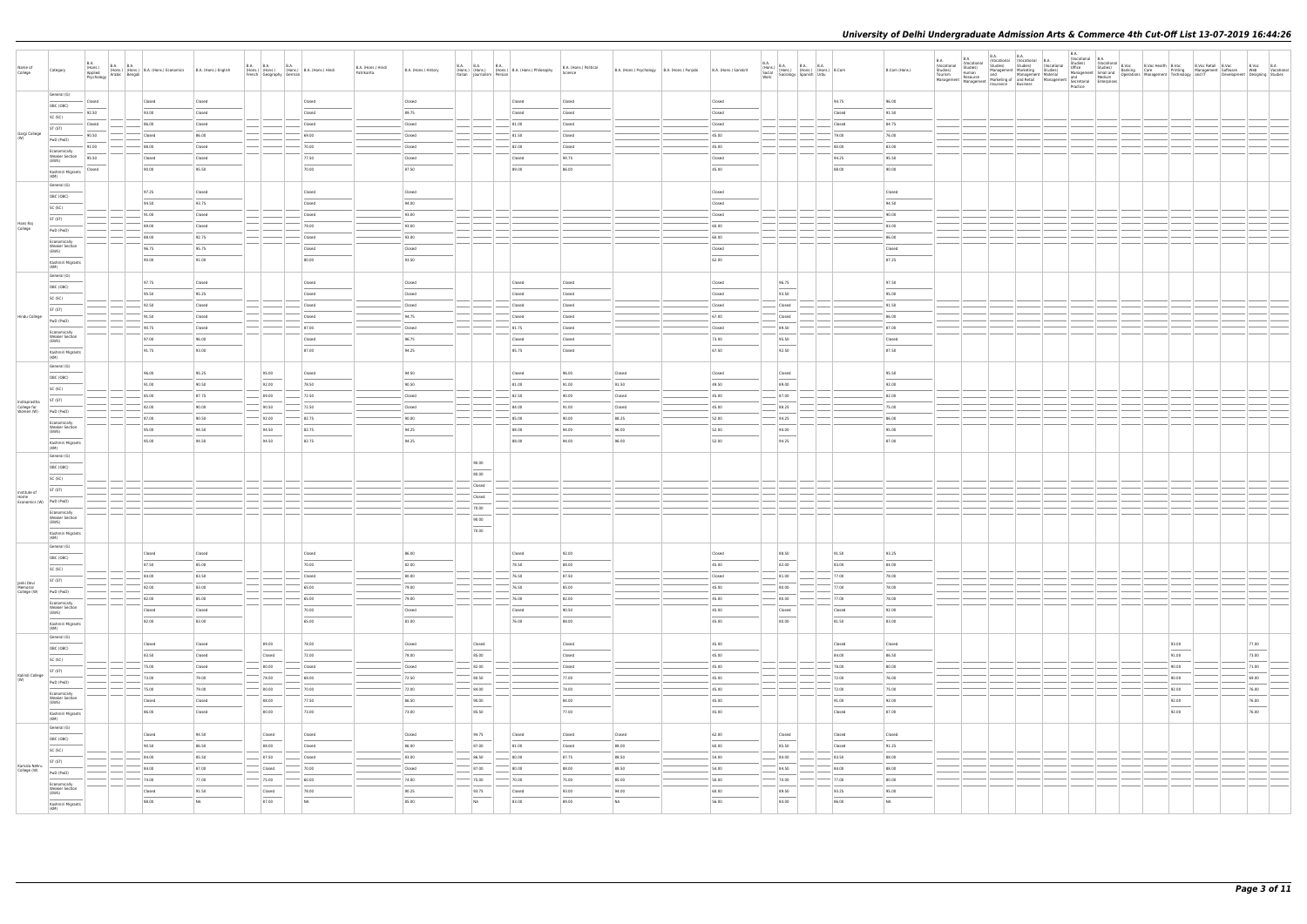| Name of<br>College                                                | Category                                |  | B.A. (Hons.) B.A. B.A. (Hons.) B.A. (Hons.) Economics B.A. (Hons.) English Applied Parabic Bengali |        | <b>B.A. B.A. B.A.</b><br>French Geography German | (Hons.) (Hons.) (Hons.) B.A. (Hons.) Hindi | B.A. (Hons.) Hindi<br>Patrikarita | B.A. (Hons.) History | <b>B.A. B.A.</b> | <b>B.A.</b> | (Hons.) (Hons.) (Hons.) B.A. (Hons.) Philosophy<br>Italian Journalism Persian | B.A. (Hons.) Political<br>Science | B.A. (Hons.) Psychology   B.A. (Hons.) Punjabi | B.A. (Hons.) Sanskrit |        | B.A. (Hons.) B.A. B.A. B.A. (Hons.) (Hons.) Cocial (Hons.) (Hons.) (Hons.) B.Com Work Sociology Spanish Urdu | B.Com (Hons.)  |  |  |  |  |  |  |
|-------------------------------------------------------------------|-----------------------------------------|--|----------------------------------------------------------------------------------------------------|--------|--------------------------------------------------|--------------------------------------------|-----------------------------------|----------------------|------------------|-------------|-------------------------------------------------------------------------------|-----------------------------------|------------------------------------------------|-----------------------|--------|--------------------------------------------------------------------------------------------------------------|----------------|--|--|--|--|--|--|
|                                                                   | General (G)                             |  |                                                                                                    |        |                                                  |                                            |                                   |                      |                  |             |                                                                               |                                   |                                                |                       |        |                                                                                                              |                |  |  |  |  |  |  |
|                                                                   | OBC (OBC)                               |  |                                                                                                    |        |                                                  |                                            |                                   |                      |                  |             |                                                                               |                                   | 95.50                                          |                       |        |                                                                                                              | 95.00          |  |  |  |  |  |  |
|                                                                   | SC (SC)                                 |  |                                                                                                    |        |                                                  |                                            |                                   |                      |                  |             |                                                                               |                                   | 90.00                                          |                       |        |                                                                                                              | 87.00          |  |  |  |  |  |  |
| Keshav                                                            | ST (ST)                                 |  |                                                                                                    |        |                                                  |                                            |                                   |                      |                  |             |                                                                               |                                   | 87.00                                          |                       |        |                                                                                                              | Closed         |  |  |  |  |  |  |
| Mahavidyalaya   PwD (PwD)                                         |                                         |  |                                                                                                    |        |                                                  |                                            |                                   |                      |                  |             |                                                                               |                                   | 82.00                                          |                       |        |                                                                                                              | 65.00          |  |  |  |  |  |  |
|                                                                   | Economically                            |  |                                                                                                    |        |                                                  |                                            |                                   |                      |                  |             |                                                                               |                                   | 82.00                                          |                       |        |                                                                                                              | 65.00          |  |  |  |  |  |  |
|                                                                   | <b>Weaker Section</b><br>(EWS)          |  |                                                                                                    |        |                                                  |                                            |                                   |                      |                  |             |                                                                               |                                   | 95.00                                          |                       |        |                                                                                                              | 94.00          |  |  |  |  |  |  |
|                                                                   | Kashmiri Migrants<br>(KM)               |  |                                                                                                    |        |                                                  |                                            |                                   |                      |                  |             |                                                                               |                                   | 85.50                                          |                       |        |                                                                                                              | 85.00          |  |  |  |  |  |  |
|                                                                   | General (G)                             |  |                                                                                                    |        |                                                  |                                            |                                   |                      |                  |             |                                                                               |                                   |                                                |                       |        |                                                                                                              |                |  |  |  |  |  |  |
|                                                                   | OBC (OBC)                               |  | 97.25                                                                                              | Closed | Closed                                           | Closed                                     |                                   | Closed               |                  |             |                                                                               | Closed                            |                                                | Closed                |        | Closed 96.75                                                                                                 | Closed         |  |  |  |  |  |  |
|                                                                   | SC (SC)                                 |  | 94.25                                                                                              | Closed | 95.25                                            | 85.00                                      |                                   | Closed               |                  |             |                                                                               | Closed                            |                                                | 68.00                 |        | 76.50 95.75                                                                                                  | Closed         |  |  |  |  |  |  |
|                                                                   | ST (ST)                                 |  | 91.00                                                                                              | Closed | 94.25                                            | Closed                                     |                                   | Closed               |                  |             |                                                                               | Closed                            |                                                | 68.50                 |        | 72.00 93.25                                                                                                  | 90.00          |  |  |  |  |  |  |
| Kirori Mal<br>College                                             | PwD (PwD)                               |  | 88.75                                                                                              | Closed | Closed                                           | 80.00                                      |                                   | Closed               |                  |             |                                                                               | Closed                            |                                                | 67.50                 |        | 74.00 90.75                                                                                                  | 84.75          |  |  |  |  |  |  |
|                                                                   | Economically                            |  | 87.50                                                                                              | 89.00  | 90.00                                            | 86.00                                      |                                   | 89.50                |                  |             |                                                                               | Closed                            |                                                | Closed                |        | 72.00 Closed                                                                                                 | 86.75          |  |  |  |  |  |  |
|                                                                   | <b>Weaker Section</b><br>(EWS)          |  | 96.75                                                                                              | 95.00  | Closed                                           | 87.00                                      |                                   | Closed               |                  |             |                                                                               | Closed                            |                                                | Closed                |        | Closed 96.50                                                                                                 | 95.75          |  |  |  |  |  |  |
|                                                                   | Kashmiri Migrants                       |  | 92.00                                                                                              | 90.00  | 92.00                                            | 82.00                                      |                                   | 92.25                |                  |             |                                                                               | 93.00                             |                                                | 67.00                 |        | 70.00 90.00                                                                                                  | 87.00          |  |  |  |  |  |  |
|                                                                   | (KM)<br>General (G)                     |  |                                                                                                    |        |                                                  |                                            |                                   |                      |                  |             |                                                                               |                                   |                                                |                       |        |                                                                                                              |                |  |  |  |  |  |  |
|                                                                   | OBC (OBC)                               |  |                                                                                                    |        |                                                  |                                            |                                   |                      |                  |             |                                                                               |                                   |                                                |                       |        |                                                                                                              |                |  |  |  |  |  |  |
|                                                                   |                                         |  |                                                                                                    |        |                                                  |                                            |                                   |                      |                  |             |                                                                               |                                   |                                                |                       |        |                                                                                                              |                |  |  |  |  |  |  |
|                                                                   | SC (SC)                                 |  |                                                                                                    |        |                                                  |                                            |                                   |                      |                  |             |                                                                               |                                   |                                                |                       |        |                                                                                                              |                |  |  |  |  |  |  |
| Lady Irwin<br>College (W)                                         | ST (ST)                                 |  |                                                                                                    |        |                                                  |                                            |                                   |                      |                  |             |                                                                               |                                   |                                                |                       |        |                                                                                                              |                |  |  |  |  |  |  |
|                                                                   | PwD (PwD)                               |  |                                                                                                    |        |                                                  |                                            |                                   |                      |                  |             |                                                                               |                                   |                                                |                       |        |                                                                                                              |                |  |  |  |  |  |  |
|                                                                   | Economically<br><b>Weaker Section</b>   |  |                                                                                                    |        |                                                  |                                            |                                   |                      |                  |             |                                                                               |                                   |                                                |                       |        |                                                                                                              |                |  |  |  |  |  |  |
|                                                                   | (EWS)                                   |  |                                                                                                    |        |                                                  |                                            |                                   |                      |                  |             |                                                                               |                                   |                                                |                       |        |                                                                                                              |                |  |  |  |  |  |  |
|                                                                   | Kashmiri Migrants<br>(KM)               |  |                                                                                                    |        |                                                  |                                            |                                   |                      |                  |             |                                                                               |                                   |                                                |                       |        |                                                                                                              |                |  |  |  |  |  |  |
|                                                                   | General (G)                             |  | Closed                                                                                             | Closed |                                                  | Closed                                     |                                   | Closed               |                  | Closed      | Closed                                                                        | Closed                            | Closed                                         | Closed                | Closed |                                                                                                              | 97.50          |  |  |  |  |  |  |
|                                                                   | OBC (OBC)                               |  | Closed                                                                                             | 93.25  |                                                  | Closed                                     |                                   | Closed               |                  | Closed      | Closed                                                                        | Closed                            | 96.00                                          | 61.25                 | Closed |                                                                                                              | 95.25          |  |  |  |  |  |  |
|                                                                   | SC (SC)                                 |  | Closed                                                                                             | 92.50  |                                                  | Closed                                     |                                   | Closed               |                  | Closed      | 86.25                                                                         | Closed                            | 94.75                                          | 60.50                 | 90.75  |                                                                                                              | Closed         |  |  |  |  |  |  |
| Lady Shri Ram<br>College for<br>Women (W)                         | ST (ST)                                 |  | Closed                                                                                             | 92.00  |                                                  | Closed                                     |                                   | 92.50                |                  | 91.25       | 85.75                                                                         | Closed                            | 95.25                                          | 58.50                 | Closed |                                                                                                              | 88.50          |  |  |  |  |  |  |
|                                                                   | PwD (PwD)                               |  | 87.75                                                                                              | 90.50  |                                                  | Closed                                     |                                   | 87.75                |                  | 89.25       | 85.00                                                                         | 89.25                             | 95.25                                          | Closed                | Closed |                                                                                                              | 88.50          |  |  |  |  |  |  |
|                                                                   | Economically<br><b>Weaker Section</b>   |  |                                                                                                    |        |                                                  |                                            |                                   |                      |                  |             |                                                                               |                                   |                                                |                       |        |                                                                                                              |                |  |  |  |  |  |  |
|                                                                   | (EWS)                                   |  | 96.75                                                                                              | 95.50  |                                                  | 84.25                                      |                                   | 95.50                |                  | 96.50       | 92.25                                                                         | 97.00                             | 97.25                                          | Closed<br>60.00       | 95.25  |                                                                                                              | 97.00<br>94.50 |  |  |  |  |  |  |
|                                                                   | Kashmiri Migrants<br>(KM)               |  | 93.75                                                                                              | 93.75  |                                                  | 78.75                                      |                                   | 90.75                |                  | Closed      | 87.75                                                                         | 94.25                             | 95.75                                          |                       | 92.25  |                                                                                                              |                |  |  |  |  |  |  |
|                                                                   | General (G)                             |  | Closed                                                                                             | 90.75  |                                                  | 79.50                                      |                                   | 86.00                |                  |             | 81.00                                                                         | 90.00                             |                                                | 56.00                 |        | Closed                                                                                                       | Closed         |  |  |  |  |  |  |
|                                                                   | OBC (OBC)                               |  |                                                                                                    |        |                                                  |                                            |                                   |                      |                  |             |                                                                               |                                   |                                                |                       |        |                                                                                                              |                |  |  |  |  |  |  |
|                                                                   | SC (SC)                                 |  | 84.00                                                                                              | 86.00  |                                                  | 75.00                                      |                                   | 82.00                |                  |             | 77.00                                                                         | 83.00                             |                                                | 52.00                 |        | 83.00                                                                                                        | 84.00          |  |  |  |  |  |  |
| Lakshmibai                                                        | ST (ST)                                 |  | 80.00                                                                                              | 85.00  |                                                  | 76.00                                      |                                   | 81.00                |                  |             | 76.00                                                                         | Closed                            |                                                | 54.00                 |        | 81.00                                                                                                        | 82.00          |  |  |  |  |  |  |
| College (W)                                                       | PwD (PwD)                               |  | 80.00                                                                                              | 85.00  |                                                  | 75.00                                      |                                   | 81.00                |                  |             | 76.00                                                                         | 80.00                             |                                                | 54.00                 |        | 80.00                                                                                                        | 81.00          |  |  |  |  |  |  |
|                                                                   | Economically<br><b>Weaker Section</b>   |  | 80.00                                                                                              | 86.00  |                                                  | 75.00                                      |                                   | 82.00                |                  |             | 76.00                                                                         | 90.00                             |                                                | $-54.00$              |        | 81.00                                                                                                        | 82.00          |  |  |  |  |  |  |
|                                                                   | (EWS)                                   |  | 92.75                                                                                              | 90.75  |                                                  | 79.50                                      |                                   | 86.00                |                  |             | 81.00                                                                         | 90.00                             |                                                | 55.00                 |        | 89.50                                                                                                        | 91.75          |  |  |  |  |  |  |
|                                                                   | Kashmiri Migrants<br>(KM)               |  | NA                                                                                                 | NA     |                                                  | NA                                         |                                   | NA                   |                  |             | 81.00                                                                         | NA                                |                                                | 54.00                 |        | 89.00                                                                                                        | 91.50          |  |  |  |  |  |  |
|                                                                   | General (G)                             |  |                                                                                                    |        |                                                  |                                            |                                   |                      |                  |             |                                                                               |                                   |                                                |                       |        |                                                                                                              |                |  |  |  |  |  |  |
|                                                                   | OBC (OBC)                               |  |                                                                                                    | 92.00  |                                                  | 80.00                                      |                                   |                      |                  | Closed      |                                                                               | Closed                            |                                                |                       |        |                                                                                                              | Closed         |  |  |  |  |  |  |
|                                                                   | SC (SC)                                 |  |                                                                                                    | 85.25  |                                                  | Closed                                     |                                   |                      |                  | 85.50       |                                                                               | 88.00                             |                                                |                       |        |                                                                                                              | Closed         |  |  |  |  |  |  |
| Maharaja                                                          | ST (ST)                                 |  |                                                                                                    | 81.75  |                                                  | 72.25                                      |                                   |                      |                  | 83.00       |                                                                               | Closed                            |                                                |                       |        |                                                                                                              | 77.00          |  |  |  |  |  |  |
| Mariana<br>Agrasen<br>College                                     | PwD (PwD)                               |  |                                                                                                    | 78.00  |                                                  | 67.00                                      |                                   |                      |                  | 77.00       |                                                                               | Closed                            |                                                |                       |        |                                                                                                              | 70.00          |  |  |  |  |  |  |
|                                                                   | Economically                            |  |                                                                                                    | 80.00  |                                                  | 64.00                                      |                                   |                      |                  | 82.00       |                                                                               | 78.00                             |                                                |                       |        |                                                                                                              | 70.00          |  |  |  |  |  |  |
|                                                                   | <b>Weaker Section</b><br>(EWS)          |  |                                                                                                    | 88.00  |                                                  | 78.00                                      |                                   |                      |                  | 91.00       |                                                                               | 89.00                             |                                                |                       |        |                                                                                                              | Closed         |  |  |  |  |  |  |
|                                                                   | Kashmiri Migrants<br>(KM)               |  |                                                                                                    | 87.00  |                                                  | 70.50                                      |                                   |                      |                  | 84.50       |                                                                               | 85.00                             |                                                |                       |        |                                                                                                              | 88.00          |  |  |  |  |  |  |
|                                                                   | General (G)                             |  |                                                                                                    |        |                                                  |                                            |                                   |                      |                  |             |                                                                               |                                   |                                                |                       |        |                                                                                                              |                |  |  |  |  |  |  |
|                                                                   | OBC (OBC)                               |  | Closed                                                                                             | 93.50  |                                                  | 77.00                                      |                                   | Closed               |                  |             |                                                                               | 93.50<br>$\sim$                   |                                                | 56.00                 | 91.50  | Closed                                                                                                       | Closed         |  |  |  |  |  |  |
|                                                                   | SC (SC)                                 |  | 91.50                                                                                              | Closed |                                                  | 73.00                                      |                                   | 85.00                |                  |             |                                                                               | 87.50                             |                                                | 54.00                 | 83.00  | 87.00                                                                                                        | 91.50          |  |  |  |  |  |  |
|                                                                   | ST (ST)                                 |  | 84.00                                                                                              | 85.50  |                                                  | 72.00                                      |                                   | 81.00                |                  |             |                                                                               | Closed                            |                                                | 51.00                 | 81.00  | 84.00                                                                                                        | 90.50          |  |  |  |  |  |  |
| Maitreyi<br>College (W)                                           | PwD (PwD)                               |  | 82.00                                                                                              | 85.50  |                                                  | 71.00                                      |                                   | 81.00                |                  |             |                                                                               | 84.00                             |                                                | 51.00                 | 81.00  | 79.00                                                                                                        | 79.50          |  |  |  |  |  |  |
|                                                                   | Economically                            |  | 82.00                                                                                              | 84.00  |                                                  | 70.00                                      |                                   | 81.00                |                  |             |                                                                               | 83.50                             |                                                | 50.00                 | 80.00  | 80.00                                                                                                        | 84.00          |  |  |  |  |  |  |
|                                                                   | <b>Weaker Section</b><br>(EWS)          |  | 95.00                                                                                              | 93.50  |                                                  | 77.00                                      |                                   | 92.00                |                  |             |                                                                               | 92.75                             |                                                | 56.00                 | 91.50  | 93.00                                                                                                        | 94.25          |  |  |  |  |  |  |
|                                                                   | Kashmiri Migrants                       |  | 84.00                                                                                              | 87.00  |                                                  | 73.00                                      |                                   | 85.00                |                  |             |                                                                               | 87.00                             |                                                | 54.00                 | 83.00  | 87.00                                                                                                        | 91.50          |  |  |  |  |  |  |
|                                                                   | (KM)<br>General (G)                     |  |                                                                                                    |        |                                                  |                                            |                                   |                      |                  |             |                                                                               |                                   |                                                |                       |        |                                                                                                              |                |  |  |  |  |  |  |
|                                                                   | Sikh Minority (SM)                      |  |                                                                                                    | Closed |                                                  | Closed                                     |                                   | Closed               |                  |             | Closed                                                                        | Closed                            | 95.00                                          | 52.00<br>Closed       |        | Closed                                                                                                       | Closed         |  |  |  |  |  |  |
|                                                                   | PwD (PwD)                               |  |                                                                                                    | 81.00  |                                                  | 50.00                                      |                                   | 69.00                |                  |             | 55.00                                                                         | 78.00                             | 87.00                                          | 48.00<br>45.00        |        | 75.00                                                                                                        | 79.00          |  |  |  |  |  |  |
| Mata Sundri<br>College for<br>Women (W)<br>* Sikh<br>Minority(SM) |                                         |  |                                                                                                    | 70.00  |                                                  | Closed                                     |                                   | 63.00                |                  |             | 52.00                                                                         | 71.00                             | 77.00                                          | 45.00<br>45.00        |        | 68.00                                                                                                        | 69.00          |  |  |  |  |  |  |
|                                                                   | Economically<br>Weaker Section<br>(EWS) |  |                                                                                                    | NA     |                                                  | NA                                         |                                   | NA                   |                  |             | NA                                                                            | NA                                | NA                                             | NA<br><b>NA</b>       |        | NA                                                                                                           | <b>NA</b>      |  |  |  |  |  |  |
|                                                                   | Kashmiri Migrants<br>(KM)               |  |                                                                                                    | 79.00  |                                                  | 58.00                                      |                                   | 74.00                |                  |             | 67.00                                                                         | 77.00                             | 85.00                                          | 45.00<br>45.00        |        | 80.00                                                                                                        | 82.00          |  |  |  |  |  |  |
|                                                                   |                                         |  |                                                                                                    |        |                                                  |                                            |                                   |                      |                  |             |                                                                               |                                   |                                                |                       |        |                                                                                                              |                |  |  |  |  |  |  |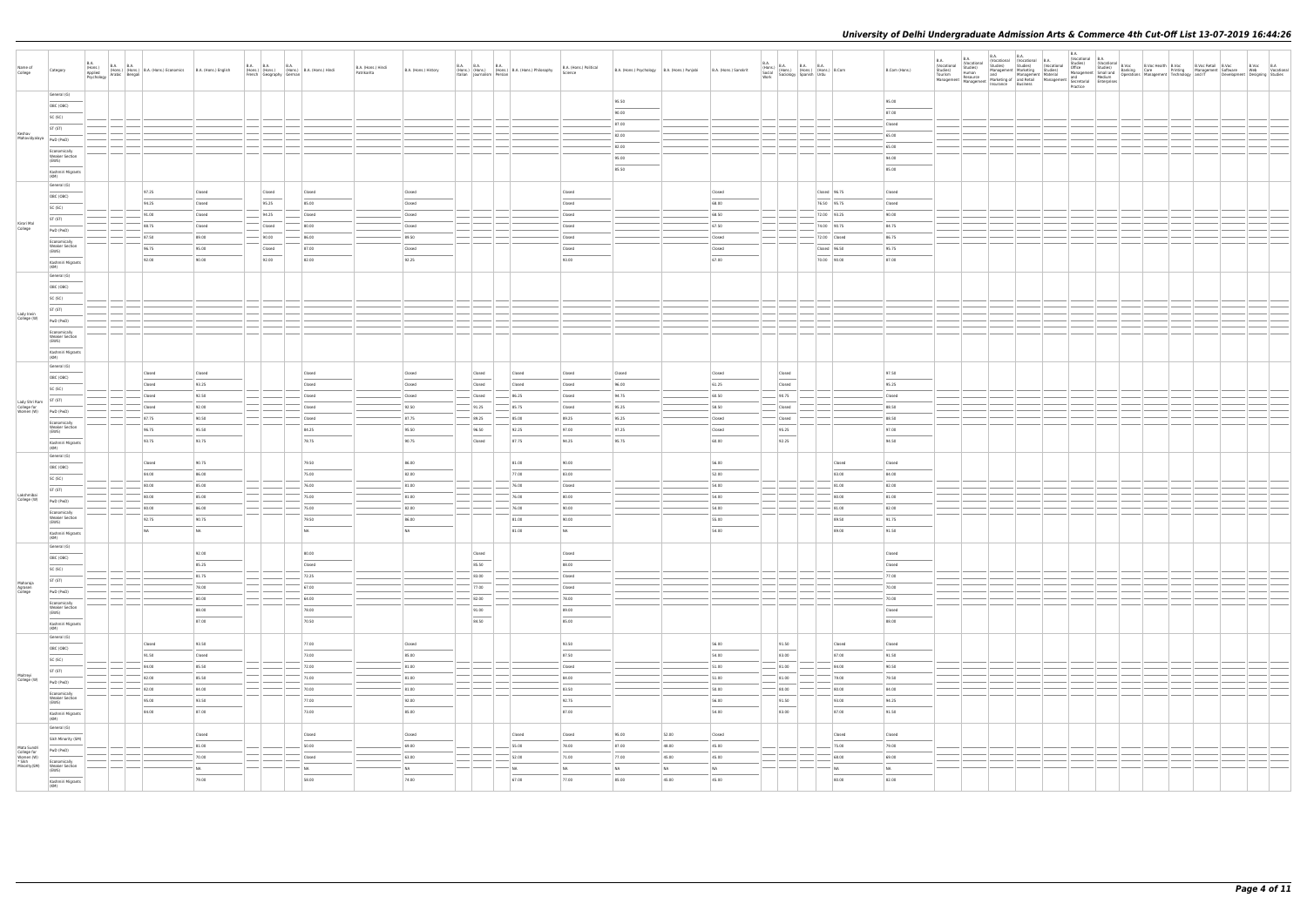| General (G)<br>61.00 97.25<br>96.50<br>Closed<br>Closed<br>Closed<br>Closed<br>Closed<br>Closed<br>Closed<br>OBC (OBC)<br>59.00 Closed<br>93.50<br>Closed<br>Closed<br>90.25<br>Closed<br>65.00<br>Closed<br>Closed<br>SC (SC)<br>58.00 90.75<br>92.00<br>93.25<br>88.75<br>63.00<br>Closed<br>Closed<br>Closed<br>Closed<br>ST (ST)<br>Miranda House<br>93.25<br>93.75<br>58.00 86.00<br>Closed<br>77.00<br>94.50<br>Closed<br>Closed<br>59.00<br>(W)<br>PwD (PwD)<br>87.00<br>$58.00$ 88.00<br>92.25<br>87.00<br>Closed<br>91.00<br>Closed<br>Closed<br>59.00<br>Economically<br><b>Weaker Section</b><br>95.50<br>60.50 Closed<br>95.00<br>85.50<br>96.00<br>95.75<br>Closed<br>Closed<br>Closed<br>(EWS)<br>95.75<br>86.00<br>59.00 94.00<br>92.25<br>79.00<br>94.25<br>86.50<br>Closed<br>62.00<br>Kashmiri Migrants<br>(KM)<br>General (G)<br>94.75<br>92.50<br>92.75<br>Closed<br>Closed<br>Closed<br>Closed<br>Closed<br>OBC (OBC)<br>88.00<br>Closed<br>Closed<br>90.50<br>49.00<br>85.50<br>87.00<br>Closed<br>SC (SC)<br>80.00<br>Closed<br>Closed<br>Closed<br>89.50<br>Closed<br>80.00<br>78.00<br>ST (ST)<br>Motilal Nehru<br>78.00<br>Closed<br>72.00<br>Closed<br>Closed<br>45.00<br>70.00<br>68.00<br>College<br>PwD (PwD)<br>$-45.00$<br>75.00<br>82.00<br>68.00<br>$-84.00$<br>85.00<br>84.00<br>80.00<br>Economically<br><b>Weaker Section</b><br>94.00<br>92.25<br>90.00<br>Closed<br>92.50<br>93.00<br>Closed<br>Closed<br>(EWS)<br>80.00<br>76.00<br>87.00<br>87.00<br>45.00<br>84.00<br>85.00<br>Closed<br>Kashmiri Migrants<br>(KM)<br>General (G)<br>Closed<br>88.50<br>Closed<br>Closed<br>Closed<br>Closed<br>OBC (OBC)<br>85.00<br>Closed<br>Closed<br>Closed<br>86.50<br>87.00<br>SC (SC)<br>Closed<br>Closed<br>Closed<br>Closed<br>80.00<br>83.00<br>ST (ST)<br>Motilal Nehru<br>83.00<br>75.50<br>78.00<br>College<br>(Evening)<br>Closed<br>80.00<br>83.00<br>PwD (PwD)<br>70.00<br>57.00<br>Closed<br>65.00<br>67.00<br>Closed<br>Economically<br><b>Weaker Section</b><br>88.00<br>72.00<br>87.00<br>88.00<br>Closed<br>Closed<br>(EWS)<br>79.50<br>65.00<br>75.50<br>78.50<br>80.50<br>82.00<br>Kashmiri Migrants<br>(KM)<br>General (G)<br>94.50<br>90.50<br>Closed<br>91.00<br>Closed<br>Closed<br>Closed<br>Closed<br>OBC (OBC)<br>87.00<br>83.00<br>71.50<br>Closed<br>86.00<br>57.00<br>84.00<br>85.00<br>SC (SC)<br>81.00<br>82.00<br>72.00<br>Closed<br>86.00<br>55.00<br>78.00<br>80.00<br>ST (ST)<br>P.G.D.A.V.<br>84.00<br>70.00<br>75.00<br>78.00<br>65.00<br>Closed<br>53.00<br>75.00<br>College<br>PwD (PwD)<br>64.00<br>70.00<br>68.00<br>68.00<br>76.00<br>54.00<br>70.00<br>71.00<br>Economically<br><b>Weaker Section</b><br>75.00<br>87.00<br>89.00<br>56.50<br>90.00<br>93.50<br>89.00<br>92.00<br>(EWS)<br>86.50<br>84.00<br>71.00<br>80.00<br>85.00<br>54.00<br>84.00<br>85.00<br>Kashmiri Migrants<br>(KM)<br>General (G)<br>Closed<br>Closed<br>54.00<br>Closed<br>91.25<br>OBC (OBC)<br>Closed<br>Closed<br>Closed<br>Closed<br>82.75<br>SC (SC)<br>Closed<br>73.75<br>Closed<br>Closed<br>Closed<br>ST (ST)<br>P.G.D.A.V.<br>73.25<br>College<br>(Evening)<br>60.50<br>48.00<br>64.50<br>63.00<br>PwD (PwD)<br>52.00<br>58.00<br>52.00<br>65.00<br>67.00<br>Economically<br><b>Weaker Section</b><br>50.00<br>Closed<br>Closed<br>Closed<br>Closed<br>(EWS)<br>60.00<br>73.00<br>56.00<br>73.00<br>74.00<br>Kashmiri Migrants<br>  (KM)<br>General (G)<br>94.75<br>Closed<br>Closed<br>Closed<br>Closed<br>Closed<br>94.00<br>OBC (OBC)<br>$\overline{\phantom{a}}$<br>83.50<br>77.50<br>86.50<br>60.00<br>88.00<br>Closed<br>Closed<br>SC (SC)<br>83.00<br>80.00<br>Closed<br>Closed<br>Closed<br>Closed<br>58.00<br>ST (ST)<br>Rajdhani<br>College<br>79.50<br>82.00<br>75.00<br>78.50<br>67.00<br>58.00<br>Closed<br>PwD (PwD)<br>73.50<br>78.00<br>58.00<br>82.00<br>78.00<br>76.00<br>Closed<br>Economically<br><b>Weaker Section</b><br>87.75<br>90.00<br>93.50<br>Closed<br>89.00<br>Closed<br>Closed<br>(EWS)<br>79.00<br>55.00<br>74.75<br>Closed<br>60.00<br>85.00<br>Closed<br>Kashmiri Migrants<br>(KM)<br>General (G)<br>92.75<br>Closed<br>Closed<br>Closed<br>Closed<br>90.50<br>Closed<br>OBC (OBC)<br>84.50<br>73.00<br>79.50<br>87.00<br>88.00<br>Closed<br>Closed<br>SC (SC) |                                  |
|---------------------------------------------------------------------------------------------------------------------------------------------------------------------------------------------------------------------------------------------------------------------------------------------------------------------------------------------------------------------------------------------------------------------------------------------------------------------------------------------------------------------------------------------------------------------------------------------------------------------------------------------------------------------------------------------------------------------------------------------------------------------------------------------------------------------------------------------------------------------------------------------------------------------------------------------------------------------------------------------------------------------------------------------------------------------------------------------------------------------------------------------------------------------------------------------------------------------------------------------------------------------------------------------------------------------------------------------------------------------------------------------------------------------------------------------------------------------------------------------------------------------------------------------------------------------------------------------------------------------------------------------------------------------------------------------------------------------------------------------------------------------------------------------------------------------------------------------------------------------------------------------------------------------------------------------------------------------------------------------------------------------------------------------------------------------------------------------------------------------------------------------------------------------------------------------------------------------------------------------------------------------------------------------------------------------------------------------------------------------------------------------------------------------------------------------------------------------------------------------------------------------------------------------------------------------------------------------------------------------------------------------------------------------------------------------------------------------------------------------------------------------------------------------------------------------------------------------------------------------------------------------------------------------------------------------------------------------------------------------------------------------------------------------------------------------------------------------------------------------------------------------------------------------------------------------------------------------------------------------------------------------------------------------------------------------------------------------------------------------------------------------------------------------------------------------------------------------------------------------------------------------------------------------------------------------------------------------------------------------------------------------------------------------------------------------------------------------------------------------------------------------------------------------------------------------------------------------------------------------------------------------------------------------------------------------------------------------------------------------------------------------------------------------------------------------------------------------------------------------------------------------------------------------------------------------------------------------------------------------------------------|----------------------------------|
|                                                                                                                                                                                                                                                                                                                                                                                                                                                                                                                                                                                                                                                                                                                                                                                                                                                                                                                                                                                                                                                                                                                                                                                                                                                                                                                                                                                                                                                                                                                                                                                                                                                                                                                                                                                                                                                                                                                                                                                                                                                                                                                                                                                                                                                                                                                                                                                                                                                                                                                                                                                                                                                                                                                                                                                                                                                                                                                                                                                                                                                                                                                                                                                                                                                                                                                                                                                                                                                                                                                                                                                                                                                                                                                                                                                                                                                                                                                                                                                                                                                                                                                                                                                                                                                               |                                  |
|                                                                                                                                                                                                                                                                                                                                                                                                                                                                                                                                                                                                                                                                                                                                                                                                                                                                                                                                                                                                                                                                                                                                                                                                                                                                                                                                                                                                                                                                                                                                                                                                                                                                                                                                                                                                                                                                                                                                                                                                                                                                                                                                                                                                                                                                                                                                                                                                                                                                                                                                                                                                                                                                                                                                                                                                                                                                                                                                                                                                                                                                                                                                                                                                                                                                                                                                                                                                                                                                                                                                                                                                                                                                                                                                                                                                                                                                                                                                                                                                                                                                                                                                                                                                                                                               |                                  |
|                                                                                                                                                                                                                                                                                                                                                                                                                                                                                                                                                                                                                                                                                                                                                                                                                                                                                                                                                                                                                                                                                                                                                                                                                                                                                                                                                                                                                                                                                                                                                                                                                                                                                                                                                                                                                                                                                                                                                                                                                                                                                                                                                                                                                                                                                                                                                                                                                                                                                                                                                                                                                                                                                                                                                                                                                                                                                                                                                                                                                                                                                                                                                                                                                                                                                                                                                                                                                                                                                                                                                                                                                                                                                                                                                                                                                                                                                                                                                                                                                                                                                                                                                                                                                                                               |                                  |
|                                                                                                                                                                                                                                                                                                                                                                                                                                                                                                                                                                                                                                                                                                                                                                                                                                                                                                                                                                                                                                                                                                                                                                                                                                                                                                                                                                                                                                                                                                                                                                                                                                                                                                                                                                                                                                                                                                                                                                                                                                                                                                                                                                                                                                                                                                                                                                                                                                                                                                                                                                                                                                                                                                                                                                                                                                                                                                                                                                                                                                                                                                                                                                                                                                                                                                                                                                                                                                                                                                                                                                                                                                                                                                                                                                                                                                                                                                                                                                                                                                                                                                                                                                                                                                                               |                                  |
|                                                                                                                                                                                                                                                                                                                                                                                                                                                                                                                                                                                                                                                                                                                                                                                                                                                                                                                                                                                                                                                                                                                                                                                                                                                                                                                                                                                                                                                                                                                                                                                                                                                                                                                                                                                                                                                                                                                                                                                                                                                                                                                                                                                                                                                                                                                                                                                                                                                                                                                                                                                                                                                                                                                                                                                                                                                                                                                                                                                                                                                                                                                                                                                                                                                                                                                                                                                                                                                                                                                                                                                                                                                                                                                                                                                                                                                                                                                                                                                                                                                                                                                                                                                                                                                               |                                  |
|                                                                                                                                                                                                                                                                                                                                                                                                                                                                                                                                                                                                                                                                                                                                                                                                                                                                                                                                                                                                                                                                                                                                                                                                                                                                                                                                                                                                                                                                                                                                                                                                                                                                                                                                                                                                                                                                                                                                                                                                                                                                                                                                                                                                                                                                                                                                                                                                                                                                                                                                                                                                                                                                                                                                                                                                                                                                                                                                                                                                                                                                                                                                                                                                                                                                                                                                                                                                                                                                                                                                                                                                                                                                                                                                                                                                                                                                                                                                                                                                                                                                                                                                                                                                                                                               |                                  |
|                                                                                                                                                                                                                                                                                                                                                                                                                                                                                                                                                                                                                                                                                                                                                                                                                                                                                                                                                                                                                                                                                                                                                                                                                                                                                                                                                                                                                                                                                                                                                                                                                                                                                                                                                                                                                                                                                                                                                                                                                                                                                                                                                                                                                                                                                                                                                                                                                                                                                                                                                                                                                                                                                                                                                                                                                                                                                                                                                                                                                                                                                                                                                                                                                                                                                                                                                                                                                                                                                                                                                                                                                                                                                                                                                                                                                                                                                                                                                                                                                                                                                                                                                                                                                                                               |                                  |
|                                                                                                                                                                                                                                                                                                                                                                                                                                                                                                                                                                                                                                                                                                                                                                                                                                                                                                                                                                                                                                                                                                                                                                                                                                                                                                                                                                                                                                                                                                                                                                                                                                                                                                                                                                                                                                                                                                                                                                                                                                                                                                                                                                                                                                                                                                                                                                                                                                                                                                                                                                                                                                                                                                                                                                                                                                                                                                                                                                                                                                                                                                                                                                                                                                                                                                                                                                                                                                                                                                                                                                                                                                                                                                                                                                                                                                                                                                                                                                                                                                                                                                                                                                                                                                                               |                                  |
|                                                                                                                                                                                                                                                                                                                                                                                                                                                                                                                                                                                                                                                                                                                                                                                                                                                                                                                                                                                                                                                                                                                                                                                                                                                                                                                                                                                                                                                                                                                                                                                                                                                                                                                                                                                                                                                                                                                                                                                                                                                                                                                                                                                                                                                                                                                                                                                                                                                                                                                                                                                                                                                                                                                                                                                                                                                                                                                                                                                                                                                                                                                                                                                                                                                                                                                                                                                                                                                                                                                                                                                                                                                                                                                                                                                                                                                                                                                                                                                                                                                                                                                                                                                                                                                               |                                  |
|                                                                                                                                                                                                                                                                                                                                                                                                                                                                                                                                                                                                                                                                                                                                                                                                                                                                                                                                                                                                                                                                                                                                                                                                                                                                                                                                                                                                                                                                                                                                                                                                                                                                                                                                                                                                                                                                                                                                                                                                                                                                                                                                                                                                                                                                                                                                                                                                                                                                                                                                                                                                                                                                                                                                                                                                                                                                                                                                                                                                                                                                                                                                                                                                                                                                                                                                                                                                                                                                                                                                                                                                                                                                                                                                                                                                                                                                                                                                                                                                                                                                                                                                                                                                                                                               |                                  |
|                                                                                                                                                                                                                                                                                                                                                                                                                                                                                                                                                                                                                                                                                                                                                                                                                                                                                                                                                                                                                                                                                                                                                                                                                                                                                                                                                                                                                                                                                                                                                                                                                                                                                                                                                                                                                                                                                                                                                                                                                                                                                                                                                                                                                                                                                                                                                                                                                                                                                                                                                                                                                                                                                                                                                                                                                                                                                                                                                                                                                                                                                                                                                                                                                                                                                                                                                                                                                                                                                                                                                                                                                                                                                                                                                                                                                                                                                                                                                                                                                                                                                                                                                                                                                                                               |                                  |
|                                                                                                                                                                                                                                                                                                                                                                                                                                                                                                                                                                                                                                                                                                                                                                                                                                                                                                                                                                                                                                                                                                                                                                                                                                                                                                                                                                                                                                                                                                                                                                                                                                                                                                                                                                                                                                                                                                                                                                                                                                                                                                                                                                                                                                                                                                                                                                                                                                                                                                                                                                                                                                                                                                                                                                                                                                                                                                                                                                                                                                                                                                                                                                                                                                                                                                                                                                                                                                                                                                                                                                                                                                                                                                                                                                                                                                                                                                                                                                                                                                                                                                                                                                                                                                                               |                                  |
|                                                                                                                                                                                                                                                                                                                                                                                                                                                                                                                                                                                                                                                                                                                                                                                                                                                                                                                                                                                                                                                                                                                                                                                                                                                                                                                                                                                                                                                                                                                                                                                                                                                                                                                                                                                                                                                                                                                                                                                                                                                                                                                                                                                                                                                                                                                                                                                                                                                                                                                                                                                                                                                                                                                                                                                                                                                                                                                                                                                                                                                                                                                                                                                                                                                                                                                                                                                                                                                                                                                                                                                                                                                                                                                                                                                                                                                                                                                                                                                                                                                                                                                                                                                                                                                               |                                  |
|                                                                                                                                                                                                                                                                                                                                                                                                                                                                                                                                                                                                                                                                                                                                                                                                                                                                                                                                                                                                                                                                                                                                                                                                                                                                                                                                                                                                                                                                                                                                                                                                                                                                                                                                                                                                                                                                                                                                                                                                                                                                                                                                                                                                                                                                                                                                                                                                                                                                                                                                                                                                                                                                                                                                                                                                                                                                                                                                                                                                                                                                                                                                                                                                                                                                                                                                                                                                                                                                                                                                                                                                                                                                                                                                                                                                                                                                                                                                                                                                                                                                                                                                                                                                                                                               |                                  |
|                                                                                                                                                                                                                                                                                                                                                                                                                                                                                                                                                                                                                                                                                                                                                                                                                                                                                                                                                                                                                                                                                                                                                                                                                                                                                                                                                                                                                                                                                                                                                                                                                                                                                                                                                                                                                                                                                                                                                                                                                                                                                                                                                                                                                                                                                                                                                                                                                                                                                                                                                                                                                                                                                                                                                                                                                                                                                                                                                                                                                                                                                                                                                                                                                                                                                                                                                                                                                                                                                                                                                                                                                                                                                                                                                                                                                                                                                                                                                                                                                                                                                                                                                                                                                                                               |                                  |
|                                                                                                                                                                                                                                                                                                                                                                                                                                                                                                                                                                                                                                                                                                                                                                                                                                                                                                                                                                                                                                                                                                                                                                                                                                                                                                                                                                                                                                                                                                                                                                                                                                                                                                                                                                                                                                                                                                                                                                                                                                                                                                                                                                                                                                                                                                                                                                                                                                                                                                                                                                                                                                                                                                                                                                                                                                                                                                                                                                                                                                                                                                                                                                                                                                                                                                                                                                                                                                                                                                                                                                                                                                                                                                                                                                                                                                                                                                                                                                                                                                                                                                                                                                                                                                                               |                                  |
|                                                                                                                                                                                                                                                                                                                                                                                                                                                                                                                                                                                                                                                                                                                                                                                                                                                                                                                                                                                                                                                                                                                                                                                                                                                                                                                                                                                                                                                                                                                                                                                                                                                                                                                                                                                                                                                                                                                                                                                                                                                                                                                                                                                                                                                                                                                                                                                                                                                                                                                                                                                                                                                                                                                                                                                                                                                                                                                                                                                                                                                                                                                                                                                                                                                                                                                                                                                                                                                                                                                                                                                                                                                                                                                                                                                                                                                                                                                                                                                                                                                                                                                                                                                                                                                               |                                  |
|                                                                                                                                                                                                                                                                                                                                                                                                                                                                                                                                                                                                                                                                                                                                                                                                                                                                                                                                                                                                                                                                                                                                                                                                                                                                                                                                                                                                                                                                                                                                                                                                                                                                                                                                                                                                                                                                                                                                                                                                                                                                                                                                                                                                                                                                                                                                                                                                                                                                                                                                                                                                                                                                                                                                                                                                                                                                                                                                                                                                                                                                                                                                                                                                                                                                                                                                                                                                                                                                                                                                                                                                                                                                                                                                                                                                                                                                                                                                                                                                                                                                                                                                                                                                                                                               |                                  |
|                                                                                                                                                                                                                                                                                                                                                                                                                                                                                                                                                                                                                                                                                                                                                                                                                                                                                                                                                                                                                                                                                                                                                                                                                                                                                                                                                                                                                                                                                                                                                                                                                                                                                                                                                                                                                                                                                                                                                                                                                                                                                                                                                                                                                                                                                                                                                                                                                                                                                                                                                                                                                                                                                                                                                                                                                                                                                                                                                                                                                                                                                                                                                                                                                                                                                                                                                                                                                                                                                                                                                                                                                                                                                                                                                                                                                                                                                                                                                                                                                                                                                                                                                                                                                                                               |                                  |
|                                                                                                                                                                                                                                                                                                                                                                                                                                                                                                                                                                                                                                                                                                                                                                                                                                                                                                                                                                                                                                                                                                                                                                                                                                                                                                                                                                                                                                                                                                                                                                                                                                                                                                                                                                                                                                                                                                                                                                                                                                                                                                                                                                                                                                                                                                                                                                                                                                                                                                                                                                                                                                                                                                                                                                                                                                                                                                                                                                                                                                                                                                                                                                                                                                                                                                                                                                                                                                                                                                                                                                                                                                                                                                                                                                                                                                                                                                                                                                                                                                                                                                                                                                                                                                                               |                                  |
|                                                                                                                                                                                                                                                                                                                                                                                                                                                                                                                                                                                                                                                                                                                                                                                                                                                                                                                                                                                                                                                                                                                                                                                                                                                                                                                                                                                                                                                                                                                                                                                                                                                                                                                                                                                                                                                                                                                                                                                                                                                                                                                                                                                                                                                                                                                                                                                                                                                                                                                                                                                                                                                                                                                                                                                                                                                                                                                                                                                                                                                                                                                                                                                                                                                                                                                                                                                                                                                                                                                                                                                                                                                                                                                                                                                                                                                                                                                                                                                                                                                                                                                                                                                                                                                               |                                  |
|                                                                                                                                                                                                                                                                                                                                                                                                                                                                                                                                                                                                                                                                                                                                                                                                                                                                                                                                                                                                                                                                                                                                                                                                                                                                                                                                                                                                                                                                                                                                                                                                                                                                                                                                                                                                                                                                                                                                                                                                                                                                                                                                                                                                                                                                                                                                                                                                                                                                                                                                                                                                                                                                                                                                                                                                                                                                                                                                                                                                                                                                                                                                                                                                                                                                                                                                                                                                                                                                                                                                                                                                                                                                                                                                                                                                                                                                                                                                                                                                                                                                                                                                                                                                                                                               |                                  |
|                                                                                                                                                                                                                                                                                                                                                                                                                                                                                                                                                                                                                                                                                                                                                                                                                                                                                                                                                                                                                                                                                                                                                                                                                                                                                                                                                                                                                                                                                                                                                                                                                                                                                                                                                                                                                                                                                                                                                                                                                                                                                                                                                                                                                                                                                                                                                                                                                                                                                                                                                                                                                                                                                                                                                                                                                                                                                                                                                                                                                                                                                                                                                                                                                                                                                                                                                                                                                                                                                                                                                                                                                                                                                                                                                                                                                                                                                                                                                                                                                                                                                                                                                                                                                                                               |                                  |
|                                                                                                                                                                                                                                                                                                                                                                                                                                                                                                                                                                                                                                                                                                                                                                                                                                                                                                                                                                                                                                                                                                                                                                                                                                                                                                                                                                                                                                                                                                                                                                                                                                                                                                                                                                                                                                                                                                                                                                                                                                                                                                                                                                                                                                                                                                                                                                                                                                                                                                                                                                                                                                                                                                                                                                                                                                                                                                                                                                                                                                                                                                                                                                                                                                                                                                                                                                                                                                                                                                                                                                                                                                                                                                                                                                                                                                                                                                                                                                                                                                                                                                                                                                                                                                                               |                                  |
|                                                                                                                                                                                                                                                                                                                                                                                                                                                                                                                                                                                                                                                                                                                                                                                                                                                                                                                                                                                                                                                                                                                                                                                                                                                                                                                                                                                                                                                                                                                                                                                                                                                                                                                                                                                                                                                                                                                                                                                                                                                                                                                                                                                                                                                                                                                                                                                                                                                                                                                                                                                                                                                                                                                                                                                                                                                                                                                                                                                                                                                                                                                                                                                                                                                                                                                                                                                                                                                                                                                                                                                                                                                                                                                                                                                                                                                                                                                                                                                                                                                                                                                                                                                                                                                               |                                  |
|                                                                                                                                                                                                                                                                                                                                                                                                                                                                                                                                                                                                                                                                                                                                                                                                                                                                                                                                                                                                                                                                                                                                                                                                                                                                                                                                                                                                                                                                                                                                                                                                                                                                                                                                                                                                                                                                                                                                                                                                                                                                                                                                                                                                                                                                                                                                                                                                                                                                                                                                                                                                                                                                                                                                                                                                                                                                                                                                                                                                                                                                                                                                                                                                                                                                                                                                                                                                                                                                                                                                                                                                                                                                                                                                                                                                                                                                                                                                                                                                                                                                                                                                                                                                                                                               |                                  |
|                                                                                                                                                                                                                                                                                                                                                                                                                                                                                                                                                                                                                                                                                                                                                                                                                                                                                                                                                                                                                                                                                                                                                                                                                                                                                                                                                                                                                                                                                                                                                                                                                                                                                                                                                                                                                                                                                                                                                                                                                                                                                                                                                                                                                                                                                                                                                                                                                                                                                                                                                                                                                                                                                                                                                                                                                                                                                                                                                                                                                                                                                                                                                                                                                                                                                                                                                                                                                                                                                                                                                                                                                                                                                                                                                                                                                                                                                                                                                                                                                                                                                                                                                                                                                                                               |                                  |
|                                                                                                                                                                                                                                                                                                                                                                                                                                                                                                                                                                                                                                                                                                                                                                                                                                                                                                                                                                                                                                                                                                                                                                                                                                                                                                                                                                                                                                                                                                                                                                                                                                                                                                                                                                                                                                                                                                                                                                                                                                                                                                                                                                                                                                                                                                                                                                                                                                                                                                                                                                                                                                                                                                                                                                                                                                                                                                                                                                                                                                                                                                                                                                                                                                                                                                                                                                                                                                                                                                                                                                                                                                                                                                                                                                                                                                                                                                                                                                                                                                                                                                                                                                                                                                                               |                                  |
|                                                                                                                                                                                                                                                                                                                                                                                                                                                                                                                                                                                                                                                                                                                                                                                                                                                                                                                                                                                                                                                                                                                                                                                                                                                                                                                                                                                                                                                                                                                                                                                                                                                                                                                                                                                                                                                                                                                                                                                                                                                                                                                                                                                                                                                                                                                                                                                                                                                                                                                                                                                                                                                                                                                                                                                                                                                                                                                                                                                                                                                                                                                                                                                                                                                                                                                                                                                                                                                                                                                                                                                                                                                                                                                                                                                                                                                                                                                                                                                                                                                                                                                                                                                                                                                               |                                  |
|                                                                                                                                                                                                                                                                                                                                                                                                                                                                                                                                                                                                                                                                                                                                                                                                                                                                                                                                                                                                                                                                                                                                                                                                                                                                                                                                                                                                                                                                                                                                                                                                                                                                                                                                                                                                                                                                                                                                                                                                                                                                                                                                                                                                                                                                                                                                                                                                                                                                                                                                                                                                                                                                                                                                                                                                                                                                                                                                                                                                                                                                                                                                                                                                                                                                                                                                                                                                                                                                                                                                                                                                                                                                                                                                                                                                                                                                                                                                                                                                                                                                                                                                                                                                                                                               |                                  |
|                                                                                                                                                                                                                                                                                                                                                                                                                                                                                                                                                                                                                                                                                                                                                                                                                                                                                                                                                                                                                                                                                                                                                                                                                                                                                                                                                                                                                                                                                                                                                                                                                                                                                                                                                                                                                                                                                                                                                                                                                                                                                                                                                                                                                                                                                                                                                                                                                                                                                                                                                                                                                                                                                                                                                                                                                                                                                                                                                                                                                                                                                                                                                                                                                                                                                                                                                                                                                                                                                                                                                                                                                                                                                                                                                                                                                                                                                                                                                                                                                                                                                                                                                                                                                                                               |                                  |
|                                                                                                                                                                                                                                                                                                                                                                                                                                                                                                                                                                                                                                                                                                                                                                                                                                                                                                                                                                                                                                                                                                                                                                                                                                                                                                                                                                                                                                                                                                                                                                                                                                                                                                                                                                                                                                                                                                                                                                                                                                                                                                                                                                                                                                                                                                                                                                                                                                                                                                                                                                                                                                                                                                                                                                                                                                                                                                                                                                                                                                                                                                                                                                                                                                                                                                                                                                                                                                                                                                                                                                                                                                                                                                                                                                                                                                                                                                                                                                                                                                                                                                                                                                                                                                                               |                                  |
|                                                                                                                                                                                                                                                                                                                                                                                                                                                                                                                                                                                                                                                                                                                                                                                                                                                                                                                                                                                                                                                                                                                                                                                                                                                                                                                                                                                                                                                                                                                                                                                                                                                                                                                                                                                                                                                                                                                                                                                                                                                                                                                                                                                                                                                                                                                                                                                                                                                                                                                                                                                                                                                                                                                                                                                                                                                                                                                                                                                                                                                                                                                                                                                                                                                                                                                                                                                                                                                                                                                                                                                                                                                                                                                                                                                                                                                                                                                                                                                                                                                                                                                                                                                                                                                               |                                  |
|                                                                                                                                                                                                                                                                                                                                                                                                                                                                                                                                                                                                                                                                                                                                                                                                                                                                                                                                                                                                                                                                                                                                                                                                                                                                                                                                                                                                                                                                                                                                                                                                                                                                                                                                                                                                                                                                                                                                                                                                                                                                                                                                                                                                                                                                                                                                                                                                                                                                                                                                                                                                                                                                                                                                                                                                                                                                                                                                                                                                                                                                                                                                                                                                                                                                                                                                                                                                                                                                                                                                                                                                                                                                                                                                                                                                                                                                                                                                                                                                                                                                                                                                                                                                                                                               |                                  |
|                                                                                                                                                                                                                                                                                                                                                                                                                                                                                                                                                                                                                                                                                                                                                                                                                                                                                                                                                                                                                                                                                                                                                                                                                                                                                                                                                                                                                                                                                                                                                                                                                                                                                                                                                                                                                                                                                                                                                                                                                                                                                                                                                                                                                                                                                                                                                                                                                                                                                                                                                                                                                                                                                                                                                                                                                                                                                                                                                                                                                                                                                                                                                                                                                                                                                                                                                                                                                                                                                                                                                                                                                                                                                                                                                                                                                                                                                                                                                                                                                                                                                                                                                                                                                                                               |                                  |
|                                                                                                                                                                                                                                                                                                                                                                                                                                                                                                                                                                                                                                                                                                                                                                                                                                                                                                                                                                                                                                                                                                                                                                                                                                                                                                                                                                                                                                                                                                                                                                                                                                                                                                                                                                                                                                                                                                                                                                                                                                                                                                                                                                                                                                                                                                                                                                                                                                                                                                                                                                                                                                                                                                                                                                                                                                                                                                                                                                                                                                                                                                                                                                                                                                                                                                                                                                                                                                                                                                                                                                                                                                                                                                                                                                                                                                                                                                                                                                                                                                                                                                                                                                                                                                                               |                                  |
|                                                                                                                                                                                                                                                                                                                                                                                                                                                                                                                                                                                                                                                                                                                                                                                                                                                                                                                                                                                                                                                                                                                                                                                                                                                                                                                                                                                                                                                                                                                                                                                                                                                                                                                                                                                                                                                                                                                                                                                                                                                                                                                                                                                                                                                                                                                                                                                                                                                                                                                                                                                                                                                                                                                                                                                                                                                                                                                                                                                                                                                                                                                                                                                                                                                                                                                                                                                                                                                                                                                                                                                                                                                                                                                                                                                                                                                                                                                                                                                                                                                                                                                                                                                                                                                               |                                  |
|                                                                                                                                                                                                                                                                                                                                                                                                                                                                                                                                                                                                                                                                                                                                                                                                                                                                                                                                                                                                                                                                                                                                                                                                                                                                                                                                                                                                                                                                                                                                                                                                                                                                                                                                                                                                                                                                                                                                                                                                                                                                                                                                                                                                                                                                                                                                                                                                                                                                                                                                                                                                                                                                                                                                                                                                                                                                                                                                                                                                                                                                                                                                                                                                                                                                                                                                                                                                                                                                                                                                                                                                                                                                                                                                                                                                                                                                                                                                                                                                                                                                                                                                                                                                                                                               |                                  |
|                                                                                                                                                                                                                                                                                                                                                                                                                                                                                                                                                                                                                                                                                                                                                                                                                                                                                                                                                                                                                                                                                                                                                                                                                                                                                                                                                                                                                                                                                                                                                                                                                                                                                                                                                                                                                                                                                                                                                                                                                                                                                                                                                                                                                                                                                                                                                                                                                                                                                                                                                                                                                                                                                                                                                                                                                                                                                                                                                                                                                                                                                                                                                                                                                                                                                                                                                                                                                                                                                                                                                                                                                                                                                                                                                                                                                                                                                                                                                                                                                                                                                                                                                                                                                                                               |                                  |
|                                                                                                                                                                                                                                                                                                                                                                                                                                                                                                                                                                                                                                                                                                                                                                                                                                                                                                                                                                                                                                                                                                                                                                                                                                                                                                                                                                                                                                                                                                                                                                                                                                                                                                                                                                                                                                                                                                                                                                                                                                                                                                                                                                                                                                                                                                                                                                                                                                                                                                                                                                                                                                                                                                                                                                                                                                                                                                                                                                                                                                                                                                                                                                                                                                                                                                                                                                                                                                                                                                                                                                                                                                                                                                                                                                                                                                                                                                                                                                                                                                                                                                                                                                                                                                                               |                                  |
|                                                                                                                                                                                                                                                                                                                                                                                                                                                                                                                                                                                                                                                                                                                                                                                                                                                                                                                                                                                                                                                                                                                                                                                                                                                                                                                                                                                                                                                                                                                                                                                                                                                                                                                                                                                                                                                                                                                                                                                                                                                                                                                                                                                                                                                                                                                                                                                                                                                                                                                                                                                                                                                                                                                                                                                                                                                                                                                                                                                                                                                                                                                                                                                                                                                                                                                                                                                                                                                                                                                                                                                                                                                                                                                                                                                                                                                                                                                                                                                                                                                                                                                                                                                                                                                               |                                  |
|                                                                                                                                                                                                                                                                                                                                                                                                                                                                                                                                                                                                                                                                                                                                                                                                                                                                                                                                                                                                                                                                                                                                                                                                                                                                                                                                                                                                                                                                                                                                                                                                                                                                                                                                                                                                                                                                                                                                                                                                                                                                                                                                                                                                                                                                                                                                                                                                                                                                                                                                                                                                                                                                                                                                                                                                                                                                                                                                                                                                                                                                                                                                                                                                                                                                                                                                                                                                                                                                                                                                                                                                                                                                                                                                                                                                                                                                                                                                                                                                                                                                                                                                                                                                                                                               |                                  |
|                                                                                                                                                                                                                                                                                                                                                                                                                                                                                                                                                                                                                                                                                                                                                                                                                                                                                                                                                                                                                                                                                                                                                                                                                                                                                                                                                                                                                                                                                                                                                                                                                                                                                                                                                                                                                                                                                                                                                                                                                                                                                                                                                                                                                                                                                                                                                                                                                                                                                                                                                                                                                                                                                                                                                                                                                                                                                                                                                                                                                                                                                                                                                                                                                                                                                                                                                                                                                                                                                                                                                                                                                                                                                                                                                                                                                                                                                                                                                                                                                                                                                                                                                                                                                                                               |                                  |
|                                                                                                                                                                                                                                                                                                                                                                                                                                                                                                                                                                                                                                                                                                                                                                                                                                                                                                                                                                                                                                                                                                                                                                                                                                                                                                                                                                                                                                                                                                                                                                                                                                                                                                                                                                                                                                                                                                                                                                                                                                                                                                                                                                                                                                                                                                                                                                                                                                                                                                                                                                                                                                                                                                                                                                                                                                                                                                                                                                                                                                                                                                                                                                                                                                                                                                                                                                                                                                                                                                                                                                                                                                                                                                                                                                                                                                                                                                                                                                                                                                                                                                                                                                                                                                                               |                                  |
|                                                                                                                                                                                                                                                                                                                                                                                                                                                                                                                                                                                                                                                                                                                                                                                                                                                                                                                                                                                                                                                                                                                                                                                                                                                                                                                                                                                                                                                                                                                                                                                                                                                                                                                                                                                                                                                                                                                                                                                                                                                                                                                                                                                                                                                                                                                                                                                                                                                                                                                                                                                                                                                                                                                                                                                                                                                                                                                                                                                                                                                                                                                                                                                                                                                                                                                                                                                                                                                                                                                                                                                                                                                                                                                                                                                                                                                                                                                                                                                                                                                                                                                                                                                                                                                               |                                  |
|                                                                                                                                                                                                                                                                                                                                                                                                                                                                                                                                                                                                                                                                                                                                                                                                                                                                                                                                                                                                                                                                                                                                                                                                                                                                                                                                                                                                                                                                                                                                                                                                                                                                                                                                                                                                                                                                                                                                                                                                                                                                                                                                                                                                                                                                                                                                                                                                                                                                                                                                                                                                                                                                                                                                                                                                                                                                                                                                                                                                                                                                                                                                                                                                                                                                                                                                                                                                                                                                                                                                                                                                                                                                                                                                                                                                                                                                                                                                                                                                                                                                                                                                                                                                                                                               |                                  |
|                                                                                                                                                                                                                                                                                                                                                                                                                                                                                                                                                                                                                                                                                                                                                                                                                                                                                                                                                                                                                                                                                                                                                                                                                                                                                                                                                                                                                                                                                                                                                                                                                                                                                                                                                                                                                                                                                                                                                                                                                                                                                                                                                                                                                                                                                                                                                                                                                                                                                                                                                                                                                                                                                                                                                                                                                                                                                                                                                                                                                                                                                                                                                                                                                                                                                                                                                                                                                                                                                                                                                                                                                                                                                                                                                                                                                                                                                                                                                                                                                                                                                                                                                                                                                                                               |                                  |
|                                                                                                                                                                                                                                                                                                                                                                                                                                                                                                                                                                                                                                                                                                                                                                                                                                                                                                                                                                                                                                                                                                                                                                                                                                                                                                                                                                                                                                                                                                                                                                                                                                                                                                                                                                                                                                                                                                                                                                                                                                                                                                                                                                                                                                                                                                                                                                                                                                                                                                                                                                                                                                                                                                                                                                                                                                                                                                                                                                                                                                                                                                                                                                                                                                                                                                                                                                                                                                                                                                                                                                                                                                                                                                                                                                                                                                                                                                                                                                                                                                                                                                                                                                                                                                                               |                                  |
| 81.50<br>77.00<br>Closed<br>79.00<br>80.00<br>Closed<br>81.50<br>ST (ST)<br>Ram Lal Anand<br>78.50<br>65.00<br> 84.00<br>73.00<br>75.00<br>77.00<br>80.50                                                                                                                                                                                                                                                                                                                                                                                                                                                                                                                                                                                                                                                                                                                                                                                                                                                                                                                                                                                                                                                                                                                                                                                                                                                                                                                                                                                                                                                                                                                                                                                                                                                                                                                                                                                                                                                                                                                                                                                                                                                                                                                                                                                                                                                                                                                                                                                                                                                                                                                                                                                                                                                                                                                                                                                                                                                                                                                                                                                                                                                                                                                                                                                                                                                                                                                                                                                                                                                                                                                                                                                                                                                                                                                                                                                                                                                                                                                                                                                                                                                                                                     |                                  |
| College<br>PwD (PwD)<br>70.00<br>76.00<br>72.00<br>73.00<br>62.00<br>65.00<br>Closed                                                                                                                                                                                                                                                                                                                                                                                                                                                                                                                                                                                                                                                                                                                                                                                                                                                                                                                                                                                                                                                                                                                                                                                                                                                                                                                                                                                                                                                                                                                                                                                                                                                                                                                                                                                                                                                                                                                                                                                                                                                                                                                                                                                                                                                                                                                                                                                                                                                                                                                                                                                                                                                                                                                                                                                                                                                                                                                                                                                                                                                                                                                                                                                                                                                                                                                                                                                                                                                                                                                                                                                                                                                                                                                                                                                                                                                                                                                                                                                                                                                                                                                                                                          |                                  |
| Economically<br><b>Weaker Section</b><br>88.00<br>73.50<br>80.00<br>85.00<br>Closed<br>92.00<br>93.25                                                                                                                                                                                                                                                                                                                                                                                                                                                                                                                                                                                                                                                                                                                                                                                                                                                                                                                                                                                                                                                                                                                                                                                                                                                                                                                                                                                                                                                                                                                                                                                                                                                                                                                                                                                                                                                                                                                                                                                                                                                                                                                                                                                                                                                                                                                                                                                                                                                                                                                                                                                                                                                                                                                                                                                                                                                                                                                                                                                                                                                                                                                                                                                                                                                                                                                                                                                                                                                                                                                                                                                                                                                                                                                                                                                                                                                                                                                                                                                                                                                                                                                                                         |                                  |
| (EWS)<br>85.00<br>70.00<br>75.00<br>85.00<br>83.00<br>88.00<br>89.00                                                                                                                                                                                                                                                                                                                                                                                                                                                                                                                                                                                                                                                                                                                                                                                                                                                                                                                                                                                                                                                                                                                                                                                                                                                                                                                                                                                                                                                                                                                                                                                                                                                                                                                                                                                                                                                                                                                                                                                                                                                                                                                                                                                                                                                                                                                                                                                                                                                                                                                                                                                                                                                                                                                                                                                                                                                                                                                                                                                                                                                                                                                                                                                                                                                                                                                                                                                                                                                                                                                                                                                                                                                                                                                                                                                                                                                                                                                                                                                                                                                                                                                                                                                          |                                  |
| Kashmiri Migrants<br>(KM)                                                                                                                                                                                                                                                                                                                                                                                                                                                                                                                                                                                                                                                                                                                                                                                                                                                                                                                                                                                                                                                                                                                                                                                                                                                                                                                                                                                                                                                                                                                                                                                                                                                                                                                                                                                                                                                                                                                                                                                                                                                                                                                                                                                                                                                                                                                                                                                                                                                                                                                                                                                                                                                                                                                                                                                                                                                                                                                                                                                                                                                                                                                                                                                                                                                                                                                                                                                                                                                                                                                                                                                                                                                                                                                                                                                                                                                                                                                                                                                                                                                                                                                                                                                                                                     |                                  |
| General (G)<br>91.50<br>78.00<br>83.00<br>Closed<br>Closed<br>Closed<br>Closed<br>Closed<br>OBC (OBC)                                                                                                                                                                                                                                                                                                                                                                                                                                                                                                                                                                                                                                                                                                                                                                                                                                                                                                                                                                                                                                                                                                                                                                                                                                                                                                                                                                                                                                                                                                                                                                                                                                                                                                                                                                                                                                                                                                                                                                                                                                                                                                                                                                                                                                                                                                                                                                                                                                                                                                                                                                                                                                                                                                                                                                                                                                                                                                                                                                                                                                                                                                                                                                                                                                                                                                                                                                                                                                                                                                                                                                                                                                                                                                                                                                                                                                                                                                                                                                                                                                                                                                                                                         |                                  |
| 76.00<br>78.00<br>Closed<br>89.00<br>89.00<br>Closed<br>Closed<br>Closed<br>SC (SC)                                                                                                                                                                                                                                                                                                                                                                                                                                                                                                                                                                                                                                                                                                                                                                                                                                                                                                                                                                                                                                                                                                                                                                                                                                                                                                                                                                                                                                                                                                                                                                                                                                                                                                                                                                                                                                                                                                                                                                                                                                                                                                                                                                                                                                                                                                                                                                                                                                                                                                                                                                                                                                                                                                                                                                                                                                                                                                                                                                                                                                                                                                                                                                                                                                                                                                                                                                                                                                                                                                                                                                                                                                                                                                                                                                                                                                                                                                                                                                                                                                                                                                                                                                           | 88.50<br>86.00                   |
| 74.00<br>77.50<br>87.50<br>86.00<br>74.00<br>Closed<br>Closed<br>Closed<br>ST (ST)                                                                                                                                                                                                                                                                                                                                                                                                                                                                                                                                                                                                                                                                                                                                                                                                                                                                                                                                                                                                                                                                                                                                                                                                                                                                                                                                                                                                                                                                                                                                                                                                                                                                                                                                                                                                                                                                                                                                                                                                                                                                                                                                                                                                                                                                                                                                                                                                                                                                                                                                                                                                                                                                                                                                                                                                                                                                                                                                                                                                                                                                                                                                                                                                                                                                                                                                                                                                                                                                                                                                                                                                                                                                                                                                                                                                                                                                                                                                                                                                                                                                                                                                                                            | 81.00<br>81.00                   |
| Ramanujan<br>85.00<br>70.00<br>74.00<br>82.50<br>72.00<br>72.00<br>86.50<br>Closed<br>College<br>PwD (PwD)                                                                                                                                                                                                                                                                                                                                                                                                                                                                                                                                                                                                                                                                                                                                                                                                                                                                                                                                                                                                                                                                                                                                                                                                                                                                                                                                                                                                                                                                                                                                                                                                                                                                                                                                                                                                                                                                                                                                                                                                                                                                                                                                                                                                                                                                                                                                                                                                                                                                                                                                                                                                                                                                                                                                                                                                                                                                                                                                                                                                                                                                                                                                                                                                                                                                                                                                                                                                                                                                                                                                                                                                                                                                                                                                                                                                                                                                                                                                                                                                                                                                                                                                                    | 79.00<br>80.00                   |
| 89.50<br>85.00<br>75.00<br>70.00<br>74.00<br>82.50<br>75.00<br>75.00<br>Economically                                                                                                                                                                                                                                                                                                                                                                                                                                                                                                                                                                                                                                                                                                                                                                                                                                                                                                                                                                                                                                                                                                                                                                                                                                                                                                                                                                                                                                                                                                                                                                                                                                                                                                                                                                                                                                                                                                                                                                                                                                                                                                                                                                                                                                                                                                                                                                                                                                                                                                                                                                                                                                                                                                                                                                                                                                                                                                                                                                                                                                                                                                                                                                                                                                                                                                                                                                                                                                                                                                                                                                                                                                                                                                                                                                                                                                                                                                                                                                                                                                                                                                                                                                          | 80.00<br>79.00                   |
| <b>Weaker Section</b><br>91.50<br>93.75<br>89.25<br>77.00<br>Closed<br>Closed<br>Closed<br>Closed<br>(EWS)                                                                                                                                                                                                                                                                                                                                                                                                                                                                                                                                                                                                                                                                                                                                                                                                                                                                                                                                                                                                                                                                                                                                                                                                                                                                                                                                                                                                                                                                                                                                                                                                                                                                                                                                                                                                                                                                                                                                                                                                                                                                                                                                                                                                                                                                                                                                                                                                                                                                                                                                                                                                                                                                                                                                                                                                                                                                                                                                                                                                                                                                                                                                                                                                                                                                                                                                                                                                                                                                                                                                                                                                                                                                                                                                                                                                                                                                                                                                                                                                                                                                                                                                                    | 81.00<br>79.00                   |
| 75.00<br>85.00<br>82.00<br>70.00<br>Closed<br>Closed<br>81.50<br>87.50<br>Kashmiri Migrants<br>(KM)                                                                                                                                                                                                                                                                                                                                                                                                                                                                                                                                                                                                                                                                                                                                                                                                                                                                                                                                                                                                                                                                                                                                                                                                                                                                                                                                                                                                                                                                                                                                                                                                                                                                                                                                                                                                                                                                                                                                                                                                                                                                                                                                                                                                                                                                                                                                                                                                                                                                                                                                                                                                                                                                                                                                                                                                                                                                                                                                                                                                                                                                                                                                                                                                                                                                                                                                                                                                                                                                                                                                                                                                                                                                                                                                                                                                                                                                                                                                                                                                                                                                                                                                                           | 87.00<br>85.00<br>81.00<br>79.00 |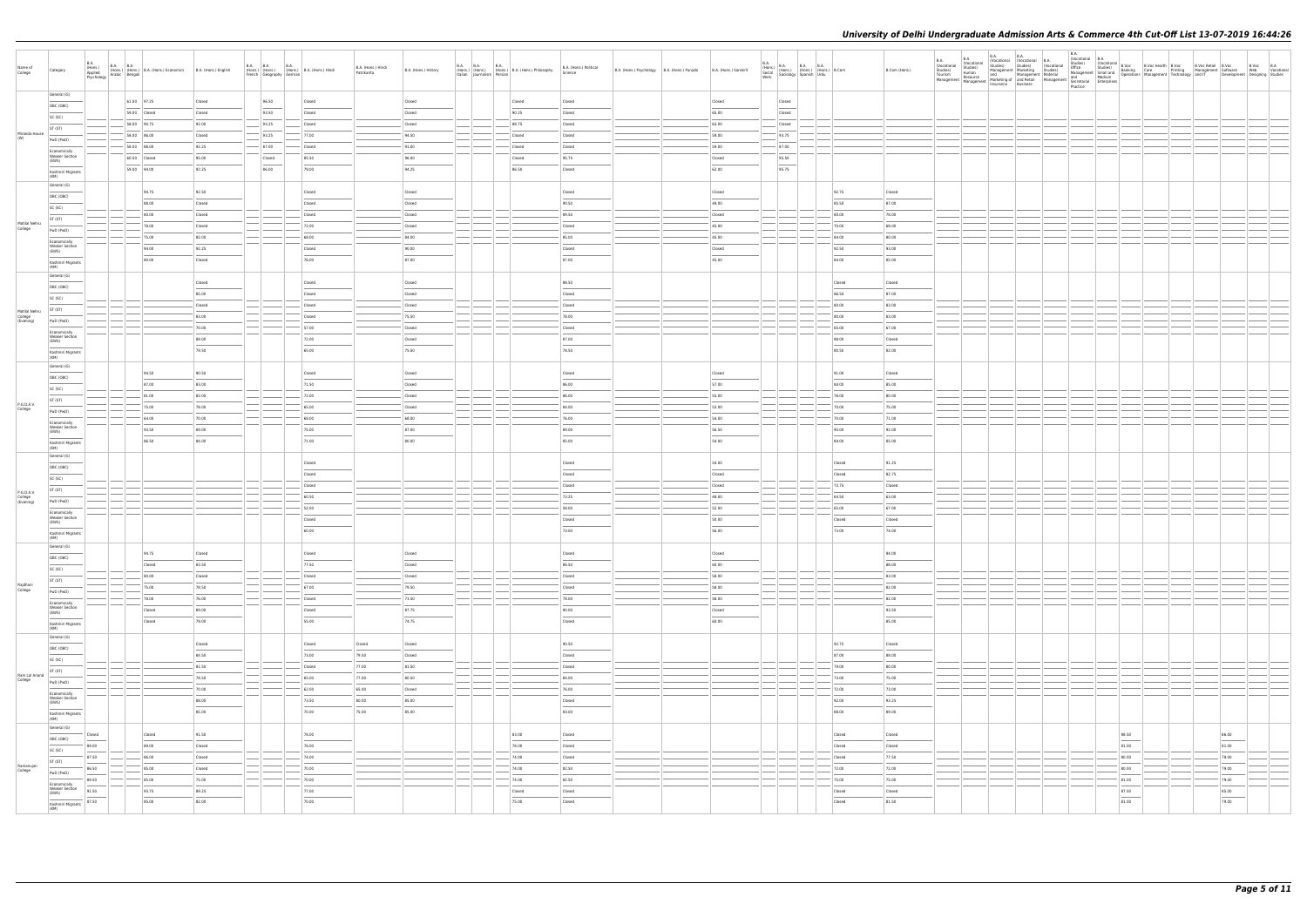| Name of<br>College                                                    | Category                                       | B.A.<br><b>B.A. B.A.</b><br>(Hons.)<br>Applied | (Hons.) (Hons.) (Hons.) B.A. (Hons.) Economics B.A. (Hons.) English<br>Applied (Hons.) (Hons.) B.A. (Hons.) Economics B.A. (Hons.) English |                  | <b>B.A. B.A.</b> | French Geography German            | <b>B.A.</b><br>(Hons.) (Hons.) (Hons.) B.A. (Hons.) Hindi | B.A. (Hons.) Hindi<br>Patrikarita | B.A. (Hons.) History | B.A. B.A. | <b>B.A.</b><br>(Hons.) (Hons.) (Hons.) B.A. (Hons.) Philosophy<br>Italian Journalism Persian | B.A. (Hons.) Political<br>Science | B.A. (Hons.) Psychology B.A. (Hons.) Punjabi B.A. (Hons.) Sanskrit |           | B.A. (Hons.) B.A. B.A. B.A. (Hons.) B.Com<br>Social (Hons.) (Hons.) (Hons.) B.Com<br>Work Sociology Spanish Urdu |       |                  | B.Com (Hons.)  |  |  |  | Development Designing Studies | B.Voc B.A<br>Web Vocational |
|-----------------------------------------------------------------------|------------------------------------------------|------------------------------------------------|--------------------------------------------------------------------------------------------------------------------------------------------|------------------|------------------|------------------------------------|-----------------------------------------------------------|-----------------------------------|----------------------|-----------|----------------------------------------------------------------------------------------------|-----------------------------------|--------------------------------------------------------------------|-----------|------------------------------------------------------------------------------------------------------------------|-------|------------------|----------------|--|--|--|-------------------------------|-----------------------------|
|                                                                       | General (G)                                    |                                                | 97.25                                                                                                                                      | 95.50            |                  |                                    | 87.50                                                     |                                   | 95.25                |           |                                                                                              | Closed                            |                                                                    | Closed    |                                                                                                                  |       | 96.75            | Closed         |  |  |  |                               |                             |
|                                                                       | OBC (OBC)                                      |                                                | 94.50                                                                                                                                      | 92.50            |                  |                                    | 84.25                                                     |                                   | 94.00                |           |                                                                                              | Closed                            |                                                                    | 69.00     |                                                                                                                  |       | 94.75            | 93.50          |  |  |  |                               |                             |
|                                                                       | SC (SC)                                        |                                                | 90.75                                                                                                                                      | 89.75            |                  |                                    | 83.00                                                     |                                   | 92.00                |           |                                                                                              | Closed                            |                                                                    | 66.00     |                                                                                                                  |       | 91.00            | 88.50          |  |  |  |                               |                             |
| Ramjas College                                                        | ST (ST)                                        |                                                | 88.50                                                                                                                                      | 88.50            |                  |                                    | 79.00                                                     |                                   | 92.00                |           |                                                                                              | Closed                            |                                                                    | 63.00     |                                                                                                                  |       | Closed           | 84.00          |  |  |  |                               |                             |
|                                                                       | PwD (PwD)                                      |                                                | 88.00                                                                                                                                      | 88.25            |                  |                                    | 83.00                                                     |                                   | 90.00                |           |                                                                                              | 91.50                             |                                                                    | Closed    |                                                                                                                  |       | 88.00            | 86.50          |  |  |  |                               |                             |
|                                                                       | Economically<br><b>Weaker Section</b><br>(EWS) |                                                | 96.50                                                                                                                                      | 95.00            |                  |                                    | 87.00                                                     |                                   | 94.75                |           |                                                                                              | 95.75                             |                                                                    | 72.25     |                                                                                                                  |       | 96.25            | 96.00          |  |  |  |                               |                             |
|                                                                       | Kashmiri Migrants                              |                                                | 89.25                                                                                                                                      | 90.00            |                  |                                    | 78.25                                                     |                                   | 93.00                |           |                                                                                              | Closed                            |                                                                    | 68.00     |                                                                                                                  |       | 89.00            | 87.00          |  |  |  |                               |                             |
|                                                                       | (KM)                                           |                                                |                                                                                                                                            |                  |                  |                                    |                                                           |                                   |                      |           |                                                                                              |                                   |                                                                    |           |                                                                                                                  |       |                  |                |  |  |  |                               |                             |
|                                                                       | General (G)                                    |                                                | Closed                                                                                                                                     | 91.50            |                  |                                    | Closed                                                    |                                   | 87.50                |           |                                                                                              | Closed                            |                                                                    | Closed    |                                                                                                                  |       | Closed Closed    | 93.50          |  |  |  |                               |                             |
|                                                                       | OBC (OBC)<br>SC (SC)                           |                                                | Closed                                                                                                                                     | 87.50            |                  |                                    | Closed                                                    |                                   | Closed               |           |                                                                                              | Closed                            |                                                                    | Closed    |                                                                                                                  |       | 49.00 86.25      | 86.50          |  |  |  |                               |                             |
|                                                                       | ST (ST)                                        |                                                | Closed                                                                                                                                     | 81.50            |                  |                                    | Closed                                                    |                                   | Closed               |           |                                                                                              | Closed                            |                                                                    | Closed    |                                                                                                                  |       | 43.00 Closed     | 78.25          |  |  |  |                               |                             |
| Satyawati<br>College                                                  | PwD (PwD)                                      |                                                | 68.00                                                                                                                                      | 80.50            |                  |                                    | 64.00                                                     |                                   | Closed               |           |                                                                                              | Closed                            |                                                                    | 46.00     |                                                                                                                  |       | 42.00 70.00      | 71.00          |  |  |  |                               |                             |
|                                                                       | Economically                                   |                                                | 60.00                                                                                                                                      | Closed           |                  |                                    | Closed                                                    |                                   | 73.00                |           |                                                                                              | Closed                            |                                                                    | 46.00     |                                                                                                                  |       | 40.00 60.00      | 62.00          |  |  |  |                               |                             |
|                                                                       | <b>Weaker Section</b><br>(EWS)                 |                                                | Closed                                                                                                                                     | 90.00            |                  |                                    | Closed                                                    |                                   | Closed               |           |                                                                                              | Closed                            |                                                                    | Closed    |                                                                                                                  |       | 54.00 Closed     | 93.00          |  |  |  |                               |                             |
|                                                                       | Kashmiri Migrants                              |                                                | <b>NA</b>                                                                                                                                  | NA               |                  |                                    | <b>NA</b>                                                 |                                   | NA                   |           |                                                                                              | NA                                |                                                                    | <b>NA</b> |                                                                                                                  | NA NA |                  | NA             |  |  |  |                               |                             |
|                                                                       | (KM)<br>General (G)                            |                                                |                                                                                                                                            |                  |                  |                                    |                                                           |                                   |                      |           |                                                                                              |                                   |                                                                    |           |                                                                                                                  |       |                  |                |  |  |  |                               |                             |
|                                                                       | OBC (OBC)                                      |                                                | Closed                                                                                                                                     | Closed           |                  |                                    | Closed                                                    |                                   | Closed               |           |                                                                                              | Closed                            |                                                                    |           |                                                                                                                  |       | Closed           | 90.50          |  |  |  |                               |                             |
|                                                                       | SC (SC)                                        |                                                | Closed                                                                                                                                     | 81.50            |                  |                                    | 71.50                                                     |                                   | Closed               |           |                                                                                              | Closed                            |                                                                    |           |                                                                                                                  |       | 81.00            | 82.00          |  |  |  |                               |                             |
| Satyawati                                                             | ST (ST)                                        |                                                | Closed                                                                                                                                     | Closed           |                  |                                    | 69.75                                                     |                                   | Closed               |           |                                                                                              | Closed                            |                                                                    |           |                                                                                                                  |       | 72.75            | 73.00          |  |  |  |                               |                             |
| College<br>(Evening)                                                  | PwD (PwD)                                      |                                                | 67.00                                                                                                                                      | Closed           |                  |                                    | 67.75                                                     |                                   | 72.75                |           |                                                                                              | Closed                            |                                                                    |           |                                                                                                                  |       | 68.00            | 70.00          |  |  |  |                               |                             |
|                                                                       | Economically                                   |                                                | 63.00                                                                                                                                      | 60.00            |                  |                                    | 63.00                                                     |                                   | 66.00                |           |                                                                                              | 73.00                             |                                                                    |           |                                                                                                                  |       | 64.00            | 65.00          |  |  |  |                               |                             |
|                                                                       | <b>Weaker Section</b><br>(EWS)                 |                                                | 89.75                                                                                                                                      | Closed           |                  |                                    | Closed                                                    |                                   | Closed               |           |                                                                                              | Closed                            |                                                                    |           |                                                                                                                  |       | 87.75            | 89.25          |  |  |  |                               |                             |
|                                                                       | Kashmiri Migrants<br>(KM)                      |                                                | N <sub>A</sub>                                                                                                                             | NA               |                  |                                    | <b>NA</b>                                                 |                                   | NA                   |           |                                                                                              | NA                                |                                                                    |           |                                                                                                                  |       | NA               | NA             |  |  |  |                               |                             |
|                                                                       | General (G)                                    |                                                |                                                                                                                                            |                  |                  |                                    |                                                           |                                   |                      |           |                                                                                              |                                   |                                                                    |           |                                                                                                                  |       |                  |                |  |  |  |                               |                             |
|                                                                       | OBC (OBC)                                      |                                                | 95.75                                                                                                                                      | 93.75            |                  | 93.00                              | Closed                                                    |                                   | 91.50                |           |                                                                                              | Closed                            |                                                                    |           |                                                                                                                  |       | Closed           | 95.25          |  |  |  |                               |                             |
|                                                                       | SC (SC)                                        |                                                | 92.00                                                                                                                                      | Closed           |                  | 90.50                              | 76.00                                                     |                                   | Closed               |           |                                                                                              | Closed                            |                                                                    |           |                                                                                                                  |       | Closed           | 90.50          |  |  |  |                               |                             |
| Shaheed                                                               | ST (ST)                                        |                                                | 86.00<br>Closed                                                                                                                            | Closed<br>Closed |                  | Closed<br>Closed                   | Closed<br>71.00                                           |                                   | Closed<br>Closed     |           |                                                                                              | Closed<br>84.75                   |                                                                    |           |                                                                                                                  |       | Closed<br>Closed | 84.00<br>69.50 |  |  |  |                               |                             |
| Bhagat Singh                                                          | PwD (PwD)                                      |                                                | Closed                                                                                                                                     | Closed           |                  | $- 63.00$                          | Closed                                                    |                                   | 63.00                |           |                                                                                              | Closed                            |                                                                    |           |                                                                                                                  |       | Closed           | 62.50          |  |  |  |                               |                             |
|                                                                       | Economically<br><b>Weaker Section</b>          |                                                | Closed                                                                                                                                     | 93.50            |                  | Closed                             | 78.00                                                     |                                   | Closed               |           |                                                                                              | Closed                            |                                                                    |           |                                                                                                                  |       | 94.75            | 95.00          |  |  |  |                               |                             |
|                                                                       | (EWS)                                          |                                                | 86.00                                                                                                                                      | 84.00            |                  | 83.00                              | 71.00                                                     |                                   | 81.50                |           |                                                                                              | 83.50                             |                                                                    |           |                                                                                                                  |       | 84.25            | 85.25          |  |  |  |                               |                             |
|                                                                       | Kashmiri Migrants<br>(KM)                      |                                                |                                                                                                                                            |                  |                  |                                    |                                                           |                                   |                      |           |                                                                                              |                                   |                                                                    |           |                                                                                                                  |       |                  |                |  |  |  |                               |                             |
|                                                                       | General (G)                                    |                                                |                                                                                                                                            |                  |                  | Closed                             |                                                           |                                   |                      |           |                                                                                              | Closed                            |                                                                    |           |                                                                                                                  |       | 90.50            | Closed         |  |  |  |                               |                             |
|                                                                       | OBC (OBC)                                      |                                                |                                                                                                                                            |                  |                  | Closed                             |                                                           |                                   |                      |           |                                                                                              | Closed                            |                                                                    |           |                                                                                                                  |       | Closed           | Closed         |  |  |  |                               |                             |
|                                                                       | SC (SC)                                        |                                                |                                                                                                                                            |                  |                  | Closed                             |                                                           |                                   |                      |           |                                                                                              | Closed                            |                                                                    |           |                                                                                                                  |       | 74.50            | Closed         |  |  |  |                               |                             |
| Shaheed<br>Bhagat Singh<br>College<br>(Evening)                       | ST (ST)<br>PwD (PwD)                           |                                                |                                                                                                                                            |                  |                  | Closed                             |                                                           |                                   |                      |           |                                                                                              | Closed                            |                                                                    |           |                                                                                                                  |       | 70.00            | 69.00          |  |  |  |                               |                             |
|                                                                       | Economically                                   |                                                |                                                                                                                                            |                  |                  | 68.00                              |                                                           |                                   |                      |           |                                                                                              | 66.00                             |                                                                    |           |                                                                                                                  |       | 73.00            | 77.00          |  |  |  |                               |                             |
|                                                                       | <b>Weaker Section</b><br>(EWS)                 |                                                |                                                                                                                                            |                  |                  | Closed                             |                                                           |                                   |                      |           |                                                                                              | Closed                            |                                                                    |           |                                                                                                                  |       | Closed           | Closed         |  |  |  |                               |                             |
|                                                                       | Kashmiri Migrants                              |                                                |                                                                                                                                            |                  |                  | 77.50                              |                                                           |                                   |                      |           |                                                                                              | 77.50                             |                                                                    |           |                                                                                                                  |       | 79.50            | 83.00          |  |  |  |                               |                             |
|                                                                       | General (G)                                    |                                                |                                                                                                                                            |                  |                  |                                    |                                                           |                                   |                      |           |                                                                                              |                                   |                                                                    |           |                                                                                                                  |       |                  |                |  |  |  |                               |                             |
|                                                                       | OBC (OBC)                                      |                                                |                                                                                                                                            |                  |                  |                                    |                                                           |                                   |                      |           |                                                                                              |                                   | 92.25                                                              |           |                                                                                                                  |       |                  |                |  |  |  |                               |                             |
|                                                                       | SC (SC)                                        |                                                |                                                                                                                                            |                  |                  |                                    |                                                           |                                   |                      |           |                                                                                              |                                   | 90.50                                                              |           |                                                                                                                  |       |                  |                |  |  |  |                               |                             |
|                                                                       | ST (ST)                                        |                                                |                                                                                                                                            |                  |                  |                                    |                                                           |                                   |                      |           |                                                                                              |                                   | 84.00                                                              |           |                                                                                                                  |       |                  |                |  |  |  |                               |                             |
| Shaheed<br>Rajguru College<br>of Applied<br>Sciences for<br>Women (W) | PwD (PwD)                                      |                                                |                                                                                                                                            |                  |                  |                                    |                                                           |                                   |                      |           |                                                                                              |                                   | 83.00                                                              |           |                                                                                                                  |       |                  |                |  |  |  |                               |                             |
|                                                                       | Economically                                   |                                                |                                                                                                                                            |                  |                  |                                    |                                                           |                                   |                      |           |                                                                                              |                                   | 85.00                                                              |           |                                                                                                                  |       |                  |                |  |  |  |                               |                             |
|                                                                       | Weaker Section<br>(EWS)                        |                                                |                                                                                                                                            |                  |                  |                                    |                                                           |                                   |                      |           |                                                                                              |                                   | 92.00<br>85.00                                                     |           |                                                                                                                  |       |                  |                |  |  |  |                               |                             |
|                                                                       | Kashmiri Migrants<br>(KM)                      |                                                |                                                                                                                                            |                  |                  |                                    |                                                           |                                   |                      |           |                                                                                              |                                   |                                                                    |           |                                                                                                                  |       |                  |                |  |  |  |                               |                             |
|                                                                       | General (G)                                    |                                                |                                                                                                                                            |                  |                  |                                    |                                                           |                                   |                      |           |                                                                                              |                                   |                                                                    |           |                                                                                                                  |       |                  |                |  |  |  |                               |                             |
|                                                                       | OBC (OBC)                                      |                                                |                                                                                                                                            |                  |                  |                                    |                                                           |                                   |                      |           |                                                                                              |                                   |                                                                    |           |                                                                                                                  |       |                  |                |  |  |  |                               |                             |
|                                                                       | SC (SC)                                        | $\frac{1}{2}$                                  |                                                                                                                                            |                  |                  |                                    |                                                           |                                   |                      |           |                                                                                              |                                   |                                                                    |           |                                                                                                                  |       |                  |                |  |  |  |                               |                             |
| Shaheed<br>Sukhdev<br>College<br>Business<br>Studies                  | ST (ST)                                        | <b>Contract Contract Contract</b>              |                                                                                                                                            |                  |                  |                                    |                                                           |                                   |                      | $-$       |                                                                                              |                                   |                                                                    |           |                                                                                                                  |       |                  |                |  |  |  |                               |                             |
|                                                                       | PwD (PwD)                                      |                                                |                                                                                                                                            |                  |                  |                                    |                                                           |                                   |                      |           |                                                                                              |                                   |                                                                    |           |                                                                                                                  |       |                  |                |  |  |  |                               |                             |
|                                                                       | Economically<br><b>Weaker Section</b><br>(EWS) |                                                |                                                                                                                                            |                  |                  |                                    |                                                           |                                   |                      |           |                                                                                              |                                   |                                                                    |           |                                                                                                                  |       |                  |                |  |  |  |                               |                             |
|                                                                       | $\sim$<br>Kashmiri Migrants<br>(KM)            |                                                |                                                                                                                                            |                  |                  |                                    |                                                           |                                   |                      |           |                                                                                              |                                   |                                                                    |           |                                                                                                                  |       |                  |                |  |  |  |                               |                             |
|                                                                       | General (G)                                    |                                                |                                                                                                                                            |                  |                  |                                    |                                                           |                                   |                      |           |                                                                                              |                                   |                                                                    |           |                                                                                                                  |       |                  |                |  |  |  |                               |                             |
|                                                                       | OBC (OBC)                                      |                                                | Closed                                                                                                                                     | 92.00            |                  | Closed                             | Closed                                                    |                                   | Closed               |           |                                                                                              | Closed                            |                                                                    | 65.00     |                                                                                                                  |       | Closed           | Closed         |  |  |  |                               |                             |
|                                                                       | SC (SC)                                        |                                                | 89.00                                                                                                                                      | 85.00            |                  | $\overline{\phantom{a}}$<br>Closed | 77.00                                                     |                                   | Closed               |           |                                                                                              | Closed                            |                                                                    | 60.00     |                                                                                                                  |       | Closed           | 86.00          |  |  |  |                               |                             |
|                                                                       | ST (ST)                                        |                                                | 82.00                                                                                                                                      | Closed           |                  | Closed                             | Closed                                                    |                                   | Closed               |           |                                                                                              | Closed                            |                                                                    | 57.00     |                                                                                                                  |       | 80.50            | 82.00          |  |  |  |                               |                             |
| Shivaji College                                                       | PwD (PwD)                                      |                                                | 78.00                                                                                                                                      | 82.50            |                  | 86.50                              | 66.00                                                     |                                   | Closed               |           |                                                                                              | 87.00                             |                                                                    | 57.00     |                                                                                                                  |       | 78.00            | 78.00          |  |  |  |                               |                             |
|                                                                       | Economically                                   |                                                | 65.00                                                                                                                                      | 70.00            |                  | $-70.00$                           | 63.00                                                     |                                   | Closed               |           |                                                                                              | 84.00                             |                                                                    | $-$ 55.00 |                                                                                                                  |       | 70.00            | 65.00          |  |  |  |                               |                             |
|                                                                       | <b>Weaker Section</b><br>(EWS)                 |                                                | Closed                                                                                                                                     | 90.00            |                  | 90.50                              | Closed                                                    |                                   | Closed               |           |                                                                                              | Closed                            |                                                                    | 64.00     |                                                                                                                  |       | 92.00            | 93.50          |  |  |  |                               |                             |
|                                                                       | Kashmiri Migrants<br>(KM)                      |                                                | 86.50                                                                                                                                      | 86.00            |                  | 82.75                              | 72.00                                                     |                                   | 80.50                |           |                                                                                              | 86.50                             |                                                                    | 60.00     |                                                                                                                  |       | 84.00            | 85.50          |  |  |  |                               |                             |
|                                                                       |                                                |                                                |                                                                                                                                            |                  |                  |                                    |                                                           |                                   |                      |           |                                                                                              |                                   |                                                                    |           |                                                                                                                  |       |                  |                |  |  |  |                               |                             |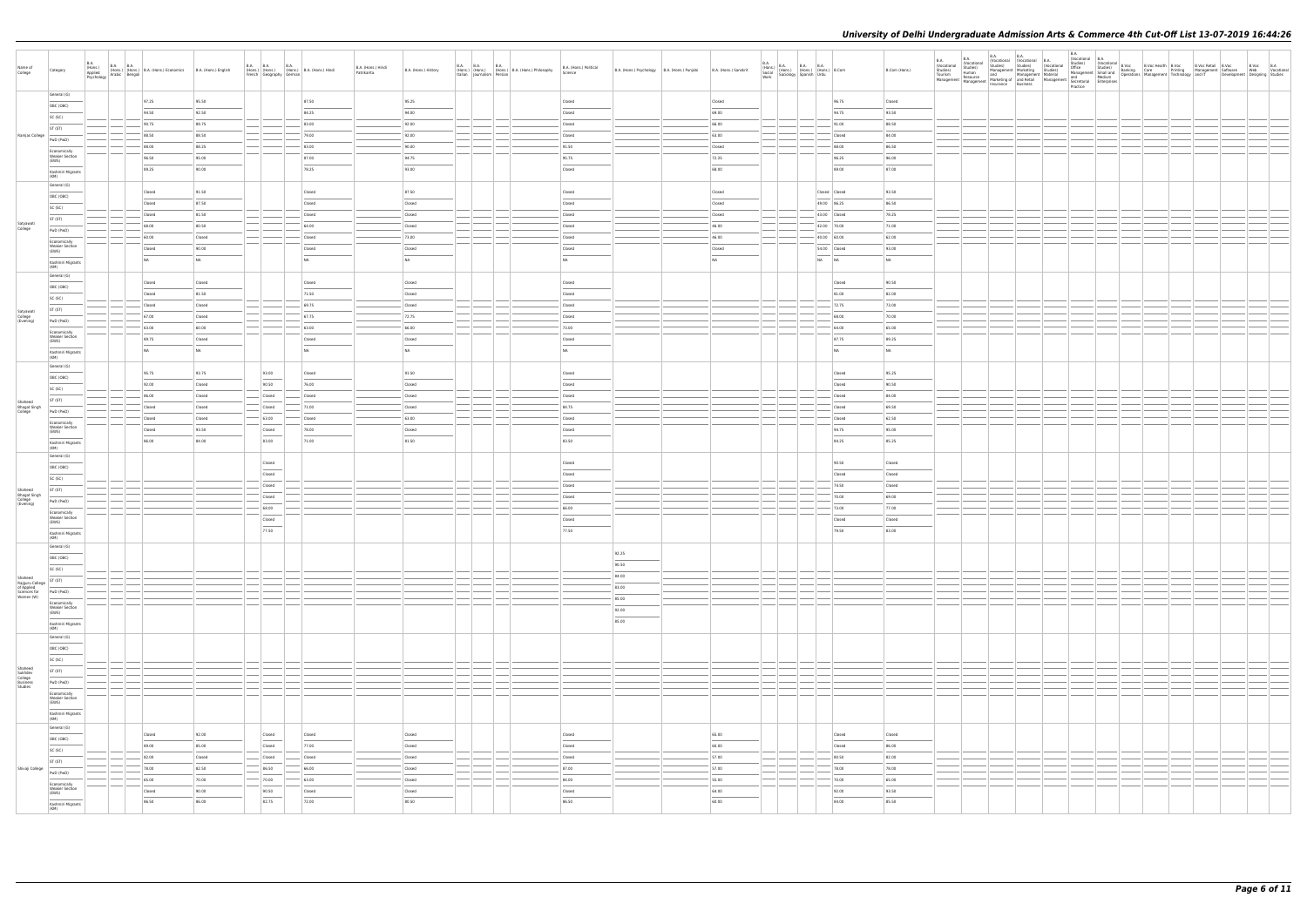| Name of<br>College                                                                                      | Category                                                                                                                                                                                                                                                                                                                                                                                                                                                                                        | B.A.<br>(Hons.)<br>Applied (Hons.) (Hons.) B<br>Psychology Arabic Bengali | B.A. B.A. (Hons.) B.A. (Hons.) Economics B.A. (Hons.) English |        | French Geography German | B.A. (Hons.) B.A. (Hons.) B.A. (Hons.) Hindi | B.A. (Hons.) Hindi<br>Patrikarita | B.A. (Hons.) History              |  | Italian Journalism Persian | B.A. B.A. B.A. B.A. (Hons.) B.A. (Hons.) Philosophy | B.A. (Hons.) Political<br>Science | B.A. (Hons.) Psychology   B.A. (Hons.) Punjabi |                                   | B.A. (Hons.) Sanskrit | B.A. (Hons.) B.A. B.A. B.A. (Hons.) B.Com<br>Social (Hons.) (Hons.) (Hons.) B.Com<br>Work Sociology Spanish Urdu |                                         | B.Com (Hons.)  | <b>B.A.</b><br><b>Vocational</b><br>Studies)<br>Tourism<br>Management |  |  |  |  |  |  |
|---------------------------------------------------------------------------------------------------------|-------------------------------------------------------------------------------------------------------------------------------------------------------------------------------------------------------------------------------------------------------------------------------------------------------------------------------------------------------------------------------------------------------------------------------------------------------------------------------------------------|---------------------------------------------------------------------------|---------------------------------------------------------------|--------|-------------------------|----------------------------------------------|-----------------------------------|-----------------------------------|--|----------------------------|-----------------------------------------------------|-----------------------------------|------------------------------------------------|-----------------------------------|-----------------------|------------------------------------------------------------------------------------------------------------------|-----------------------------------------|----------------|-----------------------------------------------------------------------|--|--|--|--|--|--|
|                                                                                                         | General (G)                                                                                                                                                                                                                                                                                                                                                                                                                                                                                     |                                                                           | 98.62                                                         |        |                         |                                              |                                   |                                   |  |                            |                                                     |                                   |                                                |                                   |                       |                                                                                                                  |                                         | Closed         |                                                                       |  |  |  |  |  |  |
|                                                                                                         | OBC (OBC)                                                                                                                                                                                                                                                                                                                                                                                                                                                                                       |                                                                           | Closed                                                        |        |                         |                                              |                                   |                                   |  |                            |                                                     |                                   |                                                |                                   |                       |                                                                                                                  |                                         | 95.25          |                                                                       |  |  |  |  |  |  |
|                                                                                                         | SC (SC)                                                                                                                                                                                                                                                                                                                                                                                                                                                                                         |                                                                           | Closed                                                        |        |                         |                                              |                                   |                                   |  |                            |                                                     |                                   |                                                |                                   |                       |                                                                                                                  |                                         | 92.00          |                                                                       |  |  |  |  |  |  |
| Shri Ram<br>College of<br>Commerce                                                                      | ST (ST)                                                                                                                                                                                                                                                                                                                                                                                                                                                                                         |                                                                           | Closed                                                        |        |                         |                                              |                                   |                                   |  |                            |                                                     |                                   |                                                |                                   |                       |                                                                                                                  |                                         | 86.25          |                                                                       |  |  |  |  |  |  |
|                                                                                                         | PwD (PwD)                                                                                                                                                                                                                                                                                                                                                                                                                                                                                       |                                                                           | Closed                                                        |        |                         |                                              |                                   |                                   |  |                            |                                                     |                                   |                                                |                                   |                       |                                                                                                                  |                                         | 87.50          |                                                                       |  |  |  |  |  |  |
|                                                                                                         | Economically<br><b>Weaker Section</b>                                                                                                                                                                                                                                                                                                                                                                                                                                                           |                                                                           | Closed                                                        |        |                         |                                              |                                   |                                   |  |                            |                                                     |                                   |                                                |                                   |                       |                                                                                                                  |                                         | 96.50          |                                                                       |  |  |  |  |  |  |
|                                                                                                         | (EWS)<br>Kashmiri Migrants                                                                                                                                                                                                                                                                                                                                                                                                                                                                      |                                                                           | 92.00                                                         |        |                         |                                              |                                   |                                   |  |                            |                                                     |                                   |                                                |                                   |                       |                                                                                                                  |                                         | 87.75          |                                                                       |  |  |  |  |  |  |
|                                                                                                         | (KM)                                                                                                                                                                                                                                                                                                                                                                                                                                                                                            |                                                                           |                                                               |        |                         |                                              |                                   |                                   |  |                            |                                                     |                                   |                                                |                                   |                       |                                                                                                                  |                                         |                |                                                                       |  |  |  |  |  |  |
|                                                                                                         | General (G)                                                                                                                                                                                                                                                                                                                                                                                                                                                                                     |                                                                           | Closed                                                        | 89.50  |                         | 81.00                                        |                                   | Closed                            |  |                            |                                                     | Closed                            |                                                |                                   |                       |                                                                                                                  | 90.00                                   | 90.50          |                                                                       |  |  |  |  |  |  |
|                                                                                                         | OBC (OBC)                                                                                                                                                                                                                                                                                                                                                                                                                                                                                       |                                                                           | 86.00                                                         | 84.00  |                         | 75.50                                        |                                   | Closed                            |  |                            |                                                     | 85.00                             |                                                |                                   |                       |                                                                                                                  | 83.00                                   | 85.00          |                                                                       |  |  |  |  |  |  |
|                                                                                                         | SC (SC)                                                                                                                                                                                                                                                                                                                                                                                                                                                                                         |                                                                           | 80.00                                                         | 82.00  |                         | Closed                                       |                                   | Closed                            |  |                            |                                                     | Closed                            |                                                |                                   |                       |                                                                                                                  | 81.00                                   | 79.50          |                                                                       |  |  |  |  |  |  |
| Shyam Lal<br>College                                                                                    | ST (ST)<br>PwD (PwD)                                                                                                                                                                                                                                                                                                                                                                                                                                                                            |                                                                           | 77.00                                                         | 81.50  |                         | 67.50                                        |                                   | 74.00                             |  |                            |                                                     | Closed                            |                                                |                                   |                       |                                                                                                                  | 75.00                                   | 75.00          |                                                                       |  |  |  |  |  |  |
|                                                                                                         | Economically                                                                                                                                                                                                                                                                                                                                                                                                                                                                                    |                                                                           | 77.00                                                         | 75.00  |                         | $-67.50$                                     |                                   | 74.00                             |  |                            |                                                     | 73.00                             |                                                |                                   |                       |                                                                                                                  | 75.00                                   | 75.00          |                                                                       |  |  |  |  |  |  |
|                                                                                                         | <b>Weaker Section</b><br>(EWS)                                                                                                                                                                                                                                                                                                                                                                                                                                                                  |                                                                           | 93.00                                                         | 89.50  |                         | 81.00                                        |                                   | Closed                            |  |                            |                                                     | 90.00                             |                                                |                                   |                       |                                                                                                                  | 90.00                                   | 90.50          |                                                                       |  |  |  |  |  |  |
|                                                                                                         | Kashmiri Migrants                                                                                                                                                                                                                                                                                                                                                                                                                                                                               |                                                                           | 84.00                                                         | 81.00  |                         | 73.00                                        |                                   | 77.00                             |  |                            |                                                     | 81.00                             |                                                |                                   |                       |                                                                                                                  | 81.00                                   | 81.00          |                                                                       |  |  |  |  |  |  |
|                                                                                                         | (KM)<br>General (G)                                                                                                                                                                                                                                                                                                                                                                                                                                                                             |                                                                           |                                                               |        |                         |                                              |                                   |                                   |  |                            |                                                     |                                   |                                                |                                   |                       |                                                                                                                  |                                         |                |                                                                       |  |  |  |  |  |  |
|                                                                                                         | OBC (OBC)                                                                                                                                                                                                                                                                                                                                                                                                                                                                                       |                                                                           | 90.75                                                         |        |                         | Closed                                       |                                   |                                   |  |                            |                                                     | 87.75                             |                                                |                                   |                       |                                                                                                                  | Closed                                  | Closed         |                                                                       |  |  |  |  |  |  |
|                                                                                                         | SC (SC)                                                                                                                                                                                                                                                                                                                                                                                                                                                                                         |                                                                           | 84.00                                                         |        |                         | 70.75                                        |                                   |                                   |  |                            |                                                     | Closed                            |                                                |                                   |                       |                                                                                                                  | 79.50                                   | 83.25          |                                                                       |  |  |  |  |  |  |
|                                                                                                         | ST (ST)                                                                                                                                                                                                                                                                                                                                                                                                                                                                                         |                                                                           | 75.00                                                         |        |                         | 68.50                                        |                                   |                                   |  |                            |                                                     | 81.50                             |                                                |                                   |                       |                                                                                                                  | 74.00                                   | 76.75          |                                                                       |  |  |  |  |  |  |
| Shyam Lal<br>College<br>(Evening)                                                                       | PwD (PwD)                                                                                                                                                                                                                                                                                                                                                                                                                                                                                       |                                                                           | 66.00                                                         |        |                         | 61.00                                        |                                   |                                   |  |                            |                                                     | 76.00                             |                                                |                                   |                       |                                                                                                                  | 64.00                                   | 65.00          |                                                                       |  |  |  |  |  |  |
|                                                                                                         | Economically                                                                                                                                                                                                                                                                                                                                                                                                                                                                                    |                                                                           | 60.00                                                         |        |                         | 58.00                                        |                                   |                                   |  |                            |                                                     | 67.00                             |                                                |                                   |                       |                                                                                                                  | 60.00                                   | 60.00          |                                                                       |  |  |  |  |  |  |
|                                                                                                         | <b>Weaker Section</b><br>(EWS)                                                                                                                                                                                                                                                                                                                                                                                                                                                                  |                                                                           | 90.00                                                         |        |                         | 74.00                                        |                                   |                                   |  |                            |                                                     | 87.00                             |                                                |                                   |                       |                                                                                                                  | 87.00                                   | 89.25          |                                                                       |  |  |  |  |  |  |
|                                                                                                         | Kashmiri Migrants<br>(KM)                                                                                                                                                                                                                                                                                                                                                                                                                                                                       |                                                                           | 81.00                                                         |        |                         | 65.00                                        |                                   |                                   |  |                            |                                                     | 78.00                             |                                                |                                   |                       |                                                                                                                  | 78.00                                   | 78.00          |                                                                       |  |  |  |  |  |  |
|                                                                                                         | General (G)                                                                                                                                                                                                                                                                                                                                                                                                                                                                                     |                                                                           |                                                               |        |                         |                                              |                                   |                                   |  |                            |                                                     |                                   |                                                |                                   |                       |                                                                                                                  |                                         |                |                                                                       |  |  |  |  |  |  |
|                                                                                                         | OBC (OBC)                                                                                                                                                                                                                                                                                                                                                                                                                                                                                       | Closed<br>$\sim$                                                          | Closed                                                        | 90.75  | Closed                  | Closed                                       |                                   | Closed                            |  |                            | Closed                                              | Closed                            |                                                |                                   | Closed                |                                                                                                                  | Closed                                  | 92.00          |                                                                       |  |  |  |  |  |  |
|                                                                                                         | SC (SC)                                                                                                                                                                                                                                                                                                                                                                                                                                                                                         | 85.00                                                                     | 86.50                                                         | 84.00  | Closed                  | 73.25                                        |                                   | 77.50                             |  |                            | 72.00                                               | 84.00                             |                                                |                                   | 50.00                 |                                                                                                                  | Closed                                  | Closed         |                                                                       |  |  |  |  |  |  |
| Shyama Prasad ST (ST)                                                                                   |                                                                                                                                                                                                                                                                                                                                                                                                                                                                                                 | 84.00                                                                     | 85.50                                                         | Closed | Closed                  | 73.25                                        |                                   | Closed                            |  |                            | 71.00                                               | Closed                            |                                                |                                   | 50.00                 |                                                                                                                  | 75.00                                   | 76.00          |                                                                       |  |  |  |  |  |  |
| Mukherji<br>College For<br>Women (W)                                                                    | PwD (PwD)                                                                                                                                                                                                                                                                                                                                                                                                                                                                                       | 82.00                                                                     | 83.50                                                         | 81.50  | 78.50                   | 72.00                                        |                                   | 75.00                             |  |                            | 71.00                                               | 75.00                             |                                                |                                   | 50.00                 |                                                                                                                  | 72.00                                   | 74.00          |                                                                       |  |  |  |  |  |  |
|                                                                                                         | Economically<br><b>Weaker Section</b>                                                                                                                                                                                                                                                                                                                                                                                                                                                           | 83.00                                                                     | 83.50                                                         | 81.50  | 82.50                   | 73.00                                        |                                   | 72.00                             |  |                            | 71.00                                               | 81.00                             |                                                |                                   | 50.00                 |                                                                                                                  | 77.00                                   | 78.00          |                                                                       |  |  |  |  |  |  |
|                                                                                                         | (EWS)<br>$\frac{1}{2} \left( \frac{1}{2} \right) \left( \frac{1}{2} \right) \left( \frac{1}{2} \right) \left( \frac{1}{2} \right) \left( \frac{1}{2} \right) \left( \frac{1}{2} \right) \left( \frac{1}{2} \right) \left( \frac{1}{2} \right) \left( \frac{1}{2} \right) \left( \frac{1}{2} \right) \left( \frac{1}{2} \right) \left( \frac{1}{2} \right) \left( \frac{1}{2} \right) \left( \frac{1}{2} \right) \left( \frac{1}{2} \right) \left( \frac{1}{2} \right) \left( \frac$             | 90.00                                                                     | Closed                                                        | 87.00  | 87.75                   | 74.00                                        |                                   | Closed                            |  |                            | Closed                                              | 87.00                             |                                                |                                   | 50.00                 |                                                                                                                  | Closed                                  | 91.50          |                                                                       |  |  |  |  |  |  |
|                                                                                                         | Kashmiri Migrants<br>(KM)                                                                                                                                                                                                                                                                                                                                                                                                                                                                       | 88.00                                                                     | 83.50                                                         | 87.00  | 79.50                   | 73.50                                        |                                   | 72.00                             |  |                            | 71.00                                               | 82.00                             |                                                |                                   | 50.00                 |                                                                                                                  | 77.00                                   | 78.00          |                                                                       |  |  |  |  |  |  |
|                                                                                                         | General (G)                                                                                                                                                                                                                                                                                                                                                                                                                                                                                     |                                                                           |                                                               | Closed |                         | Closed                                       |                                   |                                   |  |                            |                                                     | Closed                            |                                                |                                   |                       |                                                                                                                  | 90.75                                   | 93.50          |                                                                       |  |  |  |  |  |  |
|                                                                                                         | OBC (OBC)                                                                                                                                                                                                                                                                                                                                                                                                                                                                                       |                                                                           |                                                               | Closed |                         | Closed                                       |                                   |                                   |  |                            |                                                     | Closed                            |                                                |                                   |                       |                                                                                                                  | 84.50                                   | 87.00          |                                                                       |  |  |  |  |  |  |
|                                                                                                         | SC (SC)                                                                                                                                                                                                                                                                                                                                                                                                                                                                                         |                                                                           |                                                               | Closed |                         | Closed                                       |                                   |                                   |  |                            |                                                     | Closed                            |                                                |                                   |                       |                                                                                                                  | 78.50                                   | 80.00          |                                                                       |  |  |  |  |  |  |
| Sri Aurobindo<br>College (Day)                                                                          | ST (ST)                                                                                                                                                                                                                                                                                                                                                                                                                                                                                         |                                                                           |                                                               | 78.00  |                         | 64.00                                        |                                   |                                   |  |                            |                                                     | Closed                            |                                                |                                   |                       |                                                                                                                  | 67.50                                   | 67.00          |                                                                       |  |  |  |  |  |  |
|                                                                                                         | PwD (PwD)                                                                                                                                                                                                                                                                                                                                                                                                                                                                                       |                                                                           |                                                               | 66.00  |                         | 58.00                                        |                                   |                                   |  |                            |                                                     | 69.00                             |                                                |                                   |                       |                                                                                                                  | 63.00                                   | 66.00          |                                                                       |  |  |  |  |  |  |
|                                                                                                         | Economically<br><b>Weaker Section</b><br>(EWS)                                                                                                                                                                                                                                                                                                                                                                                                                                                  |                                                                           |                                                               | 90.00  |                         | 75.25                                        |                                   |                                   |  |                            |                                                     | 87.50                             |                                                |                                   |                       |                                                                                                                  | Closed                                  | 93.25          |                                                                       |  |  |  |  |  |  |
|                                                                                                         | Kashmiri Migrants                                                                                                                                                                                                                                                                                                                                                                                                                                                                               |                                                                           |                                                               | 81.00  |                         | 66.25                                        |                                   |                                   |  |                            |                                                     | 78.75                             |                                                |                                   |                       |                                                                                                                  | 80.75                                   | Closed         |                                                                       |  |  |  |  |  |  |
|                                                                                                         | (KM)<br>General (G)                                                                                                                                                                                                                                                                                                                                                                                                                                                                             |                                                                           |                                                               |        |                         |                                              |                                   |                                   |  |                            |                                                     |                                   |                                                |                                   |                       |                                                                                                                  |                                         |                |                                                                       |  |  |  |  |  |  |
|                                                                                                         | OBC (OBC)                                                                                                                                                                                                                                                                                                                                                                                                                                                                                       | Closed                                                                    | 91.75                                                         | 88.00  |                         | Closed                                       |                                   |                                   |  |                            |                                                     |                                   |                                                |                                   |                       |                                                                                                                  | Closed                                  | 90.50          |                                                                       |  |  |  |  |  |  |
|                                                                                                         | SC (SC)                                                                                                                                                                                                                                                                                                                                                                                                                                                                                         | $\frac{1}{2}$<br>79.00                                                    | 88.50                                                         | 81.00  |                         | Closed                                       |                                   |                                   |  |                            |                                                     |                                   |                                                |                                   |                       |                                                                                                                  | 81.00                                   | 82.00          |                                                                       |  |  |  |  |  |  |
|                                                                                                         | ST (ST)                                                                                                                                                                                                                                                                                                                                                                                                                                                                                         | 77.00                                                                     | 82.00                                                         | 80.00  |                         | Closed                                       |                                   |                                   |  |                            |                                                     |                                   |                                                |                                   |                       |                                                                                                                  | 77.00                                   | 78.00          |                                                                       |  |  |  |  |  |  |
| Sri Aurobindo<br>College<br>(Evening)                                                                   | PwD (PwD)                                                                                                                                                                                                                                                                                                                                                                                                                                                                                       | $\frac{1}{2}$<br>77.00                                                    | 82.00                                                         | 78.00  |                         | 61.00                                        |                                   |                                   |  |                            |                                                     |                                   |                                                |                                   |                       |                                                                                                                  | 74.00                                   | 75.00          |                                                                       |  |  |  |  |  |  |
|                                                                                                         | Economically                                                                                                                                                                                                                                                                                                                                                                                                                                                                                    | 77.00                                                                     | 82.00                                                         | 75.00  |                         | 61.00                                        |                                   |                                   |  |                            |                                                     |                                   |                                                |                                   |                       |                                                                                                                  | 75.00                                   | 76.00          |                                                                       |  |  |  |  |  |  |
|                                                                                                         | <b>Weaker Section</b><br>(EWS)                                                                                                                                                                                                                                                                                                                                                                                                                                                                  | 88.00                                                                     | 89.00                                                         | 87.50  |                         | Closed                                       |                                   |                                   |  |                            |                                                     |                                   |                                                |                                   |                       |                                                                                                                  | 86.00                                   | 88.00          |                                                                       |  |  |  |  |  |  |
|                                                                                                         | $\frac{1}{2} \left( \frac{1}{2} \right) \left( \frac{1}{2} \right) \left( \frac{1}{2} \right) \left( \frac{1}{2} \right) \left( \frac{1}{2} \right) \left( \frac{1}{2} \right) \left( \frac{1}{2} \right) \left( \frac{1}{2} \right) \left( \frac{1}{2} \right) \left( \frac{1}{2} \right) \left( \frac{1}{2} \right) \left( \frac{1}{2} \right) \left( \frac{1}{2} \right) \left( \frac{1}{2} \right) \left( \frac{1}{2} \right) \left( \frac{1}{2} \right) \left( \frac$<br>Kashmiri Migrants | 77.00                                                                     | 82.00                                                         | 77.00  |                         | 61.00                                        |                                   |                                   |  |                            |                                                     |                                   |                                                |                                   |                       |                                                                                                                  | 75.00                                   | 76.00          |                                                                       |  |  |  |  |  |  |
|                                                                                                         | (KM)<br>General (G)                                                                                                                                                                                                                                                                                                                                                                                                                                                                             |                                                                           |                                                               |        |                         |                                              |                                   |                                   |  |                            |                                                     |                                   |                                                |                                   |                       |                                                                                                                  |                                         |                |                                                                       |  |  |  |  |  |  |
|                                                                                                         | Sikh Minority (SM)                                                                                                                                                                                                                                                                                                                                                                                                                                                                              |                                                                           | Closed<br>$\sim$                                              |        |                         |                                              |                                   |                                   |  |                            |                                                     |                                   |                                                | 58.00                             |                       |                                                                                                                  | Closed<br>$\overline{\phantom{a}}$      | 95.50          |                                                                       |  |  |  |  |  |  |
| $\begin{array}{ l c c c }\hline \text{Sri Guru Gobind} & \text{PWD (PWD)} \\ \hline \hline \end{array}$ |                                                                                                                                                                                                                                                                                                                                                                                                                                                                                                 |                                                                           | Closed                                                        |        |                         |                                              |                                   |                                   |  |                            |                                                     |                                   |                                                | 51.00                             |                       |                                                                                                                  | Closed                                  | Closed         |                                                                       |  |  |  |  |  |  |
|                                                                                                         | Singh College<br>of Commerce<br>* Sikh<br>Minority(SM)<br>* Commically<br>* Commically<br>* Minority(SM)<br>* Weaker<br>* Cruich<br>* Cruich<br>* Cruich<br>* Cruich<br>* Cruich<br>* Sikh<br>* Cruich<br>* Sikh<br>* Cruich<br>* Cruich<br>* Cruich<br>* Cruich<br>*                                                                                                                                                                                                                           |                                                                           | 62.00                                                         |        |                         |                                              |                                   |                                   |  |                            |                                                     |                                   |                                                | 51.00                             |                       |                                                                                                                  | 66.00                                   | 64.00          |                                                                       |  |  |  |  |  |  |
|                                                                                                         | (EWS)                                                                                                                                                                                                                                                                                                                                                                                                                                                                                           |                                                                           | N <sub>A</sub>                                                |        |                         |                                              |                                   |                                   |  |                            |                                                     |                                   |                                                | NA                                |                       |                                                                                                                  | NA                                      | NA             |                                                                       |  |  |  |  |  |  |
|                                                                                                         | Kashmiri Migrants<br>(KM)                                                                                                                                                                                                                                                                                                                                                                                                                                                                       |                                                                           | 86.00                                                         |        |                         |                                              |                                   |                                   |  |                            |                                                     |                                   |                                                | 48.00                             |                       |                                                                                                                  | 85.00                                   | 85.50          |                                                                       |  |  |  |  |  |  |
|                                                                                                         | General (G)                                                                                                                                                                                                                                                                                                                                                                                                                                                                                     |                                                                           |                                                               |        |                         |                                              |                                   |                                   |  |                            |                                                     |                                   |                                                |                                   |                       |                                                                                                                  |                                         |                |                                                                       |  |  |  |  |  |  |
|                                                                                                         | $\overline{\phantom{a}}$<br>Sikh Minority (SM)                                                                                                                                                                                                                                                                                                                                                                                                                                                  |                                                                           |                                                               | Closed |                         | 75.50                                        | 76.00                             | Closed                            |  |                            |                                                     | Closed                            |                                                | 49.00                             |                       |                                                                                                                  | 91.00<br>$\overline{\phantom{a}}$       | 93.25          |                                                                       |  |  |  |  |  |  |
| Sri Guru Nanak<br>Dev Khalsa<br>College<br>* Sikh<br>Minority(SM)                                       | PwD (PwD)                                                                                                                                                                                                                                                                                                                                                                                                                                                                                       |                                                                           |                                                               | 83.50  |                         | 60.00                                        | 62.00                             | 74.00                             |  |                            |                                                     | 79.00                             |                                                | 46.00                             |                       |                                                                                                                  | 82.00                                   | 85.50          |                                                                       |  |  |  |  |  |  |
|                                                                                                         | Economically                                                                                                                                                                                                                                                                                                                                                                                                                                                                                    |                                                                           |                                                               | 67.00  |                         | Closed<br><b>NA</b>                          | 70.00                             | Closed                            |  |                            |                                                     | 74.00<br>$\overline{\phantom{a}}$ |                                                | 45.00                             |                       |                                                                                                                  | 63.00                                   | 65.00          |                                                                       |  |  |  |  |  |  |
|                                                                                                         | Weaker Section<br>(EWS)<br><b>Contract Contract Contract Contract Contract Contract Contract Contract Contract Contract Contract Contract Contract Contract Contract Contract Contract Contract Contract Contract Contract Contract Contract Contract Contr</b>                                                                                                                                                                                                                                 |                                                                           |                                                               | NA     |                         |                                              | <b>NA</b>                         | NA                                |  |                            |                                                     | NA<br>$\overline{\phantom{a}}$    |                                                | NA<br>45.00                       |                       |                                                                                                                  | NA<br>$\overline{\phantom{m}}$<br>81.00 | NA<br>83.25    |                                                                       |  |  |  |  |  |  |
|                                                                                                         | Kashmiri Migrants<br>(KM)                                                                                                                                                                                                                                                                                                                                                                                                                                                                       |                                                                           |                                                               | 80.50  |                         | 65.50                                        | 66.00                             | 75.00                             |  |                            |                                                     | Closed                            |                                                |                                   |                       |                                                                                                                  |                                         |                |                                                                       |  |  |  |  |  |  |
|                                                                                                         | General (G)                                                                                                                                                                                                                                                                                                                                                                                                                                                                                     |                                                                           | 96.75                                                         | 95.00  |                         | Closed                                       |                                   | 93.75                             |  |                            |                                                     | 95.25                             |                                                | 59.00                             |                       |                                                                                                                  | 95.50                                   | 96.00          |                                                                       |  |  |  |  |  |  |
|                                                                                                         | Sikh Minority (SM)                                                                                                                                                                                                                                                                                                                                                                                                                                                                              |                                                                           | 91.00                                                         | 89.00  |                         | 45.00                                        |                                   | 81.00                             |  |                            |                                                     | 91.00                             |                                                | 57.00                             |                       |                                                                                                                  | 89.00                                   | 89.00          |                                                                       |  |  |  |  |  |  |
|                                                                                                         |                                                                                                                                                                                                                                                                                                                                                                                                                                                                                                 |                                                                           | 80.00                                                         | Closed |                         | 82.00                                        |                                   | 86.00                             |  |                            |                                                     | 87.00                             |                                                | 45.00                             |                       |                                                                                                                  | Closed                                  | 78.00          |                                                                       |  |  |  |  |  |  |
|                                                                                                         | Sri Guru Tegh<br>Bahadur Khalsa<br>College $\overline{\begin{array}{r} \text{FWD (PWD)}\\ \text{Eobs}\\ \text{Economically}\\ \text{Minority(SM)}\\ \text{(EWS)}\\ \end{array}}$                                                                                                                                                                                                                                                                                                                |                                                                           | NA                                                            | NA     |                         | <b>NA</b>                                    |                                   | NA                                |  |                            |                                                     | $\frac{1}{2}$<br>NA               |                                                | NA                                |                       |                                                                                                                  | NA                                      | N <sub>A</sub> |                                                                       |  |  |  |  |  |  |
|                                                                                                         | Kashmiri Migrants                                                                                                                                                                                                                                                                                                                                                                                                                                                                               |                                                                           | 86.75                                                         | 85.00  |                         | $\overline{\phantom{a}}$<br>74.00            |                                   | $\overline{\phantom{a}}$<br>83.75 |  |                            |                                                     | $\overline{\phantom{a}}$<br>85.25 |                                                | $\overline{\phantom{a}}$<br>49.00 |                       |                                                                                                                  | $\overline{\phantom{a}}$<br>85.50       | 86.00          |                                                                       |  |  |  |  |  |  |
|                                                                                                         | (KM)                                                                                                                                                                                                                                                                                                                                                                                                                                                                                            |                                                                           |                                                               |        |                         |                                              |                                   |                                   |  |                            |                                                     |                                   |                                                |                                   |                       |                                                                                                                  |                                         |                |                                                                       |  |  |  |  |  |  |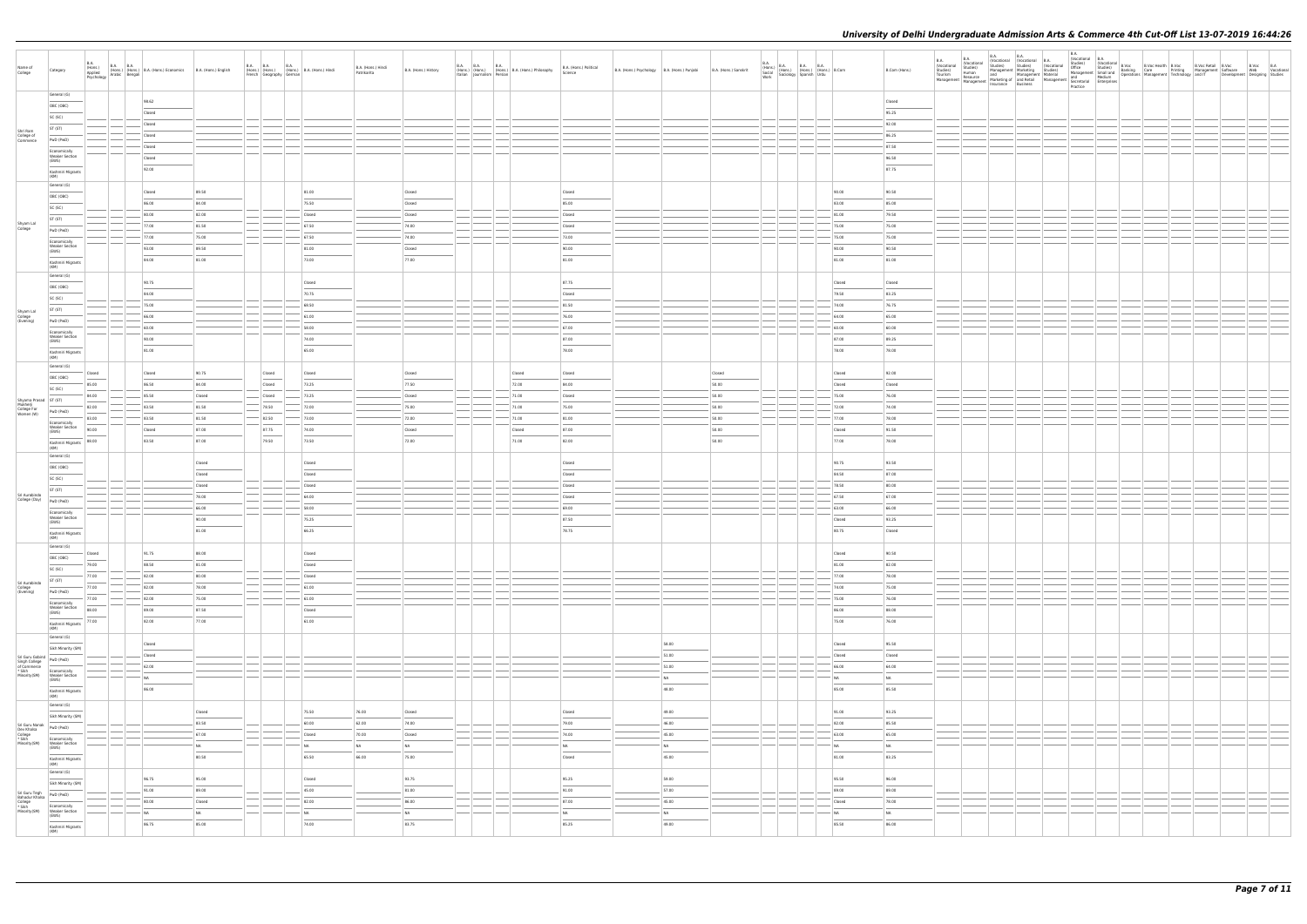| Name of<br>College            | Category                              | B.A.   |                    | B.A. B.A. B.A. B.A. (Hons.) (Formulation of the Hons.) (Formulation of Architects) and the Psychology Arabic Bengali | B.A. (Hons.) English |       | French Geography German | B.A. B.A. B.A. B.A. (Hons.) B.A. (Hons.) Hindi | B.A. (Hons.) Hindi<br>Patrikarita | B.A. (Hons.) History | B.A. B.A.<br><b>B.A.</b><br>(Hons.) (Hons.) (Hons.) B.A. (Hons.) Philosophy<br>Italian Journalism Persian                                                                                                                                                                                                                                                                                                                                                                        | B.A. (Hons.) Political<br>Science | B.A. (Hons.) Psychology B.A. (Hons.) Punjabi | B.A. (Hons.) Sanskrit | B.A.<br>Work | B.A. (Hons.) B.A. B.A. B.A. (Hons.) B.Com<br>Social (Hons.) (Hons.) (Hons.) B.Com<br>Work Sociology Spanish Urdu |                | B.Com (Hons.)  | B.A.<br>(Vocational<br>Studies)<br>Tourism<br>Management | <b>B.A.</b> | B.A. B.A. B.A.<br>(Vocational (Vocational B.A. Studies) Studies) (Vocational | B.A.<br>(Vocational B.A.<br>Practice |  |  | B.Voc B.A<br>Web Vocational<br>Development Designing Studies |  |
|-------------------------------|---------------------------------------|--------|--------------------|----------------------------------------------------------------------------------------------------------------------|----------------------|-------|-------------------------|------------------------------------------------|-----------------------------------|----------------------|----------------------------------------------------------------------------------------------------------------------------------------------------------------------------------------------------------------------------------------------------------------------------------------------------------------------------------------------------------------------------------------------------------------------------------------------------------------------------------|-----------------------------------|----------------------------------------------|-----------------------|--------------|------------------------------------------------------------------------------------------------------------------|----------------|----------------|----------------------------------------------------------|-------------|------------------------------------------------------------------------------|--------------------------------------|--|--|--------------------------------------------------------------|--|
|                               | General (G)                           |        |                    | 97.00                                                                                                                | 95.00                |       |                         | Closed                                         |                                   | 94.25                |                                                                                                                                                                                                                                                                                                                                                                                                                                                                                  | 95.75                             |                                              | Closed                |              | Closed                                                                                                           | 96.00          | 96.50          |                                                          |             |                                                                              |                                      |  |  |                                                              |  |
|                               | OBC (OBC)                             |        |                    | 93.25                                                                                                                | 91.50                |       |                         | 80.25                                          |                                   | Closed               |                                                                                                                                                                                                                                                                                                                                                                                                                                                                                  | 93.75                             |                                              | 63.00                 |              | 92.00                                                                                                            | 94.25          | 94.25          |                                                          |             |                                                                              |                                      |  |  |                                                              |  |
|                               | SC (SC)                               |        |                    | 90.50                                                                                                                | 89.50                |       |                         | Closed                                         |                                   | Closed               |                                                                                                                                                                                                                                                                                                                                                                                                                                                                                  | Closed                            |                                              | 62.25                 |              | 88.75                                                                                                            | 92.00          | 90.25          |                                                          |             |                                                                              |                                      |  |  |                                                              |  |
| Venketeswara                  | ST (ST)                               |        |                    | 89.00                                                                                                                | 90.00                |       |                         | 76.25                                          |                                   | 90.50                |                                                                                                                                                                                                                                                                                                                                                                                                                                                                                  | Closed                            |                                              | 59.50                 |              | Closed                                                                                                           | 90.25          | 85.00          |                                                          |             |                                                                              |                                      |  |  |                                                              |  |
| College                       | PwD (PwD)                             |        |                    |                                                                                                                      |                      |       |                         |                                                |                                   |                      |                                                                                                                                                                                                                                                                                                                                                                                                                                                                                  |                                   |                                              |                       |              |                                                                                                                  |                |                |                                                          |             |                                                                              |                                      |  |  |                                                              |  |
|                               | Economically<br><b>Weaker Section</b> |        |                    | 89.00<br>96.75                                                                                                       | Closed<br>94.50      |       |                         | Closed<br>83.00                                |                                   | 87.00<br>94.00       |                                                                                                                                                                                                                                                                                                                                                                                                                                                                                  | Closed<br>95.25                   |                                              | 59.50<br>64.50        |              | 86.00<br>93.50                                                                                                   | 86.25<br>95.75 | 87.00<br>96.00 |                                                          |             |                                                                              |                                      |  |  |                                                              |  |
|                               | (EWS)                                 |        |                    |                                                                                                                      |                      |       |                         |                                                |                                   |                      |                                                                                                                                                                                                                                                                                                                                                                                                                                                                                  |                                   |                                              |                       |              |                                                                                                                  |                |                |                                                          |             |                                                                              |                                      |  |  |                                                              |  |
|                               | Kashmiri Migrants<br>(KM)             |        |                    | 90.00                                                                                                                | 90.00                |       |                         | 76.00                                          |                                   | 88.00                |                                                                                                                                                                                                                                                                                                                                                                                                                                                                                  | 90.00                             |                                              | 59.50                 |              | 87.00                                                                                                            | 91.75          | 90.00          |                                                          |             |                                                                              |                                      |  |  |                                                              |  |
|                               | General (G)                           |        |                    |                                                                                                                      |                      |       |                         |                                                |                                   |                      |                                                                                                                                                                                                                                                                                                                                                                                                                                                                                  |                                   |                                              |                       |              |                                                                                                                  |                |                |                                                          |             |                                                                              |                                      |  |  |                                                              |  |
|                               | OBC (OBC)                             |        |                    |                                                                                                                      | 87.00                |       | Closed                  | 73.00                                          |                                   | 86.50                |                                                                                                                                                                                                                                                                                                                                                                                                                                                                                  |                                   |                                              |                       |              |                                                                                                                  | 87.00          | 90.00          |                                                          |             |                                                                              |                                      |  |  |                                                              |  |
|                               | SC (SC)                               |        |                    |                                                                                                                      | 82.00                | 81.75 |                         | 70.00                                          |                                   | 82.00                |                                                                                                                                                                                                                                                                                                                                                                                                                                                                                  |                                   |                                              |                       |              |                                                                                                                  | 80.00          | 84.00          |                                                          |             |                                                                              |                                      |  |  |                                                              |  |
| Swami                         | ST (ST)                               |        |                    |                                                                                                                      | 76.00                |       | Closed                  | 68.00                                          |                                   | 80.00                |                                                                                                                                                                                                                                                                                                                                                                                                                                                                                  |                                   |                                              |                       |              |                                                                                                                  | 76.00          | 79.00          |                                                          |             |                                                                              |                                      |  |  |                                                              |  |
| Shardhanand<br>College        | PwD (PwD)                             |        |                    |                                                                                                                      | 72.00                | 77.25 |                         | 65.00                                          |                                   | 80.00                |                                                                                                                                                                                                                                                                                                                                                                                                                                                                                  |                                   |                                              |                       |              |                                                                                                                  | 70.00          | 75.00          |                                                          |             |                                                                              |                                      |  |  |                                                              |  |
|                               | Economically                          |        |                    |                                                                                                                      | 70.00                | 70.00 |                         | 65.00                                          |                                   | 77.00                |                                                                                                                                                                                                                                                                                                                                                                                                                                                                                  |                                   |                                              |                       |              |                                                                                                                  | 68.00          | 73.00          |                                                          |             |                                                                              |                                      |  |  |                                                              |  |
|                               | <b>Weaker Section</b><br>(EWS)        |        |                    |                                                                                                                      | 84.50                | 81.75 |                         | 73.00                                          |                                   | 82.00                |                                                                                                                                                                                                                                                                                                                                                                                                                                                                                  |                                   |                                              |                       |              |                                                                                                                  | Closed         | Closed         |                                                          |             |                                                                              |                                      |  |  |                                                              |  |
|                               | Kashmiri Migrants<br>(KM)             |        |                    |                                                                                                                      | 80.00                | 75.75 |                         | 70.00                                          |                                   | 80.00                |                                                                                                                                                                                                                                                                                                                                                                                                                                                                                  |                                   |                                              |                       |              |                                                                                                                  | 79.00          | 80.00          |                                                          |             |                                                                              |                                      |  |  |                                                              |  |
|                               | General (G)                           | Closed |                    |                                                                                                                      | Closed               |       |                         | Closed                                         |                                   | Closed               |                                                                                                                                                                                                                                                                                                                                                                                                                                                                                  | Closed                            |                                              | Closed                |              |                                                                                                                  | Closed         | 91.75          |                                                          |             |                                                                              |                                      |  |  |                                                              |  |
|                               | OBC (OBC)                             | 85.00  |                    |                                                                                                                      | Closed               |       |                         | 71.50                                          |                                   | 77.50                |                                                                                                                                                                                                                                                                                                                                                                                                                                                                                  | 83.50                             |                                              | 48.00                 |              |                                                                                                                  | 83.00          | 85.50          |                                                          |             |                                                                              |                                      |  |  |                                                              |  |
|                               | SC (SC)                               |        |                    |                                                                                                                      |                      |       |                         |                                                |                                   |                      |                                                                                                                                                                                                                                                                                                                                                                                                                                                                                  | 83.75                             |                                              | 46.00                 |              |                                                                                                                  | 80.00          | 84.00          |                                                          |             |                                                                              |                                      |  |  |                                                              |  |
| Vivekananda                   | ST (ST)                               | 81.00  |                    |                                                                                                                      | Closed               |       |                         | 70.50                                          |                                   | 76.50                |                                                                                                                                                                                                                                                                                                                                                                                                                                                                                  |                                   |                                              |                       |              |                                                                                                                  |                |                |                                                          |             |                                                                              |                                      |  |  |                                                              |  |
| College (W)                   | PwD (PwD)                             | 79.00  |                    |                                                                                                                      | Closed               |       |                         | 68.00                                          |                                   | 69.00                |                                                                                                                                                                                                                                                                                                                                                                                                                                                                                  | 78.50                             |                                              | 46.00                 |              |                                                                                                                  | 80.00          | 82.00          |                                                          |             |                                                                              |                                      |  |  |                                                              |  |
|                               | Economically                          | 79.00  |                    |                                                                                                                      | Closed               |       |                         | 66.00                                          |                                   | 69.00                |                                                                                                                                                                                                                                                                                                                                                                                                                                                                                  | 78.50                             |                                              | 46.00                 |              |                                                                                                                  | 79.00          | 81.00          |                                                          |             |                                                                              |                                      |  |  |                                                              |  |
|                               | Weaker Section<br>(EWS)               | 90.00  |                    |                                                                                                                      | 89.00                |       |                         | 75.00                                          |                                   | 80.50                |                                                                                                                                                                                                                                                                                                                                                                                                                                                                                  | 86.50                             |                                              | 48.00                 |              |                                                                                                                  | 87.50          | 90.25          |                                                          |             |                                                                              |                                      |  |  |                                                              |  |
|                               | Kashmiri Migrants<br>(KM)             | 85.00  |                    |                                                                                                                      | 80.50                |       |                         | 70.25                                          |                                   | 76.50                |                                                                                                                                                                                                                                                                                                                                                                                                                                                                                  | 81.00                             |                                              | 47.00                 |              |                                                                                                                  | 80.00          | 82.50          |                                                          |             |                                                                              |                                      |  |  |                                                              |  |
|                               | General (G)                           |        | Closed 54.00 94.25 |                                                                                                                      | Closed               |       |                         | Closed                                         |                                   | 87.75                | Closed 84.00                                                                                                                                                                                                                                                                                                                                                                                                                                                                     | Closed                            | 95.00                                        | Closed                |              |                                                                                                                  | Closed 92.00   | Closed         |                                                          |             |                                                                              |                                      |  |  |                                                              |  |
|                               | OBC (OBC)                             |        | Closed 45.00 89.25 |                                                                                                                      | 88.00                |       |                         | Closed                                         |                                   | Closed               | 59.00 80.00                                                                                                                                                                                                                                                                                                                                                                                                                                                                      | Closed                            | 88.00                                        | 60.50                 |              |                                                                                                                  | Closed 89.25   | 87.50          |                                                          |             |                                                                              |                                      |  |  |                                                              |  |
|                               | SC (SC)                               |        | 45.00 45.00 80.00  |                                                                                                                      | 81.50                |       |                         | Closed                                         |                                   | Closed               | 45.00 77.00                                                                                                                                                                                                                                                                                                                                                                                                                                                                      | Closed                            | Closed                                       | 56.50                 |              |                                                                                                                  | 45.00 82.50    | 80.00          |                                                          |             |                                                                              |                                      |  |  |                                                              |  |
| Zakir Husain                  | ST (ST)                               |        | 45.00 45.00 75.00  |                                                                                                                      | 77.00                |       |                         | 66.50                                          |                                   | Closed               | 45.00 75.50                                                                                                                                                                                                                                                                                                                                                                                                                                                                      | Closed                            | Closed                                       | 50.00                 |              |                                                                                                                  | 45.00 76.00    | 73.00          |                                                          |             |                                                                              |                                      |  |  |                                                              |  |
| Delhi College                 | PwD (PwD)                             |        | 45.00 45.00 73.00  |                                                                                                                      | 73.00                |       |                         | Closed                                         |                                   | Closed               | 45.00 67.00                                                                                                                                                                                                                                                                                                                                                                                                                                                                      | Closed                            | 75.00                                        | 48.00                 |              |                                                                                                                  | 48.00 73.00    | 73.00          |                                                          |             |                                                                              |                                      |  |  |                                                              |  |
|                               | Economically<br><b>Weaker Section</b> |        | NA NA 93.75        |                                                                                                                      | 91.25                |       |                         | 76.25                                          |                                   | Closed               | NA 83.75                                                                                                                                                                                                                                                                                                                                                                                                                                                                         | 90.50                             | 94.74                                        | NA                    |              |                                                                                                                  | 69.00 91.75    | 91.75          |                                                          |             |                                                                              |                                      |  |  |                                                              |  |
|                               | (EWS)<br>Kashmiri Migrants            |        | 63.00 50.00 87.00  |                                                                                                                      | 85.00                |       |                         | 70.00                                          |                                   | 80.00                | 56.00 80.00                                                                                                                                                                                                                                                                                                                                                                                                                                                                      | 82.00                             | 86.00                                        | 59.00                 |              |                                                                                                                  | 63.00 84.00    | 84.00          |                                                          |             |                                                                              |                                      |  |  |                                                              |  |
|                               | (KM)<br>General (G)                   |        |                    |                                                                                                                      | 89.00                |       |                         | Closed                                         |                                   | Closed               | Closed                                                                                                                                                                                                                                                                                                                                                                                                                                                                           | Closed                            |                                              | Closed                |              |                                                                                                                  | Closed Closed  | 90.00          |                                                          |             |                                                                              |                                      |  |  |                                                              |  |
|                               | OBC (OBC)                             |        |                    |                                                                                                                      |                      |       |                         |                                                |                                   |                      |                                                                                                                                                                                                                                                                                                                                                                                                                                                                                  |                                   |                                              |                       |              |                                                                                                                  |                |                |                                                          |             |                                                                              |                                      |  |  |                                                              |  |
|                               | SC (SC)                               |        |                    |                                                                                                                      | Closed               |       |                         | Closed                                         |                                   | Closed               | 50.00                                                                                                                                                                                                                                                                                                                                                                                                                                                                            | Closed                            |                                              | Closed                |              |                                                                                                                  | Closed Closed  | 82.00          |                                                          |             |                                                                              |                                      |  |  |                                                              |  |
| Zakir Husain<br>Delhi College | ST (ST)                               |        |                    |                                                                                                                      | Closed               |       |                         | Closed                                         |                                   | Closed               | 45.00                                                                                                                                                                                                                                                                                                                                                                                                                                                                            | Closed                            |                                              | 50.00                 |              |                                                                                                                  | 45.00 Closed   | 73.00          |                                                          |             |                                                                              |                                      |  |  |                                                              |  |
| (Evening)                     | PwD (PwD)                             |        |                    |                                                                                                                      | Closed               |       |                         | Closed                                         |                                   | Closed               | 45.00                                                                                                                                                                                                                                                                                                                                                                                                                                                                            | Closed                            |                                              | 45.00                 |              |                                                                                                                  | Closed 67.00   | 68.00          |                                                          |             |                                                                              |                                      |  |  |                                                              |  |
|                               | Economically<br><b>Weaker Section</b> |        |                    |                                                                                                                      | 71.00                |       |                         | 58.00                                          |                                   | 68.00                | 45.00                                                                                                                                                                                                                                                                                                                                                                                                                                                                            | 71.00                             |                                              | 45.00                 |              |                                                                                                                  | 45.00 66.00    | 68.00          |                                                          |             |                                                                              |                                      |  |  |                                                              |  |
|                               | (EWS)                                 |        |                    |                                                                                                                      | NA                   |       |                         | NA                                             |                                   | NA                   | NA<br>$\frac{1}{2} \left( \frac{1}{2} \right) \left( \frac{1}{2} \right) \left( \frac{1}{2} \right) \left( \frac{1}{2} \right) \left( \frac{1}{2} \right) \left( \frac{1}{2} \right) \left( \frac{1}{2} \right) \left( \frac{1}{2} \right) \left( \frac{1}{2} \right) \left( \frac{1}{2} \right) \left( \frac{1}{2} \right) \left( \frac{1}{2} \right) \left( \frac{1}{2} \right) \left( \frac{1}{2} \right) \left( \frac{1}{2} \right) \left( \frac{1}{2} \right) \left( \frac$ | NA                                |                                              | <b>NA</b>             |              |                                                                                                                  | NA 88.75       | 89.75          |                                                          |             |                                                                              |                                      |  |  |                                                              |  |
|                               | Kashmiri Migrants<br>(KM)             |        |                    |                                                                                                                      | 80.25                |       |                         | 69.75                                          |                                   | 74.00                | 49.50                                                                                                                                                                                                                                                                                                                                                                                                                                                                            | 76.50                             |                                              | 51.75                 |              |                                                                                                                  | 57.00 80.25    | 81.00          |                                                          |             |                                                                              |                                      |  |  |                                                              |  |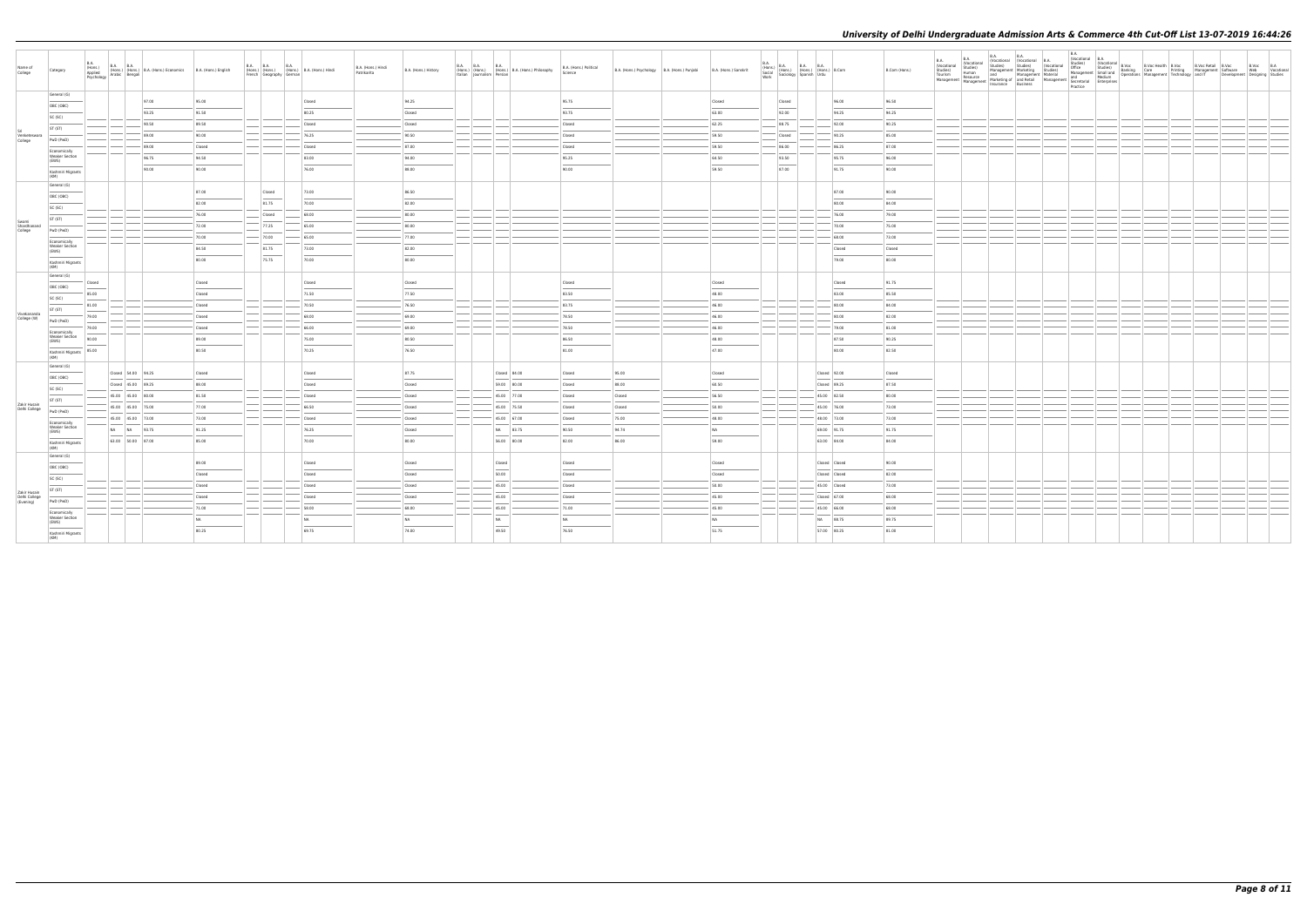# **Arts & Commerce Courses 4th Cut-Off Remarks**

| Name of<br>College                                  | B.A. (Hons.) Applied<br>Psychology                                                 | <b>B.A. B.A.</b><br>Arabic Bengali | (Hons.) (Hons.) B.A. (Hons.) Economics                                                                                                                                                                                                                             | B.A. (Hons.) English                                                                                                                         | French                                                                                                                                                                                                                                  | B.A. (Hons.) B.A. (Hons.) B.A. (Hons.) B.A. (Hons.) Hindi<br>Geography German                                                                                                                                                           |                                                                                                                                                                                           | <b>B.A.</b><br>(Hons.)<br>Hindi<br>Patrikarita | History                                                                                                                                                                                                                        | Italian                                                                                                                                                                                                                                 | B.A. (Hons.) B.A. (Hons.) B.A. B.A. B.A.<br>History Halian (Hons.) (Hons.)<br>Journalism Persian | B.A. (Hons.) Philosophy | B.A. (Hons.) Political Science (Hons.) B.A. (Hons.) B.A. (Hons.) (Hons.)<br>B.A. (Hons.) Political Science (Hons.) (Hons.) Sanskrit Social | <b>B.A.</b><br>Psychology Punjabi | B.A. |                                        | B.A.<br>Work                                                                                      | <b>B.A.</b><br>$\begin{array}{ c c c c c c c c c } \hline b.A. & \text{(Hons.)} & B.A. & \text{(Hons.)} & B.Com \\ \hline \end{array}$<br>Spanish<br>Sociology                                                                          | Urdu |                                                       | B.Com (Hons.)                                                                                                                                                                                                                                                                             | B.A.<br>(Vocational<br>Studies)<br>Tourism<br>Management Management Marketing of and Retail<br>Insurance Business                                                      | <b>B.A.</b><br>(Vocational<br>Studies)<br>Human<br>Resource | B.A.<br>(Vocational (Vocational<br>Studies) Studies)<br>Management   Marketing<br>and                                                                                                        | <b>B.A.</b><br>Managemer                                                                                                                                                                                                              |
|-----------------------------------------------------|------------------------------------------------------------------------------------|------------------------------------|--------------------------------------------------------------------------------------------------------------------------------------------------------------------------------------------------------------------------------------------------------------------|----------------------------------------------------------------------------------------------------------------------------------------------|-----------------------------------------------------------------------------------------------------------------------------------------------------------------------------------------------------------------------------------------|-----------------------------------------------------------------------------------------------------------------------------------------------------------------------------------------------------------------------------------------|-------------------------------------------------------------------------------------------------------------------------------------------------------------------------------------------|------------------------------------------------|--------------------------------------------------------------------------------------------------------------------------------------------------------------------------------------------------------------------------------|-----------------------------------------------------------------------------------------------------------------------------------------------------------------------------------------------------------------------------------------|--------------------------------------------------------------------------------------------------|-------------------------|--------------------------------------------------------------------------------------------------------------------------------------------|-----------------------------------|------|----------------------------------------|---------------------------------------------------------------------------------------------------|-----------------------------------------------------------------------------------------------------------------------------------------------------------------------------------------------------------------------------------------|------|-------------------------------------------------------|-------------------------------------------------------------------------------------------------------------------------------------------------------------------------------------------------------------------------------------------------------------------------------------------|------------------------------------------------------------------------------------------------------------------------------------------------------------------------|-------------------------------------------------------------|----------------------------------------------------------------------------------------------------------------------------------------------------------------------------------------------|---------------------------------------------------------------------------------------------------------------------------------------------------------------------------------------------------------------------------------------|
| Acharya<br>Narendra Dev<br>College                  |                                                                                    |                                    |                                                                                                                                                                                                                                                                    |                                                                                                                                              |                                                                                                                                                                                                                                         |                                                                                                                                                                                                                                         |                                                                                                                                                                                           |                                                |                                                                                                                                                                                                                                |                                                                                                                                                                                                                                         |                                                                                                  |                         |                                                                                                                                            |                                   |      |                                        |                                                                                                   |                                                                                                                                                                                                                                         |      |                                                       |                                                                                                                                                                                                                                                                                           |                                                                                                                                                                        |                                                             |                                                                                                                                                                                              |                                                                                                                                                                                                                                       |
| Aditi<br>Mahavidyalaya<br>(W)                       |                                                                                    |                                    |                                                                                                                                                                                                                                                                    |                                                                                                                                              |                                                                                                                                                                                                                                         |                                                                                                                                                                                                                                         |                                                                                                                                                                                           |                                                |                                                                                                                                                                                                                                |                                                                                                                                                                                                                                         |                                                                                                  |                         |                                                                                                                                            |                                   |      |                                        |                                                                                                   |                                                                                                                                                                                                                                         |      |                                                       |                                                                                                                                                                                                                                                                                           |                                                                                                                                                                        |                                                             |                                                                                                                                                                                              |                                                                                                                                                                                                                                       |
| Aryabhatta<br>College                               |                                                                                    |                                    |                                                                                                                                                                                                                                                                    |                                                                                                                                              |                                                                                                                                                                                                                                         |                                                                                                                                                                                                                                         | 1% less for women<br>candidates                                                                                                                                                           |                                                | 1% less for<br>women<br>candidates                                                                                                                                                                                             |                                                                                                                                                                                                                                         |                                                                                                  |                         | 1% less for women<br>candidates                                                                                                            |                                   |      |                                        |                                                                                                   |                                                                                                                                                                                                                                         |      | 1% less for women<br>candidates                       |                                                                                                                                                                                                                                                                                           |                                                                                                                                                                        |                                                             |                                                                                                                                                                                              |                                                                                                                                                                                                                                       |
| Atma Ram<br>Sanatan<br>Dharma College               |                                                                                    |                                    | 1% relaxation for Girl<br>only                                                                                                                                                                                                                                     | 1% relaxation for Girl<br>Candidates in the aggregate   Candidates in the aggregate<br>only                                                  |                                                                                                                                                                                                                                         |                                                                                                                                                                                                                                         | 1% relaxation for Girl<br>Candidates in the aggregate<br>only                                                                                                                             |                                                | 1%<br>relaxation for<br>Girl<br>Candidates in<br>the<br>aggregate<br>only                                                                                                                                                      |                                                                                                                                                                                                                                         |                                                                                                  |                         | 1% relaxation for Girl<br>Candidates in the aggregate<br>only                                                                              |                                   |      |                                        |                                                                                                   |                                                                                                                                                                                                                                         |      | 1% relaxation for Girl<br>only                        | 1% relaxation for Girl<br>Candidates in the aggregate   Candidates in the aggregate<br>only                                                                                                                                                                                               |                                                                                                                                                                        |                                                             |                                                                                                                                                                                              |                                                                                                                                                                                                                                       |
| Bhagini<br>Nivedita<br>College (W)                  |                                                                                    |                                    |                                                                                                                                                                                                                                                                    |                                                                                                                                              |                                                                                                                                                                                                                                         |                                                                                                                                                                                                                                         |                                                                                                                                                                                           |                                                |                                                                                                                                                                                                                                |                                                                                                                                                                                                                                         |                                                                                                  |                         |                                                                                                                                            |                                   |      |                                        |                                                                                                   |                                                                                                                                                                                                                                         |      |                                                       |                                                                                                                                                                                                                                                                                           |                                                                                                                                                                        |                                                             |                                                                                                                                                                                              |                                                                                                                                                                                                                                       |
| <b>Bharati College</b><br>(W)                       |                                                                                    |                                    |                                                                                                                                                                                                                                                                    |                                                                                                                                              |                                                                                                                                                                                                                                         |                                                                                                                                                                                                                                         |                                                                                                                                                                                           |                                                |                                                                                                                                                                                                                                |                                                                                                                                                                                                                                         |                                                                                                  |                         |                                                                                                                                            |                                   |      |                                        |                                                                                                   |                                                                                                                                                                                                                                         |      |                                                       |                                                                                                                                                                                                                                                                                           |                                                                                                                                                                        |                                                             |                                                                                                                                                                                              |                                                                                                                                                                                                                                       |
| Bhaskaracharya<br>College of<br>Applied<br>Sciences |                                                                                    |                                    |                                                                                                                                                                                                                                                                    |                                                                                                                                              |                                                                                                                                                                                                                                         |                                                                                                                                                                                                                                         |                                                                                                                                                                                           |                                                |                                                                                                                                                                                                                                |                                                                                                                                                                                                                                         |                                                                                                  |                         |                                                                                                                                            |                                   |      |                                        |                                                                                                   |                                                                                                                                                                                                                                         |      |                                                       |                                                                                                                                                                                                                                                                                           |                                                                                                                                                                        |                                                             |                                                                                                                                                                                              |                                                                                                                                                                                                                                       |
| College of<br>Vocational<br>Studies                 |                                                                                    |                                    | GEN: 95.25 LESS THAN 95.5<br>NUSSIBINATION CONTROL BETWEEN THAN BY SINCESS<br>TO LESS THAN 70 KM : 86 LESS<br>LESS THAN 70 KM : 86 LESS<br>THAN 87 FWS : 95 LESS<br>THAN 87 FWS : 95 LESS<br>PILM 87 FWAN 65 75<br>DIEWS : 92 LESS THAN 93.75<br><b>THAN 95.25</b> | GEN: 95.25 LESS THAN 95.5<br>OBC: 89.25 LESS THAN 90.5<br>SC: 82.5 LESS THAN 83 ST: OBC: 87 LESS THAN 90 SC:<br>SC: 82.5 LESS THAN 83 ST: 83 |                                                                                                                                                                                                                                         |                                                                                                                                                                                                                                         | GEN: 77 LESS THAN 78 OBC<br>: 73.5 LESS THAN 75 SC : 73<br>LESS THAN 74.75 ST: 67.5<br>LESS THAN 69.5 PWD: 72<br>LESS THAN 73 KM: 74 LESS<br>THAN 75 EWS: 76.75 LESS<br><b>THAN 77.75</b> |                                                | GEN: 88.5<br><b>LESS THAN</b><br>89 OBC:<br>83.75 LESS<br>THAN 85.5<br>SC: 82.75<br><b>LESS THAN</b><br>84.75 ST:<br>79.5 LESS<br>THAN 82<br>PWD:82<br><b>LESS THAN</b><br>84 KM: 84<br>85 EWS: 88<br><b>LESS THAN</b><br>88.5 |                                                                                                                                                                                                                                         |                                                                                                  |                         |                                                                                                                                            |                                   |      |                                        |                                                                                                   |                                                                                                                                                                                                                                         |      |                                                       | GEN: 95 LESS THAN 95.5<br>0BC: 89 LESS THAN 89.5 SC: LESS THAN 81.5 ST: 77<br>81.5 LESS THAN 82.5 ST: 80 ST: 75 LESS THAN<br>69.5 LESS THAN 71 PWD: 70 LESS THAN 79 PWD: 81<br>LESS THAN 71 KM: 85 LESS 78.5 PWD: LESS THAN<br>THAN 86.25 EWS: 94.75 LESS 81 ONLY KM 82 KM: 83<br>THAN 95 | GEN: 87.25<br>88 OBC: 81 LESS THAN<br>LESS THAN 84 SC: 80<br>82.5 SC: 78 LESS THAN<br>80 ST: 75 LESS THAN<br>: 82 LESS<br>THAN 83<br>EWS: 87<br><b>LESS THAN</b><br>88 | <b>LESS THAN</b><br>84 EWS :<br>89.5 LESS<br>THAN 90        | OBC: 79<br>LESS THAN 0BC: 82.5   UBC: 79<br>80 SC: 78<br><b>LESS THAN</b><br>79 ST: 75<br>77 PWD:<br>77.5 LESS<br>THAN 79 KM<br>: 80 LESS<br>THAN 81<br>EWS: 86<br><b>LESS THAN</b><br>86.25 | $\begin{array}{c} \text{OBC}:81 \\ \text{LESS THAN} \\ 83 \text{ SC}:77.5 \end{array}$<br><b>LESS THAN</b><br>80 ST: 76<br>LESS THAN<br>79 PWD: 80<br>LESS THAN<br>81 KM: 84<br><b>LESS THAN</b><br>84.5 EWS:<br>88.5 LESS<br>THAN 89 |
| Daulat Ram<br>College (W)                           |                                                                                    |                                    |                                                                                                                                                                                                                                                                    |                                                                                                                                              |                                                                                                                                                                                                                                         |                                                                                                                                                                                                                                         |                                                                                                                                                                                           |                                                |                                                                                                                                                                                                                                |                                                                                                                                                                                                                                         |                                                                                                  |                         |                                                                                                                                            |                                   |      |                                        |                                                                                                   |                                                                                                                                                                                                                                         |      |                                                       |                                                                                                                                                                                                                                                                                           |                                                                                                                                                                        |                                                             |                                                                                                                                                                                              |                                                                                                                                                                                                                                       |
| Deen Dayal<br>Upadhyaya<br>College                  |                                                                                    |                                    |                                                                                                                                                                                                                                                                    | No Concession for Girl<br>Candidates. Eligibility Criteria,<br>Advantage(s)/Disadvantage(s)<br>will be as per DU guidelines.                 |                                                                                                                                                                                                                                         |                                                                                                                                                                                                                                         |                                                                                                                                                                                           |                                                |                                                                                                                                                                                                                                |                                                                                                                                                                                                                                         |                                                                                                  |                         |                                                                                                                                            |                                   |      |                                        |                                                                                                   |                                                                                                                                                                                                                                         |      |                                                       | No Concession for Girl<br>Candidates. Eligibility Criteria,<br>Advantage(s)/Disadvantage(s)<br>will be as per DU guidelines.                                                                                                                                                              |                                                                                                                                                                        |                                                             |                                                                                                                                                                                              |                                                                                                                                                                                                                                       |
| Delhi College of<br>Arts and<br>Commerce            |                                                                                    |                                    |                                                                                                                                                                                                                                                                    |                                                                                                                                              |                                                                                                                                                                                                                                         |                                                                                                                                                                                                                                         |                                                                                                                                                                                           |                                                |                                                                                                                                                                                                                                |                                                                                                                                                                                                                                         |                                                                                                  |                         |                                                                                                                                            |                                   |      |                                        |                                                                                                   |                                                                                                                                                                                                                                         |      |                                                       |                                                                                                                                                                                                                                                                                           |                                                                                                                                                                        |                                                             |                                                                                                                                                                                              |                                                                                                                                                                                                                                       |
| Department of<br>Germanic and<br>Romance<br>Studies |                                                                                    |                                    |                                                                                                                                                                                                                                                                    |                                                                                                                                              | In case, an<br>applicant<br>has not<br>studied a<br>language at<br>qualifying<br>exam and<br>is seeking<br>admission<br>to Honours<br>in that<br>language,<br>deduction<br>of 5% will<br>be imposed<br>on 'Best<br>Four'<br>percentage. | In case, an<br>applicant<br>has not<br>studied a<br>language at<br>qualifying<br>exam and<br>is seeking<br>admission<br>to Honours<br>in that<br>language,<br>deduction<br>of 5% will<br>be imposed<br>on 'Best<br>Four'<br>percentage. |                                                                                                                                                                                           |                                                |                                                                                                                                                                                                                                | In case, an<br>applicant<br>has not<br>studied a<br>language at<br>qualifying<br>exam and<br>is seeking<br>admission<br>to Honours<br>in that<br>language,<br>deduction<br>of 5% will<br>be imposed<br>on 'Best<br>Four'<br>percentage. |                                                                                                  |                         |                                                                                                                                            |                                   |      |                                        |                                                                                                   | In case, an<br>applicant<br>has not<br>studied a<br>language at<br>qualifying<br>exam and<br>is seeking<br>admission<br>to Honours<br>in that<br>language,<br>deduction<br>of 5% will<br>be imposed<br>on 'Best<br>Four'<br>percentage. |      |                                                       |                                                                                                                                                                                                                                                                                           |                                                                                                                                                                        |                                                             |                                                                                                                                                                                              |                                                                                                                                                                                                                                       |
| Deshbandhu<br>College                               |                                                                                    |                                    |                                                                                                                                                                                                                                                                    |                                                                                                                                              |                                                                                                                                                                                                                                         |                                                                                                                                                                                                                                         |                                                                                                                                                                                           |                                                | ADMISSION<br>OFFERED IN<br>HINDI<br>MEDIUM<br>ONLY                                                                                                                                                                             |                                                                                                                                                                                                                                         |                                                                                                  |                         |                                                                                                                                            |                                   |      |                                        |                                                                                                   |                                                                                                                                                                                                                                         |      |                                                       |                                                                                                                                                                                                                                                                                           |                                                                                                                                                                        |                                                             |                                                                                                                                                                                              |                                                                                                                                                                                                                                       |
| Dr. Bhim Rao<br>Ambedkar<br>College                 | Less 1% for Girls for all<br>Categories, but not below<br>the minimum eligibility. |                                    | Less 1% for Girls for all<br>Categories, but not below<br>the minimum eligibility.                                                                                                                                                                                 |                                                                                                                                              |                                                                                                                                                                                                                                         | Less 1% for<br>Girls for all<br>Categories,<br>but not<br>below the<br>minimum<br>eligibility.                                                                                                                                          | Less 1% for Girls for all<br>Categories, but not below<br>the minimum eligibility.                                                                                                        | Less 1%<br>all<br>eligibility.                 | for Girls for Less 1% for<br>Girls for all<br>Categories, Categories,<br>but not but not below<br>below the the minimum<br>minimum eligibility.                                                                                |                                                                                                                                                                                                                                         |                                                                                                  |                         |                                                                                                                                            |                                   |      |                                        | Less 1%<br>for Girls for<br>all<br>Categories,<br>but not<br>below the<br>minimum<br>eligibility. |                                                                                                                                                                                                                                         |      | Less 1% for Girls for all<br>the minimum eligibility. | Less 1% for Girls for all<br>Categories, but not below Categories, but not below the<br>minimum eligibility.                                                                                                                                                                              |                                                                                                                                                                        |                                                             |                                                                                                                                                                                              |                                                                                                                                                                                                                                       |
| Dyal Singh<br>College                               |                                                                                    |                                    |                                                                                                                                                                                                                                                                    |                                                                                                                                              |                                                                                                                                                                                                                                         |                                                                                                                                                                                                                                         |                                                                                                                                                                                           |                                                |                                                                                                                                                                                                                                |                                                                                                                                                                                                                                         |                                                                                                  |                         |                                                                                                                                            |                                   |      |                                        |                                                                                                   |                                                                                                                                                                                                                                         |      |                                                       |                                                                                                                                                                                                                                                                                           |                                                                                                                                                                        |                                                             |                                                                                                                                                                                              |                                                                                                                                                                                                                                       |
| Dyal Singh<br>College<br>(Evening)                  |                                                                                    |                                    |                                                                                                                                                                                                                                                                    | 1% relaxation will be given to<br>all girl candidates in all<br>courses.                                                                     |                                                                                                                                                                                                                                         |                                                                                                                                                                                                                                         |                                                                                                                                                                                           |                                                |                                                                                                                                                                                                                                |                                                                                                                                                                                                                                         |                                                                                                  |                         | 1% relaxation will be given<br>to all girl candidates in all<br>courses.                                                                   |                                   |      |                                        |                                                                                                   |                                                                                                                                                                                                                                         |      | to all girl candidates in all<br>courses.             | 1% relaxation will be given 1% relaxation will be given to<br>all girl candidates in all<br>courses.                                                                                                                                                                                      |                                                                                                                                                                        |                                                             |                                                                                                                                                                                              |                                                                                                                                                                                                                                       |
| Gargi College<br>(W)                                |                                                                                    |                                    |                                                                                                                                                                                                                                                                    |                                                                                                                                              |                                                                                                                                                                                                                                         |                                                                                                                                                                                                                                         |                                                                                                                                                                                           |                                                |                                                                                                                                                                                                                                |                                                                                                                                                                                                                                         |                                                                                                  |                         |                                                                                                                                            |                                   |      |                                        |                                                                                                   |                                                                                                                                                                                                                                         |      |                                                       |                                                                                                                                                                                                                                                                                           |                                                                                                                                                                        |                                                             |                                                                                                                                                                                              |                                                                                                                                                                                                                                       |
| Hans Raj<br>College                                 |                                                                                    |                                    |                                                                                                                                                                                                                                                                    |                                                                                                                                              |                                                                                                                                                                                                                                         |                                                                                                                                                                                                                                         |                                                                                                                                                                                           |                                                |                                                                                                                                                                                                                                |                                                                                                                                                                                                                                         |                                                                                                  |                         |                                                                                                                                            |                                   |      |                                        |                                                                                                   |                                                                                                                                                                                                                                         |      |                                                       |                                                                                                                                                                                                                                                                                           |                                                                                                                                                                        |                                                             |                                                                                                                                                                                              |                                                                                                                                                                                                                                       |
| Hindu College                                       |                                                                                    |                                    |                                                                                                                                                                                                                                                                    |                                                                                                                                              |                                                                                                                                                                                                                                         |                                                                                                                                                                                                                                         |                                                                                                                                                                                           |                                                |                                                                                                                                                                                                                                |                                                                                                                                                                                                                                         |                                                                                                  |                         |                                                                                                                                            |                                   |      |                                        |                                                                                                   |                                                                                                                                                                                                                                         |      |                                                       |                                                                                                                                                                                                                                                                                           |                                                                                                                                                                        |                                                             |                                                                                                                                                                                              |                                                                                                                                                                                                                                       |
| Indraprastha<br>College for<br>Women (W)            |                                                                                    |                                    |                                                                                                                                                                                                                                                                    |                                                                                                                                              |                                                                                                                                                                                                                                         |                                                                                                                                                                                                                                         |                                                                                                                                                                                           |                                                |                                                                                                                                                                                                                                |                                                                                                                                                                                                                                         |                                                                                                  |                         |                                                                                                                                            |                                   |      |                                        |                                                                                                   |                                                                                                                                                                                                                                         |      |                                                       |                                                                                                                                                                                                                                                                                           |                                                                                                                                                                        |                                                             |                                                                                                                                                                                              |                                                                                                                                                                                                                                       |
| Institute of<br>Home<br>Economics (W)               |                                                                                    |                                    |                                                                                                                                                                                                                                                                    |                                                                                                                                              |                                                                                                                                                                                                                                         |                                                                                                                                                                                                                                         |                                                                                                                                                                                           |                                                |                                                                                                                                                                                                                                |                                                                                                                                                                                                                                         |                                                                                                  |                         |                                                                                                                                            |                                   |      |                                        |                                                                                                   |                                                                                                                                                                                                                                         |      |                                                       |                                                                                                                                                                                                                                                                                           |                                                                                                                                                                        |                                                             |                                                                                                                                                                                              |                                                                                                                                                                                                                                       |
| Janki Devi<br>Memorial<br>College (W)               |                                                                                    |                                    |                                                                                                                                                                                                                                                                    |                                                                                                                                              |                                                                                                                                                                                                                                         |                                                                                                                                                                                                                                         |                                                                                                                                                                                           |                                                |                                                                                                                                                                                                                                |                                                                                                                                                                                                                                         |                                                                                                  |                         |                                                                                                                                            |                                   |      |                                        |                                                                                                   |                                                                                                                                                                                                                                         |      |                                                       |                                                                                                                                                                                                                                                                                           |                                                                                                                                                                        |                                                             |                                                                                                                                                                                              |                                                                                                                                                                                                                                       |
| Kalindi College<br>(W)                              |                                                                                    |                                    | 10+2 with maths                                                                                                                                                                                                                                                    |                                                                                                                                              |                                                                                                                                                                                                                                         |                                                                                                                                                                                                                                         |                                                                                                                                                                                           |                                                |                                                                                                                                                                                                                                |                                                                                                                                                                                                                                         |                                                                                                  |                         |                                                                                                                                            |                                   |      | Sanskrit<br>studied upto<br>class 10th |                                                                                                   |                                                                                                                                                                                                                                         |      |                                                       | 10+2 with Maths                                                                                                                                                                                                                                                                           |                                                                                                                                                                        |                                                             |                                                                                                                                                                                              |                                                                                                                                                                                                                                       |

| B.A.<br>(Vocational<br>Studies)<br>Material<br>Management                                                                                                                                         | B.A.<br>(Vocational<br>Studies)<br>Office<br>Management<br>and<br>Secretarial<br>Practice                                                                                                       | B.A.<br>(Vocational<br>Studies)<br>Small and<br>Medium<br>Enterprises                                                                                                               | <b>B.Voc Banking Operations</b> | <b>B.Voc Health</b><br>Care<br>Management Technology | B.Voc<br>Printing    | <b>B.Voc Retail</b><br>Management<br>and IT | <b>B.Voc Software Development</b> | B.Voc<br>Web<br>Designing | B.A<br>Vocational<br>Studies |
|---------------------------------------------------------------------------------------------------------------------------------------------------------------------------------------------------|-------------------------------------------------------------------------------------------------------------------------------------------------------------------------------------------------|-------------------------------------------------------------------------------------------------------------------------------------------------------------------------------------|---------------------------------|------------------------------------------------------|----------------------|---------------------------------------------|-----------------------------------|---------------------------|------------------------------|
|                                                                                                                                                                                                   |                                                                                                                                                                                                 |                                                                                                                                                                                     |                                 |                                                      |                      |                                             |                                   |                           |                              |
|                                                                                                                                                                                                   |                                                                                                                                                                                                 |                                                                                                                                                                                     |                                 |                                                      |                      |                                             |                                   |                           |                              |
|                                                                                                                                                                                                   |                                                                                                                                                                                                 |                                                                                                                                                                                     |                                 |                                                      |                      |                                             |                                   |                           |                              |
|                                                                                                                                                                                                   |                                                                                                                                                                                                 |                                                                                                                                                                                     |                                 |                                                      |                      |                                             |                                   |                           |                              |
|                                                                                                                                                                                                   |                                                                                                                                                                                                 |                                                                                                                                                                                     |                                 |                                                      |                      |                                             |                                   |                           |                              |
|                                                                                                                                                                                                   |                                                                                                                                                                                                 |                                                                                                                                                                                     |                                 |                                                      |                      |                                             |                                   |                           |                              |
|                                                                                                                                                                                                   |                                                                                                                                                                                                 |                                                                                                                                                                                     |                                 |                                                      |                      |                                             |                                   |                           |                              |
| OBC: 76.5<br>LESS THAN<br>78 SC: 75<br>78 SC : 75<br>The SS THAN<br>77 ST : 72<br>THAN<br>75 PWD :<br>76.5 LESS<br>THAN 77 KM<br>78 LESS<br>: 78 LESS<br>THAN 79<br>EWS: 83.75<br>LESS THAN<br>84 | GEN : 83.25<br>LESS THAN<br>84.5 OBC :<br>74.5 LESS<br>THAN 77 SC<br>THAN 76.5<br>ST : 70 LESS<br>THAN 73<br>PWD : 73<br>LESS THAN<br>75 KM: 77<br>LESS THAN<br>78 EWS: 83<br>LESS THAN<br>83.5 | OBC: 77<br>LESS THAN<br>79 SC: 75<br>19 SC : 75<br>LESS THAN<br>77 ST : 73<br>LESS THAN<br>75 PWD :<br>76 LESS<br>THAN 77<br>17M : 79<br>KM: 78<br>79 EWS :<br>83.5 LESS<br>THAN 84 |                                 |                                                      |                      |                                             |                                   |                           |                              |
|                                                                                                                                                                                                   |                                                                                                                                                                                                 |                                                                                                                                                                                     |                                 |                                                      |                      |                                             |                                   |                           |                              |
|                                                                                                                                                                                                   |                                                                                                                                                                                                 |                                                                                                                                                                                     |                                 |                                                      |                      |                                             |                                   |                           |                              |
|                                                                                                                                                                                                   |                                                                                                                                                                                                 |                                                                                                                                                                                     |                                 |                                                      |                      |                                             |                                   |                           |                              |
|                                                                                                                                                                                                   |                                                                                                                                                                                                 |                                                                                                                                                                                     |                                 |                                                      |                      |                                             |                                   |                           |                              |
|                                                                                                                                                                                                   |                                                                                                                                                                                                 |                                                                                                                                                                                     |                                 |                                                      |                      |                                             |                                   |                           |                              |
|                                                                                                                                                                                                   |                                                                                                                                                                                                 |                                                                                                                                                                                     |                                 |                                                      |                      |                                             |                                   |                           |                              |
|                                                                                                                                                                                                   |                                                                                                                                                                                                 |                                                                                                                                                                                     |                                 |                                                      |                      |                                             |                                   |                           |                              |
|                                                                                                                                                                                                   |                                                                                                                                                                                                 |                                                                                                                                                                                     |                                 |                                                      |                      |                                             |                                   |                           |                              |
|                                                                                                                                                                                                   |                                                                                                                                                                                                 |                                                                                                                                                                                     |                                 |                                                      |                      |                                             |                                   |                           |                              |
|                                                                                                                                                                                                   |                                                                                                                                                                                                 |                                                                                                                                                                                     |                                 |                                                      |                      |                                             |                                   |                           |                              |
|                                                                                                                                                                                                   |                                                                                                                                                                                                 |                                                                                                                                                                                     |                                 |                                                      |                      |                                             |                                   |                           |                              |
|                                                                                                                                                                                                   |                                                                                                                                                                                                 |                                                                                                                                                                                     |                                 |                                                      |                      |                                             |                                   |                           |                              |
|                                                                                                                                                                                                   |                                                                                                                                                                                                 |                                                                                                                                                                                     |                                 |                                                      |                      |                                             |                                   |                           |                              |
|                                                                                                                                                                                                   |                                                                                                                                                                                                 |                                                                                                                                                                                     |                                 |                                                      | $10+2$ with<br>Maths |                                             |                                   | $10 + 2$<br>with<br>Maths |                              |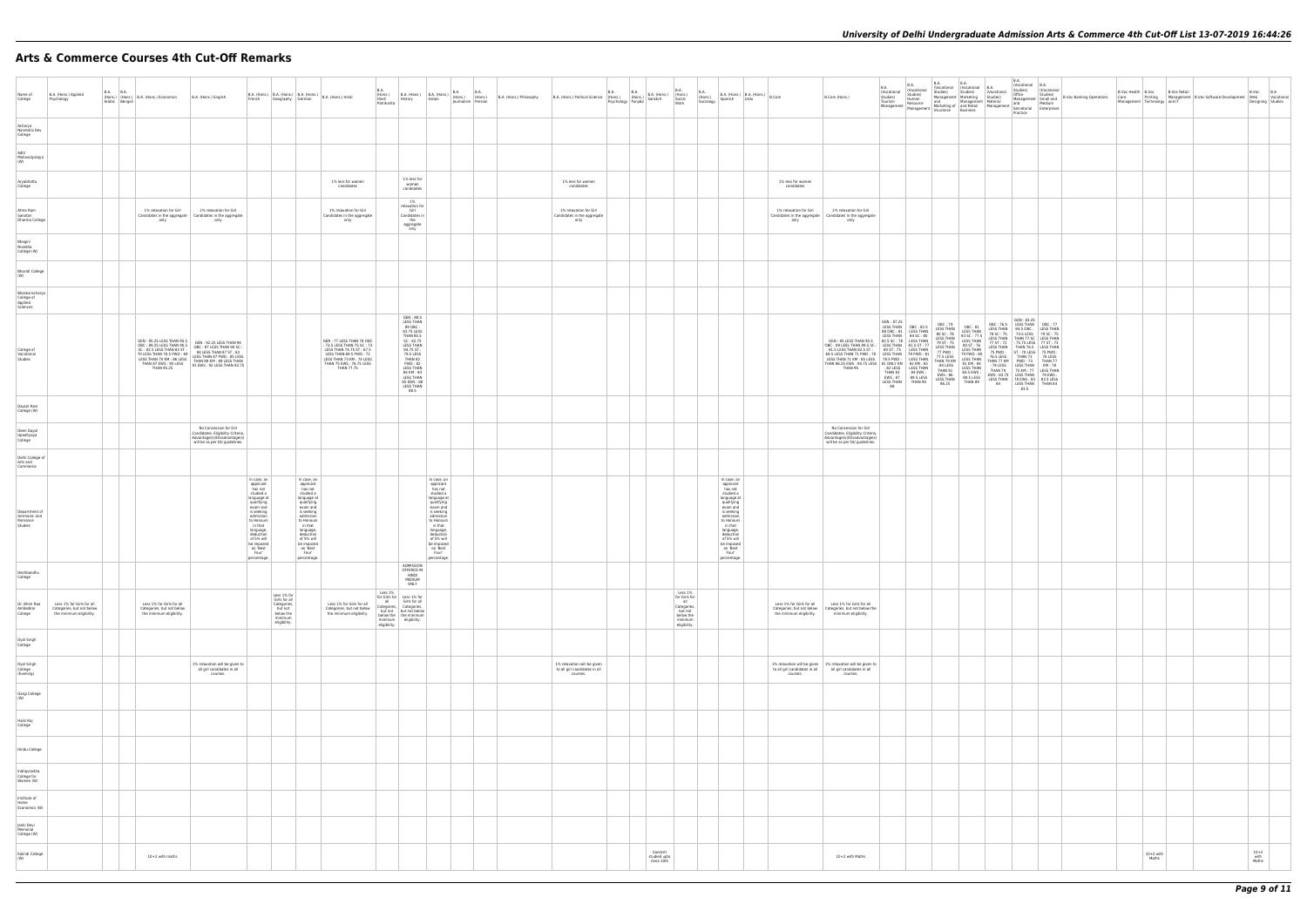| B.A.<br>(Vocational<br>Studies)<br>Material<br>Management | $\mathsf{B}.\mathsf{A}$<br>(Vocational<br>Studies)<br>Office<br>Management<br>and<br>Secretarial<br>Practice | B.A.<br>(Vocational<br>Studies)<br>Small and<br>Medium<br>Enterprises | <b>B.Voc Banking Operations</b>                                                                                                                                                | <b>B.Voc Health</b><br>Care<br>Management   Printing<br>Management   Technology | B.Voc | <b>B.Voc Retail</b><br>and IT | Management   B.Voc Software Development                                                                                                                                        | $\mathsf{B}.\mathsf{Voc}$<br>Web<br>Designing | $_{\rm B.A}$<br>Vocational<br>Studies |
|-----------------------------------------------------------|--------------------------------------------------------------------------------------------------------------|-----------------------------------------------------------------------|--------------------------------------------------------------------------------------------------------------------------------------------------------------------------------|---------------------------------------------------------------------------------|-------|-------------------------------|--------------------------------------------------------------------------------------------------------------------------------------------------------------------------------|-----------------------------------------------|---------------------------------------|
|                                                           |                                                                                                              |                                                                       |                                                                                                                                                                                |                                                                                 |       |                               |                                                                                                                                                                                |                                               |                                       |
|                                                           |                                                                                                              |                                                                       |                                                                                                                                                                                |                                                                                 |       |                               |                                                                                                                                                                                |                                               |                                       |
|                                                           |                                                                                                              |                                                                       |                                                                                                                                                                                |                                                                                 |       |                               |                                                                                                                                                                                |                                               |                                       |
|                                                           |                                                                                                              |                                                                       |                                                                                                                                                                                |                                                                                 |       |                               |                                                                                                                                                                                |                                               |                                       |
|                                                           |                                                                                                              |                                                                       |                                                                                                                                                                                |                                                                                 |       |                               |                                                                                                                                                                                |                                               |                                       |
|                                                           |                                                                                                              |                                                                       |                                                                                                                                                                                |                                                                                 |       |                               |                                                                                                                                                                                |                                               |                                       |
|                                                           |                                                                                                              |                                                                       |                                                                                                                                                                                |                                                                                 |       |                               |                                                                                                                                                                                |                                               |                                       |
|                                                           |                                                                                                              |                                                                       |                                                                                                                                                                                |                                                                                 |       |                               |                                                                                                                                                                                |                                               |                                       |
|                                                           |                                                                                                              |                                                                       |                                                                                                                                                                                |                                                                                 |       |                               |                                                                                                                                                                                |                                               |                                       |
|                                                           |                                                                                                              |                                                                       |                                                                                                                                                                                |                                                                                 |       |                               |                                                                                                                                                                                |                                               |                                       |
|                                                           |                                                                                                              |                                                                       |                                                                                                                                                                                |                                                                                 |       |                               |                                                                                                                                                                                |                                               |                                       |
|                                                           |                                                                                                              |                                                                       |                                                                                                                                                                                |                                                                                 |       |                               |                                                                                                                                                                                |                                               |                                       |
|                                                           |                                                                                                              |                                                                       |                                                                                                                                                                                |                                                                                 |       |                               |                                                                                                                                                                                |                                               |                                       |
|                                                           |                                                                                                              |                                                                       |                                                                                                                                                                                |                                                                                 |       |                               |                                                                                                                                                                                |                                               |                                       |
|                                                           |                                                                                                              |                                                                       |                                                                                                                                                                                |                                                                                 |       |                               |                                                                                                                                                                                |                                               |                                       |
|                                                           |                                                                                                              |                                                                       |                                                                                                                                                                                |                                                                                 |       |                               |                                                                                                                                                                                |                                               |                                       |
|                                                           |                                                                                                              |                                                                       |                                                                                                                                                                                |                                                                                 |       |                               |                                                                                                                                                                                |                                               |                                       |
|                                                           |                                                                                                              |                                                                       |                                                                                                                                                                                |                                                                                 |       |                               |                                                                                                                                                                                |                                               |                                       |
|                                                           |                                                                                                              |                                                                       |                                                                                                                                                                                |                                                                                 |       |                               |                                                                                                                                                                                |                                               |                                       |
|                                                           |                                                                                                              |                                                                       |                                                                                                                                                                                |                                                                                 |       |                               |                                                                                                                                                                                |                                               |                                       |
|                                                           |                                                                                                              |                                                                       | $1\%$ Concession given to<br>women applicants (General<br>Category) For any<br>information see cut-off on<br>college website<br>(www.ramanujancollege.ac.in<br>or www.rcdu.in) |                                                                                 |       |                               | $1\%$ Concession given to<br>women applicants (General<br>Category) For any<br>information see cut-off on<br>college website<br>(www.ramanujancollege.ac.in<br>or www.rcdu.in) |                                               |                                       |
|                                                           |                                                                                                              |                                                                       |                                                                                                                                                                                |                                                                                 |       |                               |                                                                                                                                                                                |                                               |                                       |
|                                                           |                                                                                                              |                                                                       |                                                                                                                                                                                |                                                                                 |       |                               |                                                                                                                                                                                |                                               |                                       |
|                                                           |                                                                                                              |                                                                       |                                                                                                                                                                                |                                                                                 |       |                               |                                                                                                                                                                                |                                               |                                       |
|                                                           |                                                                                                              |                                                                       |                                                                                                                                                                                |                                                                                 |       |                               |                                                                                                                                                                                |                                               |                                       |
|                                                           |                                                                                                              |                                                                       |                                                                                                                                                                                |                                                                                 |       |                               |                                                                                                                                                                                |                                               |                                       |
|                                                           |                                                                                                              |                                                                       |                                                                                                                                                                                |                                                                                 |       |                               |                                                                                                                                                                                |                                               |                                       |
|                                                           |                                                                                                              |                                                                       |                                                                                                                                                                                |                                                                                 |       |                               |                                                                                                                                                                                |                                               |                                       |
|                                                           |                                                                                                              |                                                                       |                                                                                                                                                                                |                                                                                 |       |                               |                                                                                                                                                                                |                                               |                                       |

| Name of<br>College                        | B.A. (Hons.) Applied<br>Psychology                                                                                                                                          | B.A. | <b>B.A.</b><br>Arabic Bengali | (Hons.) (Hons.) B.A. (Hons.) Economics                                                                                                                                      | B.A. (Hons.) English<br>French                                                                                                                                                                                                                                  | Geography German                                                                                                                                 | B.A. (Hons.) B.A. (Hons.) B.A. (Hons.) B.A. (Hons.) Hindi                                                                                                                                                                                                                                                                           | <b>B.A.</b><br>(Hons.)<br>Hindi<br>Patrikarita | History                                                                                                                                                                                                                                                                                   | B.A. (Hons.) B.A. (Hons.)<br>Italian | B.A.<br>(Hons.)<br>Journalism Persian     | <b>B.A.</b><br>(Hons.) | B.A. (Hons.) Philosophy                                                                                                                                                     | B.A. (Hons.) Political Science (Hons.)                                                                                                                                                                | <b>B.A.</b> | <b>B.A.</b><br>(Hons.)<br>Psychology Punjabi | B.A. (Hons.)<br>Sanskrit                                                                                                                                                                                                                                                                                   | B.A.<br>(Hons.)<br>Social<br>Work | <b>B.A.</b><br>(Hons.)<br>Sociology            | Spanish | $\Big $ B.A. (Hons.) $\Big $ B.A. (Hons.) $\Big $ B.Com<br>Urdu                                                                                  |                                                                                                                                                                             | B.Com (Hons.)                                                                                                                                                                                                                         | B.A.<br>(Vocational<br>Studies)<br>Tourism<br>Management | <b>B.A.</b><br>(Vocational<br>Studies)<br>Human<br>Resource<br>Management | B.A.<br>Studies)<br>Insurance | B.A.<br>(Vocational (Vocational<br>Studies)<br>Management   Marketing<br>and Management<br>Marketing of and Retail<br>Business |
|-------------------------------------------|-----------------------------------------------------------------------------------------------------------------------------------------------------------------------------|------|-------------------------------|-----------------------------------------------------------------------------------------------------------------------------------------------------------------------------|-----------------------------------------------------------------------------------------------------------------------------------------------------------------------------------------------------------------------------------------------------------------|--------------------------------------------------------------------------------------------------------------------------------------------------|-------------------------------------------------------------------------------------------------------------------------------------------------------------------------------------------------------------------------------------------------------------------------------------------------------------------------------------|------------------------------------------------|-------------------------------------------------------------------------------------------------------------------------------------------------------------------------------------------------------------------------------------------------------------------------------------------|--------------------------------------|-------------------------------------------|------------------------|-----------------------------------------------------------------------------------------------------------------------------------------------------------------------------|-------------------------------------------------------------------------------------------------------------------------------------------------------------------------------------------------------|-------------|----------------------------------------------|------------------------------------------------------------------------------------------------------------------------------------------------------------------------------------------------------------------------------------------------------------------------------------------------------------|-----------------------------------|------------------------------------------------|---------|--------------------------------------------------------------------------------------------------------------------------------------------------|-----------------------------------------------------------------------------------------------------------------------------------------------------------------------------|---------------------------------------------------------------------------------------------------------------------------------------------------------------------------------------------------------------------------------------|----------------------------------------------------------|---------------------------------------------------------------------------|-------------------------------|--------------------------------------------------------------------------------------------------------------------------------|
| Kamala Nehru<br>College (W)               |                                                                                                                                                                             |      |                               |                                                                                                                                                                             |                                                                                                                                                                                                                                                                 |                                                                                                                                                  |                                                                                                                                                                                                                                                                                                                                     |                                                |                                                                                                                                                                                                                                                                                           |                                      |                                           |                        |                                                                                                                                                                             |                                                                                                                                                                                                       |             |                                              |                                                                                                                                                                                                                                                                                                            |                                   |                                                |         |                                                                                                                                                  |                                                                                                                                                                             |                                                                                                                                                                                                                                       |                                                          |                                                                           |                               |                                                                                                                                |
| Keshav<br>Mahavidyalaya                   |                                                                                                                                                                             |      |                               |                                                                                                                                                                             |                                                                                                                                                                                                                                                                 |                                                                                                                                                  |                                                                                                                                                                                                                                                                                                                                     |                                                |                                                                                                                                                                                                                                                                                           |                                      |                                           |                        |                                                                                                                                                                             |                                                                                                                                                                                                       |             |                                              |                                                                                                                                                                                                                                                                                                            |                                   |                                                |         |                                                                                                                                                  |                                                                                                                                                                             |                                                                                                                                                                                                                                       |                                                          |                                                                           |                               |                                                                                                                                |
| Kirori Mal<br>College                     |                                                                                                                                                                             |      |                               | Admission will be done as<br>per University guidelines<br>(see the bulletin of<br>information, University of<br>Delhi 2019-20)                                              | Admission will be done as per<br>University guidelines (see the<br>bulletin of information.<br>University of Delhi 2019-20)                                                                                                                                     | Admission<br>will be done<br>as per<br>University<br>guidelines<br>(see the<br>bulletin of<br>information,<br>University<br>of Delhi<br>2019-20) | Admission will be done as<br>per University guidelines<br>(see the bulletin of<br>information, University of<br>Delhi 2019-20)                                                                                                                                                                                                      |                                                | Admission<br>will be done<br>as per<br>University<br>guidelines<br>(see the<br>bulletin of<br>information.<br>University of<br>Delhi<br>2019-20)                                                                                                                                          |                                      |                                           |                        |                                                                                                                                                                             | Admission will be done as<br>per University guidelines<br>(see the bulletin of<br>information, University of<br>Delhi 2019-20)                                                                        |             |                                              | Admission<br>will be done<br>as per<br>University<br>guidelines<br>(see the<br>bulletin of<br>information<br>University of<br>Delhi<br>2019-20)                                                                                                                                                            |                                   |                                                |         | Admission<br>will be done<br>as per<br>University<br>quidelines<br>(see the<br>bulletin of<br>information,<br>University<br>of Delhi<br>2019-20) | Admission will be done as<br>per University guidelines<br>(see the bulletin of<br>information, University of<br>Delhi 2019-20)                                              | Admission will be done as per<br>University guidelines (see the<br>bulletin of information,<br>University of Delhi 2019-20)                                                                                                           |                                                          |                                                                           |                               |                                                                                                                                |
| Lady Irwin<br>College (W)                 |                                                                                                                                                                             |      |                               |                                                                                                                                                                             |                                                                                                                                                                                                                                                                 |                                                                                                                                                  |                                                                                                                                                                                                                                                                                                                                     |                                                |                                                                                                                                                                                                                                                                                           |                                      |                                           |                        |                                                                                                                                                                             |                                                                                                                                                                                                       |             |                                              |                                                                                                                                                                                                                                                                                                            |                                   |                                                |         |                                                                                                                                                  |                                                                                                                                                                             |                                                                                                                                                                                                                                       |                                                          |                                                                           |                               |                                                                                                                                |
| Lady Shri Ram<br>College for<br>Women (W) |                                                                                                                                                                             |      |                               |                                                                                                                                                                             |                                                                                                                                                                                                                                                                 |                                                                                                                                                  |                                                                                                                                                                                                                                                                                                                                     |                                                |                                                                                                                                                                                                                                                                                           |                                      |                                           |                        |                                                                                                                                                                             |                                                                                                                                                                                                       |             |                                              | Must have<br>studied upto<br>Class 10th                                                                                                                                                                                                                                                                    |                                   |                                                |         |                                                                                                                                                  |                                                                                                                                                                             |                                                                                                                                                                                                                                       |                                                          |                                                                           |                               |                                                                                                                                |
| Lakshmibai<br>College (W)                 |                                                                                                                                                                             |      |                               |                                                                                                                                                                             |                                                                                                                                                                                                                                                                 |                                                                                                                                                  |                                                                                                                                                                                                                                                                                                                                     |                                                |                                                                                                                                                                                                                                                                                           |                                      |                                           |                        |                                                                                                                                                                             |                                                                                                                                                                                                       |             |                                              |                                                                                                                                                                                                                                                                                                            |                                   |                                                |         |                                                                                                                                                  |                                                                                                                                                                             |                                                                                                                                                                                                                                       |                                                          |                                                                           |                               |                                                                                                                                |
| Maharaja<br>Agrasen<br>College            |                                                                                                                                                                             |      |                               |                                                                                                                                                                             | 1% Relaxation for Girls<br>Student                                                                                                                                                                                                                              |                                                                                                                                                  | 1% Relaxation for Girls<br>Students                                                                                                                                                                                                                                                                                                 |                                                |                                                                                                                                                                                                                                                                                           |                                      | 1%<br>Relaxation<br>for Girls<br>Students |                        |                                                                                                                                                                             | 1% Relaxation for Girls<br>Students                                                                                                                                                                   |             |                                              |                                                                                                                                                                                                                                                                                                            |                                   |                                                |         |                                                                                                                                                  |                                                                                                                                                                             | 1% Relaxation for Girls<br>Students                                                                                                                                                                                                   |                                                          |                                                                           |                               |                                                                                                                                |
| Maitrevi<br>College (W)                   |                                                                                                                                                                             |      |                               | As per University of Delhi<br>quidelines                                                                                                                                    | As per University of Delhi<br>guidelines                                                                                                                                                                                                                        |                                                                                                                                                  | As per University of Delhi<br>guidelines                                                                                                                                                                                                                                                                                            |                                                | As per<br>University of<br>Delhi<br>guidelines                                                                                                                                                                                                                                            |                                      |                                           |                        |                                                                                                                                                                             | As per University of Delhi<br>guidelines                                                                                                                                                              |             |                                              | As per<br>University of<br>Delhi<br>guidelines                                                                                                                                                                                                                                                             |                                   | As per<br>University<br>of Delhi<br>guidelines |         |                                                                                                                                                  | As per University of Delhi<br>quidelines                                                                                                                                    | As per University of Delhi<br>guidelines                                                                                                                                                                                              |                                                          |                                                                           |                               |                                                                                                                                |
| Mata Sundri<br>College for<br>Women (W)   |                                                                                                                                                                             |      |                               |                                                                                                                                                                             |                                                                                                                                                                                                                                                                 |                                                                                                                                                  |                                                                                                                                                                                                                                                                                                                                     |                                                |                                                                                                                                                                                                                                                                                           |                                      |                                           |                        |                                                                                                                                                                             |                                                                                                                                                                                                       |             |                                              |                                                                                                                                                                                                                                                                                                            |                                   |                                                |         |                                                                                                                                                  |                                                                                                                                                                             |                                                                                                                                                                                                                                       |                                                          |                                                                           |                               |                                                                                                                                |
| Miranda House<br>(W)                      |                                                                                                                                                                             |      |                               |                                                                                                                                                                             |                                                                                                                                                                                                                                                                 |                                                                                                                                                  |                                                                                                                                                                                                                                                                                                                                     |                                                |                                                                                                                                                                                                                                                                                           |                                      |                                           |                        |                                                                                                                                                                             |                                                                                                                                                                                                       |             |                                              |                                                                                                                                                                                                                                                                                                            |                                   |                                                |         |                                                                                                                                                  |                                                                                                                                                                             |                                                                                                                                                                                                                                       |                                                          |                                                                           |                               |                                                                                                                                |
| Motilal Nehru<br>College                  |                                                                                                                                                                             |      |                               | NO RELAXATION FOR GIRL<br>CANDIDATE, PASS IN MATHS.                                                                                                                         | NO RELAXATION FOR GIRL<br>CANDIDATE. 2.5 %<br>disadvantage for (Hons)<br>courses, if the applicant<br>include the subject other then<br>those given in List A & List B.                                                                                         |                                                                                                                                                  | (1% RELAXATION FOR<br>GIRLS). 2.5 % disadvantage<br>for (Hons) courses, if the<br>applicant include the subject<br>other then those given in List<br>A & List B.                                                                                                                                                                    |                                                | (1%<br>RELAXATION<br>FOR GIRLS).<br>2.5%<br>disadvantage<br>for (Hons)<br>courses, if<br>the applicant<br>include the<br>subject other<br>then those<br>given in List<br>A & List B.                                                                                                      |                                      |                                           |                        |                                                                                                                                                                             | (1% RELAXATION FOR<br>GIRLS). 2.5 % disadvantage<br>for (Hons) courses, if the<br>applicant include the subject<br>other then those given in List<br>A & List B.                                      |             |                                              | (1%<br>RELAXATION<br>FOR GIRLS).<br>2.5%<br>disadvantage<br>for (Hons)<br>courses, if<br>the applicant<br>include the<br>subject other<br>then those<br>given in List<br>A & List B.<br>For<br>Admission in<br>B.A. (H)<br>Sanskrit.<br>Sanskrit is<br>Mandatory in<br>10th or 12th<br>with Pass<br>Marks. |                                   |                                                |         |                                                                                                                                                  | 2.5 % of Disadvantage if<br>Stream Change                                                                                                                                   | NO RELAXATION FOR GIRL<br>CANDIDATE. Compulsorily<br>Studied and passed<br>Mathematics                                                                                                                                                |                                                          |                                                                           |                               |                                                                                                                                |
| Motilal Nehru<br>College<br>(Evening)     |                                                                                                                                                                             |      |                               |                                                                                                                                                                             | 1% concession in aggregate<br>in all courses to the girl<br>candidates.                                                                                                                                                                                         |                                                                                                                                                  | 1% concession in aggregate<br>in all courses to the girl<br>candidates.                                                                                                                                                                                                                                                             |                                                | 1%<br>concession in<br>aggregate in<br>all courses to<br>the girl<br>candidates.                                                                                                                                                                                                          |                                      |                                           |                        |                                                                                                                                                                             | 1% concession in aggregate<br>in all courses to the girl<br>candidates.                                                                                                                               |             |                                              |                                                                                                                                                                                                                                                                                                            |                                   |                                                |         |                                                                                                                                                  | in all courses to the girl<br>candidates.                                                                                                                                   | 1% concession in aggregate 1% concession in aggregate<br>in all courses to the girl<br>candidates.                                                                                                                                    |                                                          |                                                                           |                               |                                                                                                                                |
| P.G.D.A.V.<br>College                     |                                                                                                                                                                             |      |                               | 1% Less for Girls.                                                                                                                                                          | 1% Less for Girls.                                                                                                                                                                                                                                              |                                                                                                                                                  | 1% Less for Girls.                                                                                                                                                                                                                                                                                                                  |                                                | 1% Less for<br>Girls.                                                                                                                                                                                                                                                                     |                                      |                                           |                        |                                                                                                                                                                             | 1% Less for Girls.                                                                                                                                                                                    |             |                                              | 1% Less for<br>Girls.                                                                                                                                                                                                                                                                                      |                                   |                                                |         |                                                                                                                                                  | 1% Less for Girls.                                                                                                                                                          | 1% Less for Girls.                                                                                                                                                                                                                    |                                                          |                                                                           |                               |                                                                                                                                |
| P.G.D.A.V.<br>College<br>(Evening)        |                                                                                                                                                                             |      |                               |                                                                                                                                                                             |                                                                                                                                                                                                                                                                 |                                                                                                                                                  | Girl students would be given<br>an advantage of 1% in all<br>Courses.                                                                                                                                                                                                                                                               |                                                |                                                                                                                                                                                                                                                                                           |                                      |                                           |                        |                                                                                                                                                                             | Girl students would be given<br>an advantage of 1% in all<br>Courses.                                                                                                                                 |             |                                              | Girl students<br>would be<br>qiven an<br>advantage of<br>1% in all<br>Courses.                                                                                                                                                                                                                             |                                   |                                                |         |                                                                                                                                                  | an advantage of 1% in all<br>Courses.                                                                                                                                       | Girl students would be given Girl students would be given<br>an advantage of 1% in all<br>Courses.                                                                                                                                    |                                                          |                                                                           |                               |                                                                                                                                |
| Rajdhani<br>College                       |                                                                                                                                                                             |      |                               | 1% Relaxation For Girls                                                                                                                                                     |                                                                                                                                                                                                                                                                 |                                                                                                                                                  | 1% Relaxation For Girls                                                                                                                                                                                                                                                                                                             |                                                | 1%Relaxation<br>For Girls                                                                                                                                                                                                                                                                 |                                      |                                           |                        |                                                                                                                                                                             | 1%Relaxation For Girls                                                                                                                                                                                |             |                                              | 1%Relaxation<br>For Girls                                                                                                                                                                                                                                                                                  |                                   |                                                |         |                                                                                                                                                  |                                                                                                                                                                             | 1%Relaxation For Girls                                                                                                                                                                                                                |                                                          |                                                                           |                               |                                                                                                                                |
| Ram Lal Anand<br>College                  |                                                                                                                                                                             |      |                               |                                                                                                                                                                             | 1% concession for girls                                                                                                                                                                                                                                         |                                                                                                                                                  | 1% concession for girls                                                                                                                                                                                                                                                                                                             | No<br>concession<br>for girls                  | 1%<br>concession<br>for girls                                                                                                                                                                                                                                                             |                                      |                                           |                        |                                                                                                                                                                             | 1% concession for girls                                                                                                                                                                               |             |                                              |                                                                                                                                                                                                                                                                                                            |                                   |                                                |         |                                                                                                                                                  | 1% concession for girls                                                                                                                                                     | 1% concession for girls                                                                                                                                                                                                               |                                                          |                                                                           |                               |                                                                                                                                |
| Ramanujan<br>College                      | 1% Concession given to<br>women applicants (General<br>Category) For any<br>information see cut-off on<br>college website<br>(www.ramanujancollege.ac.in<br>or www.rcdu.in) |      |                               | 1% Concession given to<br>women applicants (General<br>Category) For any<br>information see cut-off on<br>college website<br>(www.ramanujancollege.ac.in<br>or www.rcdu.in) | 1% Concession given to<br>women applicants (General<br>Category) For any information<br>see cut-off on college website<br>(www.ramanujancollege.ac.in<br>or www.rcdu.in)                                                                                        |                                                                                                                                                  | 1% Concession given to<br>women applicants (General<br>Category) For any<br>information see cut-off on<br>college website<br>(www.ramanujancollege.ac.in<br>or www.rcdu.in)                                                                                                                                                         |                                                |                                                                                                                                                                                                                                                                                           |                                      |                                           |                        | 1% Concession given to<br>women applicants (General<br>Category) For any<br>information see cut-off on<br>college website<br>(www.ramanujancollege.ac.in<br>or www.rcdu.in) | 1% Concession given to<br>women applicants (General<br>Category) For any<br>information see cut-off on<br>college website<br>(www.ramanujancollege.ac.in<br>or www.rcdu.in)                           |             |                                              |                                                                                                                                                                                                                                                                                                            |                                   |                                                |         |                                                                                                                                                  | 1% Concession given to<br>women applicants (General<br>Category) For any<br>information see cut-off on<br>college website<br>(www.ramanujancollege.ac.in<br>or www.rcdu.in) | 1% Concession given to<br>women applicants (General<br>Category) For any information<br>see cut-off on college website<br>(www.ramanujancollege.ac.in<br>or www.rcdu.in)                                                              |                                                          |                                                                           |                               |                                                                                                                                |
| Ramjas College                            |                                                                                                                                                                             |      |                               |                                                                                                                                                                             |                                                                                                                                                                                                                                                                 |                                                                                                                                                  | 1% relaxation for girl<br>students.                                                                                                                                                                                                                                                                                                 |                                                |                                                                                                                                                                                                                                                                                           |                                      |                                           |                        |                                                                                                                                                                             |                                                                                                                                                                                                       |             |                                              | 1%<br>relaxation for<br>girl students.                                                                                                                                                                                                                                                                     |                                   |                                                |         |                                                                                                                                                  |                                                                                                                                                                             |                                                                                                                                                                                                                                       |                                                          |                                                                           |                               |                                                                                                                                |
| Satyawati<br>College                      |                                                                                                                                                                             |      |                               | four percentage.                                                                                                                                                            | Girls candidates will be given Girls candidates will be given<br>relaxation upto 1% in best relaxation upto 1% in best<br>four percentage.                                                                                                                      |                                                                                                                                                  | Girls candidates will be given<br>relaxation upto 1% in best<br>four percentage.                                                                                                                                                                                                                                                    |                                                | Girls<br>candidates<br>will be given<br>relaxation<br>upto 1% in<br>best four<br>percentage.<br>Admission in<br>B.A.(Hons.)<br>History is<br>open in Hindi<br>Medium only.                                                                                                                |                                      |                                           |                        |                                                                                                                                                                             |                                                                                                                                                                                                       |             |                                              | Girls<br>candidates<br>will be given<br>relaxation<br>upto 1% in<br>best four<br>percentage.                                                                                                                                                                                                               |                                   |                                                |         | Girls<br>candidates<br>will be<br>given<br>relaxation<br>upto 1% in<br>best four<br>percentage.                                                  | four percentage.                                                                                                                                                            | Girls candidates will be given Girls candidates will be given<br>relaxation upto 1% in best relaxation upto 1% in best<br>four percentage.                                                                                            |                                                          |                                                                           |                               |                                                                                                                                |
| Satyawati<br>College<br>(Evening)         |                                                                                                                                                                             |      |                               | girl candidates in all the<br>courses. 2. Kashmiri<br>migrants are requested to<br>contact Convenor, Admission<br>Committee directly.                                       | 1. There will be a relaxtion of 1. There will be a relaxtion of<br>1% marks in aggregate for 1% marks in aggregate for<br>girl candidates in all the<br>courses. 2. Kashmiri migrants<br>are requested to contact<br>Convenor, Admission<br>Committee directly. |                                                                                                                                                  | 1. There will be a relaxtion of<br>1% marks in aggregate for<br>girl candidates in all the<br>courses. 2. Kashmiri<br>migrants are requested to<br>contact Convenor, Admission<br>Committee directly. 3. The<br>Candidates seeking<br>admission in Hindi (hons.)<br>must have secured atleast<br>55% marks in hindi in class<br>XII |                                                | 1. There will<br>be a<br>relaxtion of<br>1% marks in<br>aggregate for<br>$\begin{array}{ c } \hline \text{girl} \\ \text{candidates in} \end{array}$<br>all the<br>courses. 2.<br>Kashmiri<br>migrants are<br>requested to<br>contact<br>Convenor,<br>Admission<br>Committee<br>directly. |                                      |                                           |                        |                                                                                                                                                                             | 1. There will be a relaxtion of<br>1% marks in aggregate for<br>girl candidates in all the<br>courses. 2. Kashmiri<br>migrants are requested to<br>contact Convenor, Admission<br>Committee directly. |             |                                              |                                                                                                                                                                                                                                                                                                            |                                   |                                                |         |                                                                                                                                                  | 1% marks in aggregate for<br>girl candidates in all the<br>courses. 2. Kashmiri<br>migrants are requested to<br>contact Convenor, Admission<br>Committee directly.          | 1. There will be a relaxtion of 1. There will be a relaxtion of<br>1% marks in aggregate for<br>girl candidates in all the<br>courses. 2. Kashmiri migrants<br>are requested to contact<br>Convenor, Admission<br>Committee directly. |                                                          |                                                                           |                               |                                                                                                                                |
| Shaheed<br><b>Bhagat Singh</b><br>College |                                                                                                                                                                             |      |                               |                                                                                                                                                                             |                                                                                                                                                                                                                                                                 |                                                                                                                                                  |                                                                                                                                                                                                                                                                                                                                     |                                                |                                                                                                                                                                                                                                                                                           |                                      |                                           |                        |                                                                                                                                                                             |                                                                                                                                                                                                       |             |                                              |                                                                                                                                                                                                                                                                                                            |                                   |                                                |         |                                                                                                                                                  |                                                                                                                                                                             |                                                                                                                                                                                                                                       |                                                          |                                                                           |                               |                                                                                                                                |